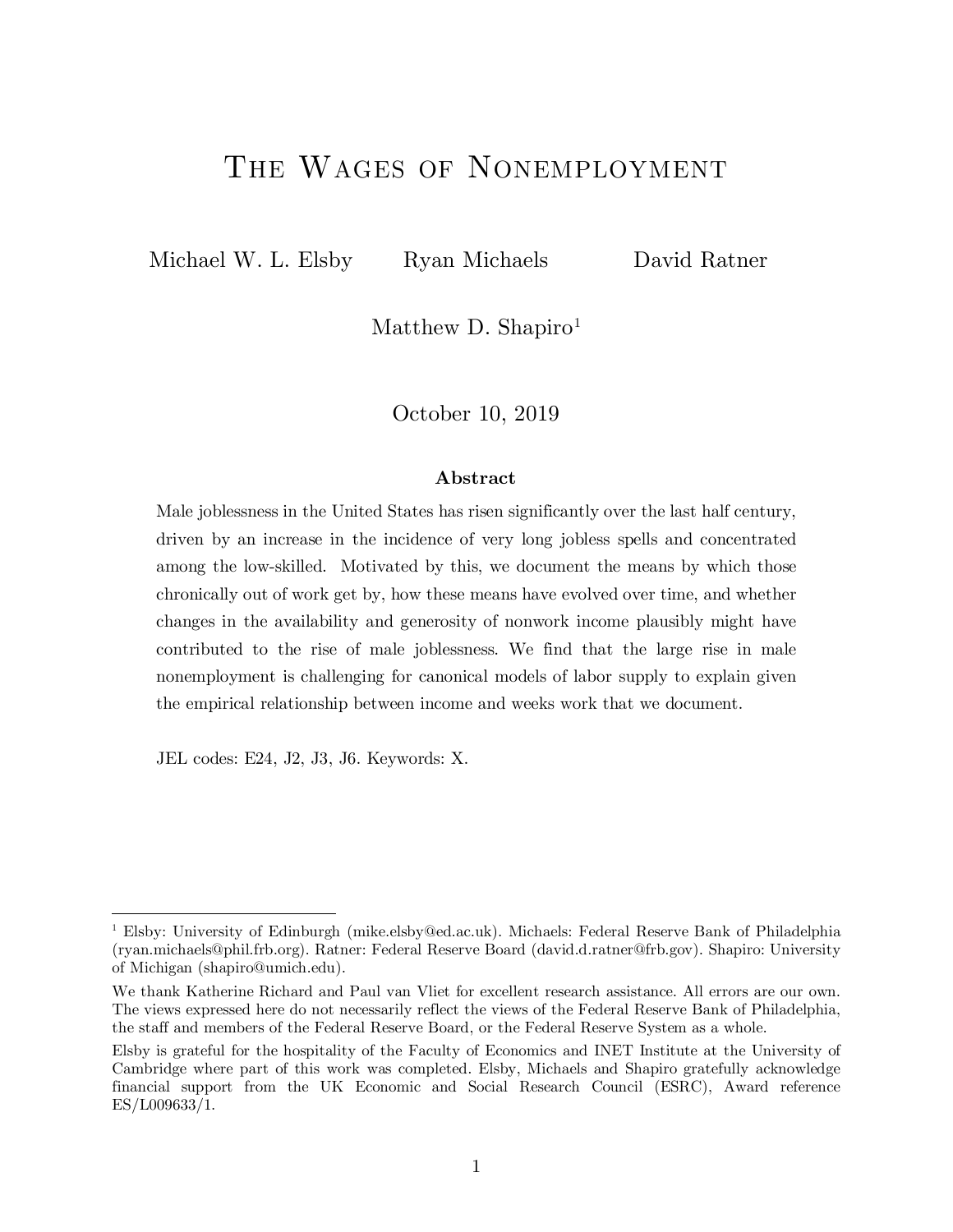Over the last half century, rates of joblessness among prime-aged U.S. men have exhibited a significant upward trend. Nonemployment rates for this group have doubled, driven by rises in the incidence of very long jobless spells. The increase in extended jobless spells is particularly pronounced among the non-college educated, 15 percent of whom now do not work at all in a year. What accounts for this large, persistent decline in labor market attachment among a subgroup that was once a mainstay of the U.S. labor market? By what means have these men subsisted in an economy not traditionally known for the availability of long-term non-work benefits? And how have non-work income and nonemployment rates among U.S. men evolved together? These are the questions this paper seeks to address.

After revisiting and updating a set of stylized facts on male joblessness in section [1,](#page-3-0) we expand our empirical analysis in section 2 to document the level, composition, and evolution of income in households with noncollege educated men. Using microdata from the March Current Population Survey, we find that the household income of workless men is nontrivial, providing a perspective on how they subsist in absence of labor market earnings. However, we also find that their household income has not changed very much over time. Indeed, even the composition of their income—the contributions of, for example, unemployment and Social Security disability insurance—has not changed radically. Even more strikingly, the microdata paint a picture of *stasis* in the *distribution* of income by weeks worked: The household income of workless men has not changed materially *relative* to the income of observationally similar working men.

In light of sharply declining employment, this latter finding can be rather surprising from the perspective of workhorse labor supply theory. To illustrate, consider a simple, static labor supply model. Workers differ along a few dimensions, namely, preferences over leisure as well as wages and non-wage income. Suppose, though, that while workers take random draws of wages and non-wage income, they face the same ratio of one to the other. In other words, workers face the same replacement rate—the rate at which nonwage income replaces foregone wages—and thus the same (pecuniary) return on labor supply. This replacement rate is reflected, and revealed, in the data by the rate at which income changes with weeks of work—the gradient of income with respect to weeks. Specifically, a higher replacement rate implies income falls by less as weeks fall, that is, a lower gradient. Thus, a decline in aggregate employment triggered by a higher replacement rate must be accompanied by a flatter profile of income over weeks worked. Yet, we do not see any clear evidence of a change in the profile of income over weeks.<sup>[2](#page-1-0)</sup>

Our initial empirical findings are subject to the concern that CPS microdata are known to have disadvantages in measuring certain types of income. For example, the CPS does not report tax credits such as the EITC. In addition, it is well known that there is significant underreporting of transfer income in the CPS (Meyer et al, 2016). We expand on CPS data through a series of extensions in order to capture important missing pieces

<span id="page-1-0"></span><sup>&</sup>lt;sup>2</sup> Below, we will address the more general case in which there are heterogeneous replacement rates.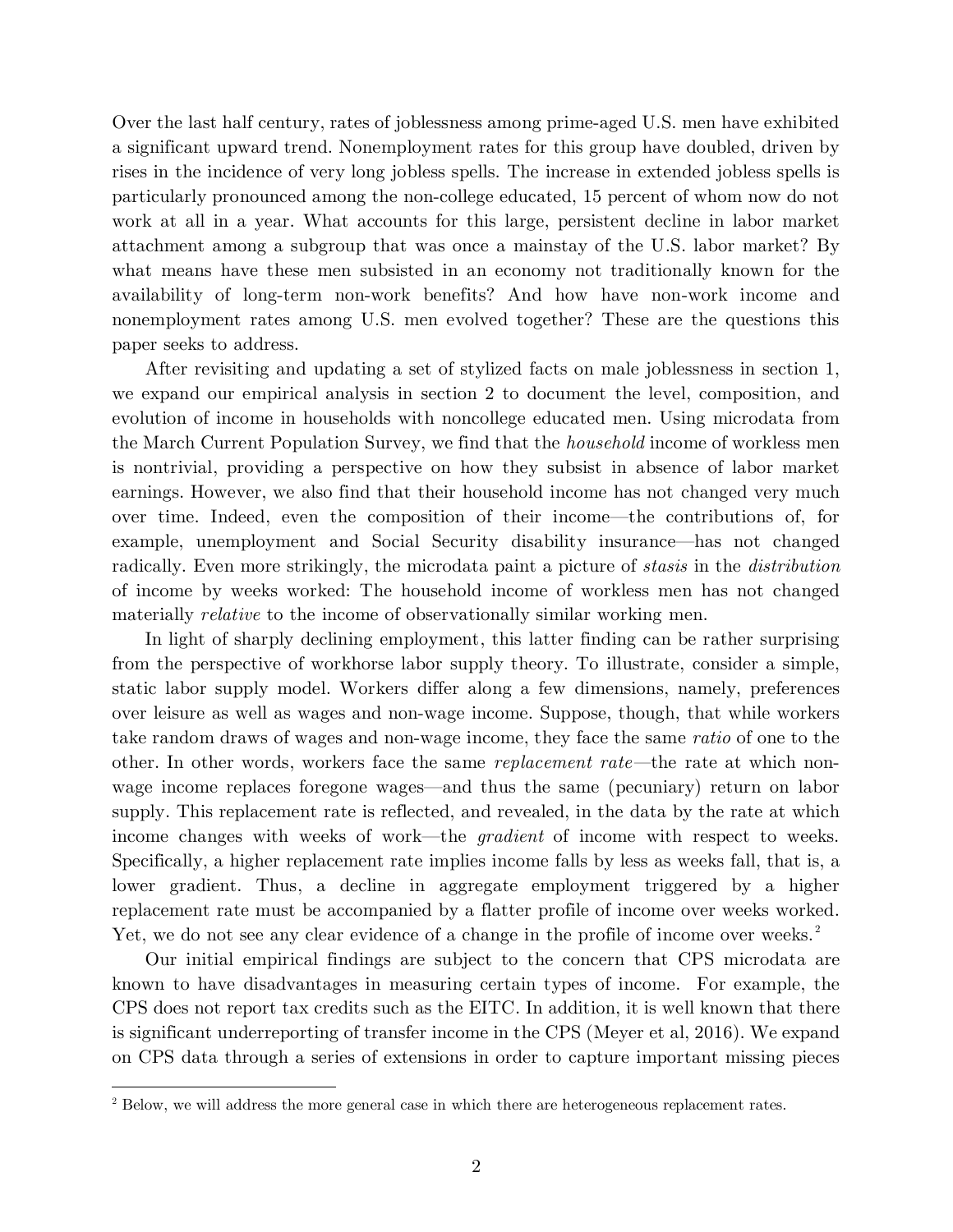of the CPS income landscape; namely we account for net tax liability using NBER's TAXSIM programs; for public and private health insurance; and underreporting of AFDC, Food Stamps, SSI, and other programs using the TRIM model, a long-standing microsimulation program maintained by the Urban Institute.

Considering a more expansive measure of income shows that, in contrast to the raw CPS data, incomes of those who worked less of the year was buoyed somewhat relative to incomes of the fully employed. In other words, the estimated gradient of income with respect to weeks worked did decline modestly on net over the last 50 years. Looking a little more closely, though, reveals that the comovement of the income gradient with nonemployment is still surprisingly weak. Decades in which employment declines most precipitously are often unaccompanied by meaningful declines in the gradient, whereas epochs in which the gradient declines lack substantial changes in employment.

One challenge in interpreting these findings, though, is that the gradient can only measure the payoff from working using the wage incomes of those who have chosen to work. In other words, the gradient reflects both the underlying distribution of replacement rates facing workers as well as the labor supply responses to those rates. Indeed, the gradient and the replacement rate are straightforwardly, and inversely, related only in the (aforementioned) special case in which all workers face the same replacement rate. More generally, the employed may face especially high returns on working (e.g., lower replacement rates) relative to the nonemployed. Just as importantly, the returns on working differ (in ways unobservable to the econometrician) among the non-working. If public assistance increases or real wages fall, the men who continue working likely face especially high returns from doing so. As a result, comparing their income against the incomes of the (newly) nonworking may not imply much of a decline in the gradient. There are few avenues one can take with the data to mitigate this problem.<sup>[3](#page-2-0)</sup>

A complementary exercise approaches the issue from the perspective of theory, and asks if this form of selection can, within a canonical theoretical model, account for both the fall in employment and relative stasis in the gradient. In section [3,](#page-21-0) we conduct such an exercise. In canonical models with balanced-growth preferences, proportionate changes in wages and nonwork income have exactly offsetting effects on labor supply. Accordingly, individual labor supply changes in the model reflect changes in the ratio of non-work income to in-work wages, or replacement rates. The higher are these replacement rates, the lower will be his labor supply. It follows that broad-based rises in aggregate nonemployment have their origins in widespread rises in replacement rates, under standard labor supply theory. We can then ask whether the increase in the average

<span id="page-2-0"></span><sup>3</sup> For instance, one can estimate the gradient only using data on men who work less than, say, 26 weeks, with the idea being that these men are more likely to face similar payoffs from working. One can also attempt to control for unobserved effects by linking respondents' outcomes in the March CPS across years and estimating the gradient including individual fixed effects. We have carried out both exercises; the bottom line of our empirical findings is unaffected.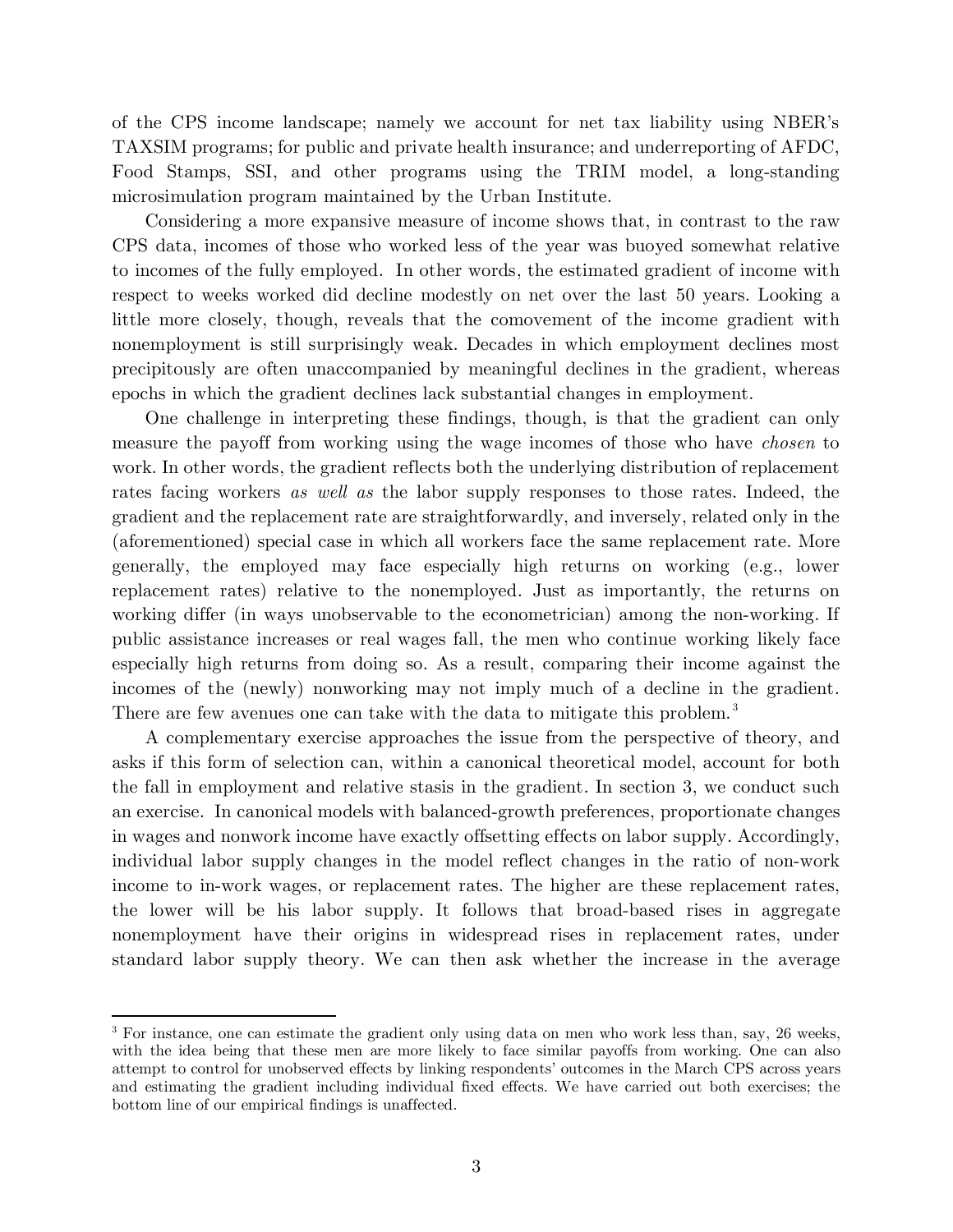replacement rate required to rationalize the rise in nonemployment is consistent with the path of the income gradient.

We illustrate analytically in section 3 that the link between the average replacement rate and the gradient is shaped by the types of heterogeneity that underlie the distribution of weeks worked. As noted above, if the only source of heterogeneity lies in preferences, then workers face the same replacement rates, and there is no selection (into labor supply) on the basis of returns. The force of selection arises only if dispersion in replacement rates is a sufficiently prominent source of heterogeneity. In section 3, we suggest how various forms of heterogeneity may be identified. An important lesson of the theory is that, if heterogeneity over replacement rates is dominant, workers strongly sort along weeks based on replacement rates and, thus, wages. In other words, the high-weeks workers are the (really) high-wage workers. As a result, the wage income-weeks worked profile must be highly convex. We can therefore use the latter profile to distinguish between different forms of heterogeneity. The data, which feature an almost linear wage income-weeks profile, speak clearly in favor of a dominant role for preference heterogeneity.

With these lessons in hand, we go on to calibrate and simulate a canonical life-cycle model of labor supply. Given paths for wages and other income needed to reproduce the observed rise in full-year nonemployment, the calibrated model predicts a dramatically large decline in the income gradient: the model-implied gradient falls 4-5 times as much as in the data.

## <span id="page-3-0"></span>1. A picture of male joblessness, 1967 to 2015

Male joblessness in the United States has risen significantly over the last half century. Here, we revisit and update the empirical evidence for this phenomenon, which was first noted in the early work of Juhn, Murphy and Topel (1991, 2002), and studied more recently in Elsby and Shapiro (2012). Recently, Aguiar et al. (2017) examines how technological advances may have enhanced the value of leisure and reduced labor supply of younger cohorts. Krueger (2016) explores the role of rising work-limiting disabilities and health problems among low-skilled men in their declining employment.

Figure [1](#page-34-0) summarizes the evidence. It uses data from the March Current Population Surveys (CPS) from 1968 to 2016. Each March CPS asks respondents to report their weeks worked over the prior calendar year.<sup>[4](#page-3-1)</sup> Following Juhn et al., we use these data to measure the fraction of the year spent out of work, defined as weeks not worked divided by 52. Aggregating across respondents, and weighting by the CPS sampling weights,

<span id="page-3-1"></span><sup>4</sup> Between 1968 and 1975, the March CPS records a respondent's weeks worked only in discrete categories, binned as follows: 1-13, 14-26, 27-39, 40-47, 48-49, or 50-52 weeks. Following Juhn et al., we assign the weighted average weeks worked in each category from the 1976-1990 March CPS samples to the 1968-1990 observations.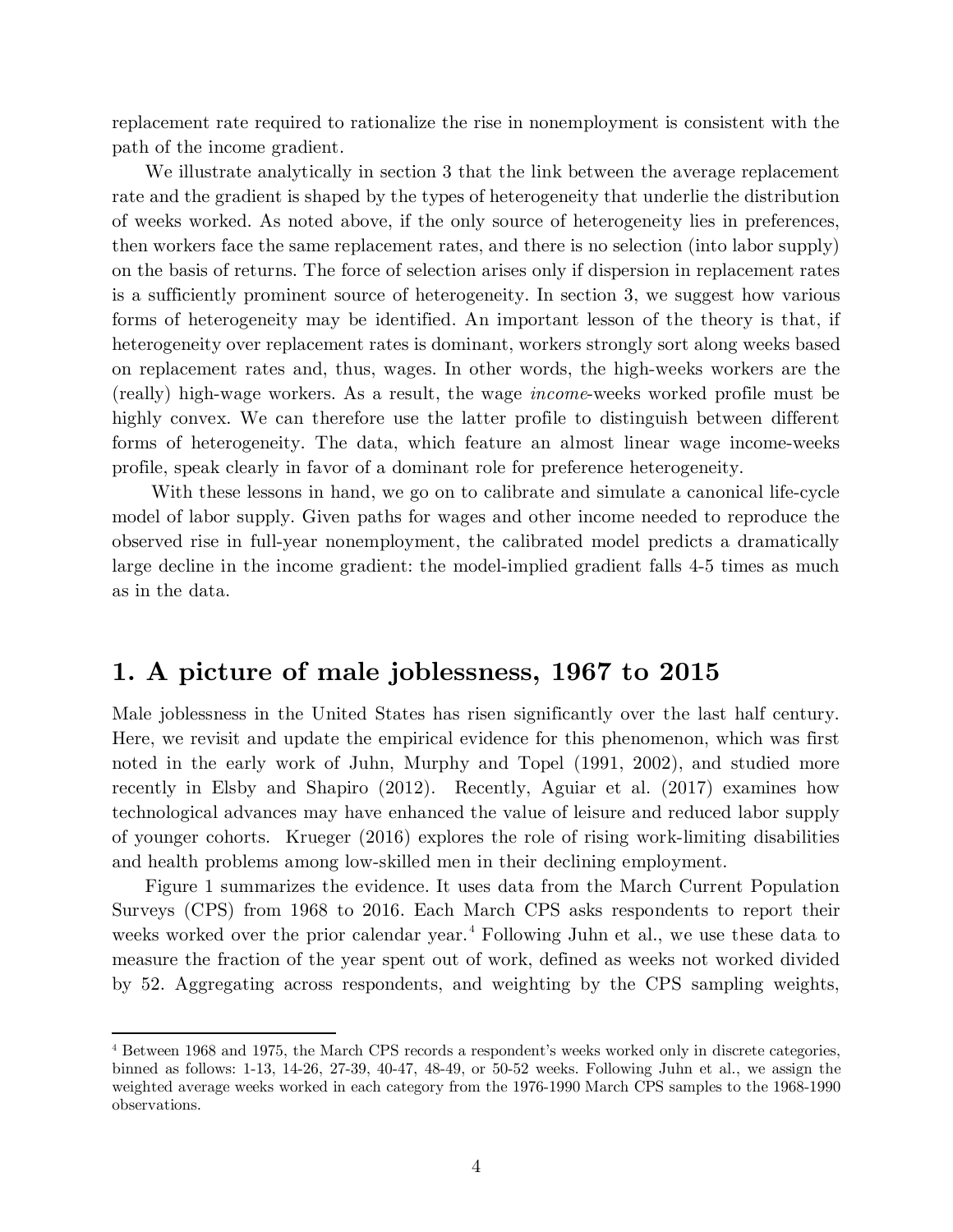provides us with a time series for the nonemployment rate for the calendar years 1967 through 2015.

We restrict our samples to men, aged 25 to 54, who report that they are not in school, retired, in the military, or self-employed (in the longest job held in the prior year). We additionally focus on a subset of men that we refer to as "primary males" in a household; this set includes a male household head, and a spouse or cohabiting male partner of a female household head.<sup>[5](#page-4-0)</sup> We focus on this subsample because, as we shall see, such prime-aged men historically have displayed a high degree of attachment to the labor market.<sup>[6](#page-4-1)</sup>

Figures [1A](#page-34-0) and [1B](#page-34-0) plot the aggregate trends. Prime-aged male nonemployment in our sample has doubled as a trend phenomenon over the last fifty years, varying from around 6 percent in the early 1970s, to about 12.5 percent since the turn of the century. This trend is driven by a rise in the incidence of very long jobless spells. Full-year nonemployment rates have risen fourfold over the same period, from approximately 2 percent to around 8 percent (Figure [1A\)](#page-34-0). And, as one would expect, much of the trend rise in nonemployment can be traced to rises in nonparticipation (rather than unemployment), which has more than doubled from around 4 percent in the early 1970s to around 9 percent in recent years (Figure [1B\)](#page-34-0).

Figure [1C](#page-34-0) reveals that these aggregate trends have been driven in large part by a steep skill gradient to the rise in male nonemployment, reiterating a further theme of earlier literature. Among prime-aged men with a high school education or less, nonemployment rates have tripled since the early 1970s, from around 7 percent to around 20 percent in Figure [1C.](#page-34-0) Although their college-educated counterparts also are working less than in the past, the incidence of joblessness is much lower among the more-skilled. For this reason, the focus of the remainder of the paper will be to investigate more deeply the outcomes of noncollege-educated men in our samples.

Although not the focus of our ensuing analysis, in the remaining panel of Figure [1](#page-34-0) we highlight the enduringly alarming racial gradient to the rise in male joblessness. Because white men account for the vast majority of the male population, their nonemployment rates by education resemble those in Figure [1C.](#page-34-1) But, the trends for black men paint an even more startling picture. Figure [1D](#page-34-0) reveals that more than a quarter of noncollegeeducated prime-aged black men have been out of work over the last two decades, around double the nonemployment rates of similarly-educated white men.

<span id="page-4-0"></span><sup>&</sup>lt;sup>5</sup> We identify cohabiting partners in a similar way to Casper and Cohen's (2000) "Adjusted POSSLQ" method. We include households in which an adult man is living with an unrelated, unmarried female household head, and in which there are no additional unrelated adults, with the exception of children of the cohabiting male. This is intended to eliminate households in which multiple adult male roommates are living with one adult women, and to retain cases in which a cohabiting couple is living together with the man's children, who are unrelated to the female household head.

<span id="page-4-1"></span><sup>6</sup> These sample restrictions differ somewhat to those used by Juhn et al., who focus on white men with 1- 30 years of potential labor market experience. The trends are not materially affected by these differences.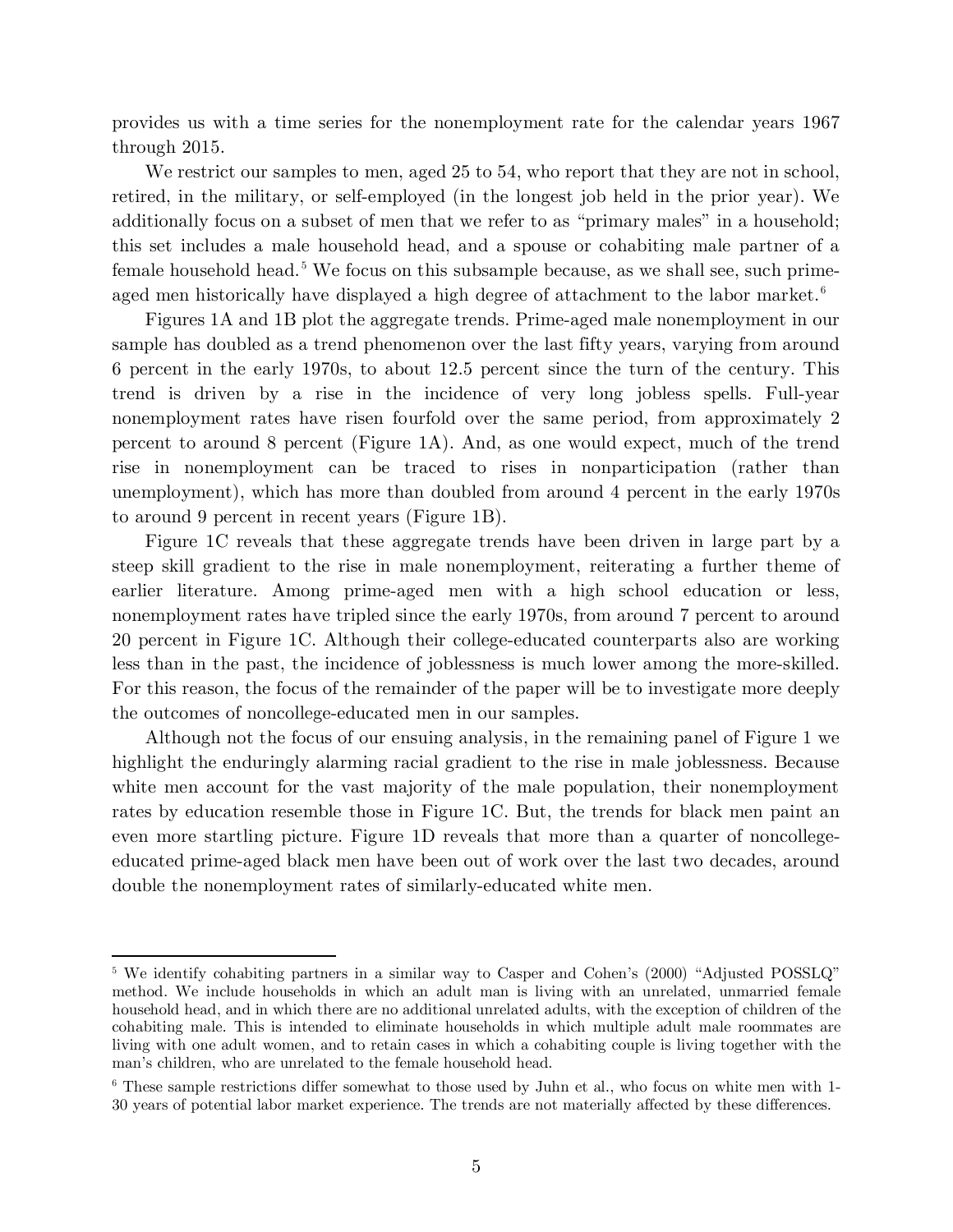The message of Figure [1,](#page-34-0) then, is that rates of male joblessness have trended upward significantly in the United States over the last half century, that these trends have occurred even among prime-aged men who traditionally were highly attached to the labor market, have been accompanied by rises in persistent, often full-year spells, and withdrawal from the labor force, and have been borne especially by low-skilled and black men.

A host of questions emerge naturally in the light of these facts. By what means do those chronically out of work get by, particularly in an economy not known for the widespread availability of long-term nonwork benefits? And how have these means evolved over time as the incidence of nonemployment has risen? Have changes in the availability and generosity of nonwork benefits contributed to the evolution of male joblessness? These questions are the focus of each of the ensuing sections.

## <span id="page-5-1"></span>2. The wages of nonemployment

 $\overline{a}$ 

Motivated by these questions, in this section we document the level, distribution, composition by source, and evolution over time of income by weeks worked in the United States. We present two sets of empirical results, described in each of the following subsections. In the first, we return to the March CPS data samples for the calendar years 1967 through to 2015 used in section [1](#page-3-0) to explore the detailed survey measures of household income that they provide. In the second, we augment these with additional estimates of public taxes and benefits that extend and refine the March CPS measures. Throughout, we focus on men with a high school diploma (or equivalent) or less, reflecting the concentration of the rise in nonemployment among this group documented in Figure [1C.](#page-34-0) All other sample restrictions remain as described in section [1.](#page-3-0)

#### 2.1 A view from the March Current Population Survey

In our first set of results, we use the individual-level detail in the March CPS microdata to create a consistent decomposition of household income over the sample period. We begin by dividing income into that received by the primary male (as defined above), that received by a female spouse or cohabiting partner (if one is present), and that received by other household members (any children, non-spouses, non-child relatives, or nonrelatives).[7](#page-5-0)

Within the household head's income, we further distinguish between earned and unearned income. Since we restrict our samples to men who are not self-employed, household heads' earned income is comprised entirely by wage and salary income. Unearned income, by contrast, has a richer detail. We distinguish between income from

<span id="page-5-0"></span><sup>7</sup> It is also possible to separate income sources by relationship to household head—for example, children's wage and salaries, and so on. We do not delve into that degree of detail.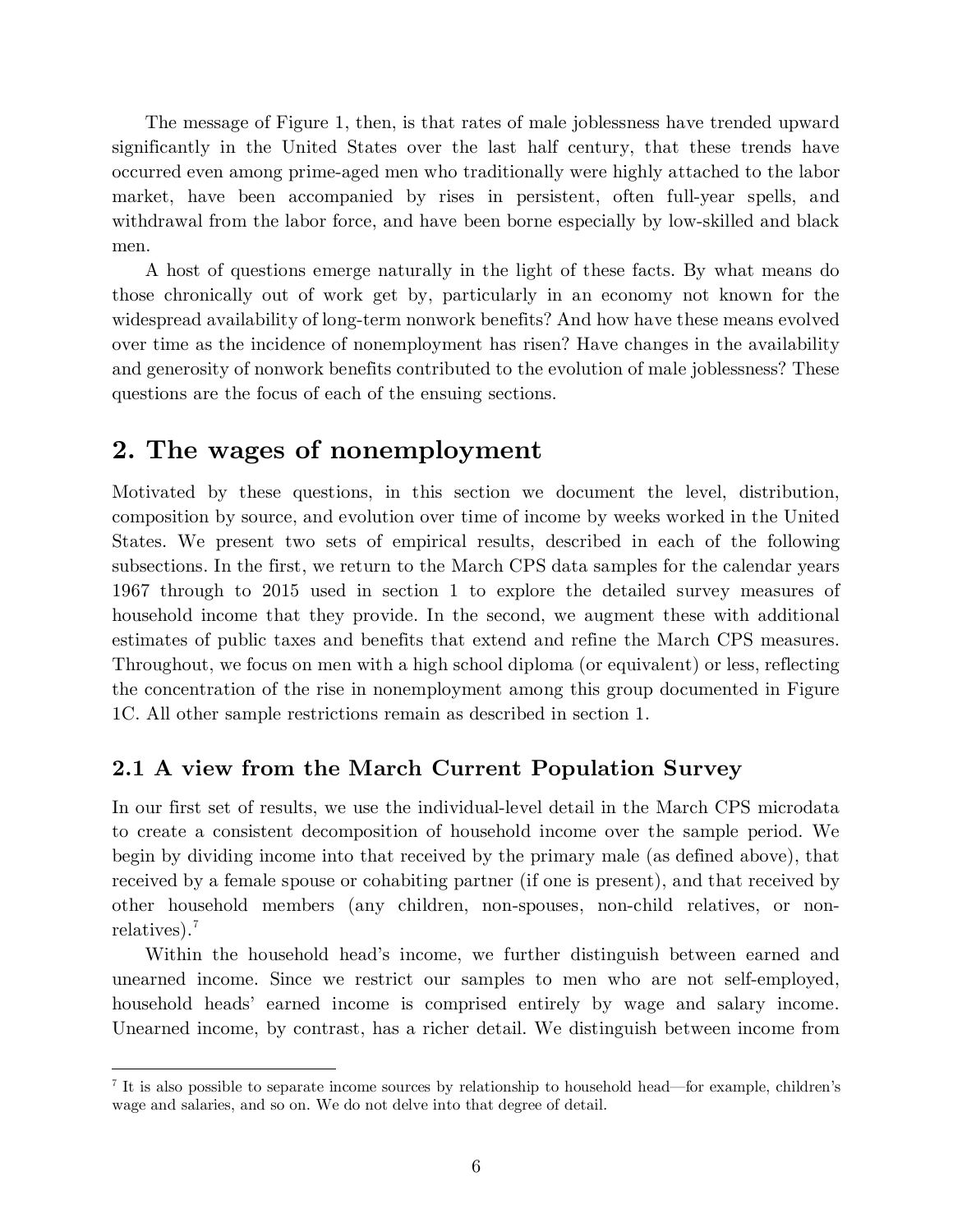public assistance (welfare), unemployment insurance (and related benefits), Social Security (disability insurance), and other income (which includes interest, dividends, rent, alimony, child support, contributions from friends, and so on).<sup>[8](#page-6-0)</sup> Table [1](#page-35-0) provides a summary and further detail on the decomposition of household income.<sup>[9](#page-6-1)</sup> All income variables are deflated to \$2015 using the CPI-U price index.

Figure [2](#page-36-0) provides an illustration of the distribution of household income by weeks worked of the household head over time. Weeks worked are binned into quarters of the year, 0-12 weeks, 13-25 weeks, 26-38 weeks, and 39-52 weeks. To summarize long-run trend movements, we plot the distribution of income conditional on weeks worked for two sub-periods, 1967 to 1989, and 1990 to 2015, respectively. Recall from Figure [1C](#page-34-0) that nonemployment rates among noncollege-educated prime-aged men averaged 12 percent in the earlier sub-period, and 17 percent in the later sub-period.

Levels. A first message of Figure [2](#page-36-0) is that, even in households with workless primary males, the average levels of household income faced by low-skilled prime-aged men are nontrivial. For households in which the primary male worked 12 weeks or fewer in the preceding year, annual household income averaged approximately \$30,000. This stands at a little over 40 percent of the average income faced by households in which the male worked in excess of 39 weeks in the prior year.

Second, a striking feature of Figure [2](#page-36-0) is the near-stasis over time of mean household income by the male's weeks worked. Differences in mean outcomes pre- versus post-1990 are hard to discern. For example, the ratio of household income in the last bin of weeks worked to that in the first bin rises only from 42 percent to 44 percent. Thus, throughout the 1967-2015 sample period, households with chronically workless men appear to not be falling much further behind more attached man, at least when viewed on the average.

Composition. Figures [2A](#page-36-0) and [2B](#page-36-0) illustrate the average composition of household income by source, and thereby provide a perspective on the means by which workless men get by. As men's weeks worked decline, and wage and salary income recedes, three forms of replacement income appear to play a role, and in an intuitive way.

First, unemployment income is increasingly received by men with part-year nonemployment spells, but maxes out at approximately \$3,500 to \$4,000 per year for those

<span id="page-6-0"></span><sup>8</sup> Inconsistencies in how some variables are coded over time requires aggregation of some income categories. We have tried to devise the most detailed but consistent breakdown.

<span id="page-6-1"></span><sup>9</sup> Building household income from the bottom up can lead to cases in which total household income (the sum across individual incomes for each income type) does not sum to the household income variable created by the CPS. This can happen, for example, if one of the sub-income categories is top-coded for a person, but total household income was not top-coded by the CPS.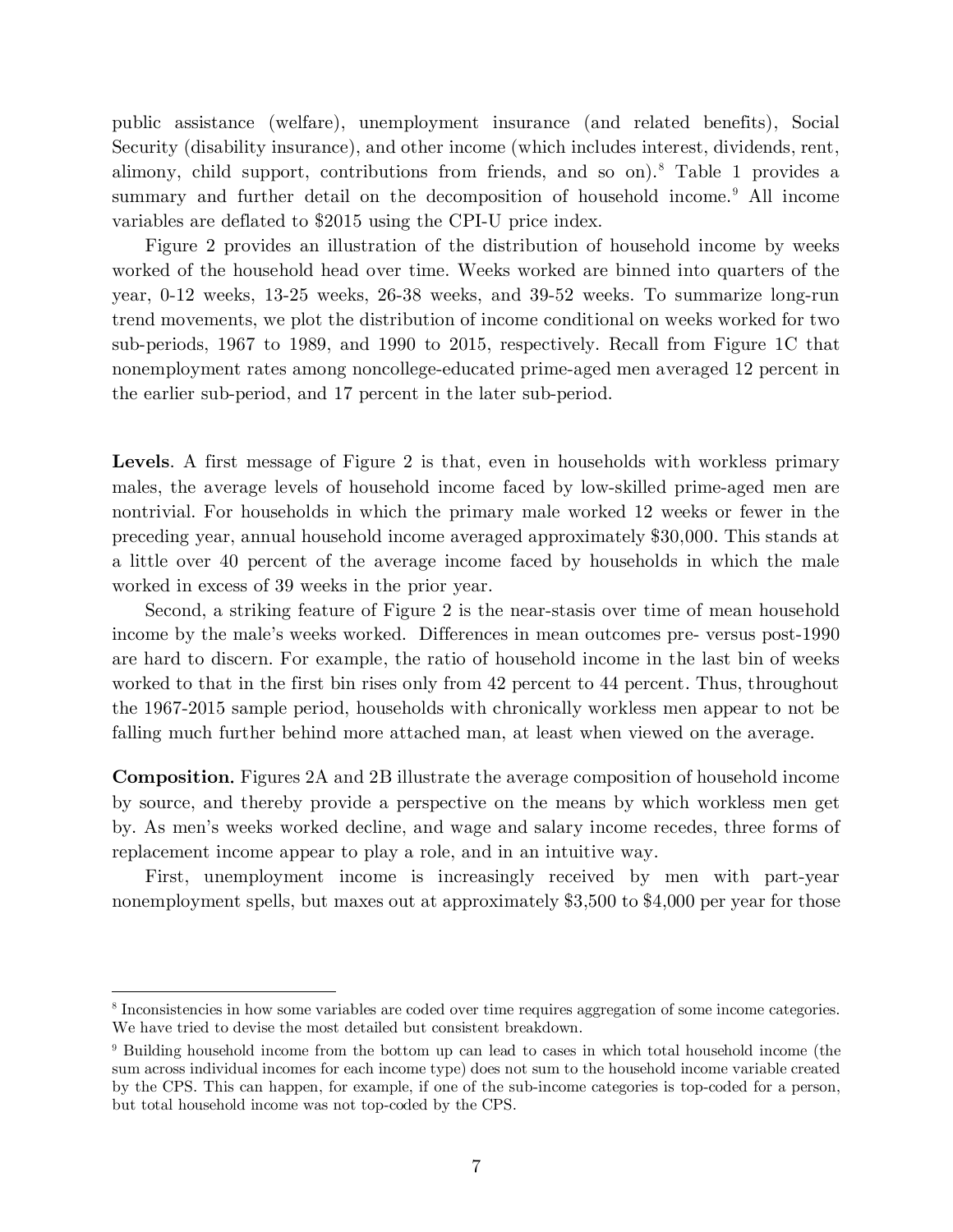with very few weeks worked.<sup>[10](#page-7-0)</sup> This accords with the typical durations of unemployment insurance claims of 26 weeks (outside of recessions).

Second, in addition to this, workless men with the fewest weeks worked receive, on average, a little over \$3,500 per year of replacement income from Social Security benefits. Consistent with the nature of these benefits, this income source is trivial for men with part-year nonemployment spells.

Third, households in which men who do not work year-round receive replacement income in the form of public assistance, rising to around \$2,500 per year for men who worked 12 weeks or fewer in the prior year. The most significant source of public assistance for these men is food stamps, or  $SNAP$ .<sup>[11](#page-7-1)</sup>

In aggregate, these forms of replacement income contribute considerably to the income of households with workless men, summing to approximately \$10,000 per year on average for men in the lowest weeks worked category.

Figure [2](#page-36-0) highlights a further prominent source of household income coming from spouses, cohabiting partners and other household members. This has three features. First, it contributes significantly to overall household income: Income from spouses or cohabiting partners consistently contributes in excess of \$10,000 per year on average for all categories of the male's weeks worked; income from other household members contributes another \$5-7,000.

Second, the average level of income from spouses, partners and other household members is strikingly invariant with respect to the primary male's weeks worked. The one notable exception is that, in the later post-1990 period, such income is around \$4,000 larger per year in households whose primary males worked 39 weeks or more.

Third, income from spouses, partners and other household members has risen over time. Spousal or partner income averaged around \$3-6,000 more per year in the later period; other household member income rose by around \$1,500.

Interestingly, the latter more than offset the declines in income faced by the primary male in the household, which have been driven especially by declines in their wage and salary income, and account for the modest rise over time in overall household income across all weeks worked categories noted earlier.

Distribution. Up to this point, we have summarized mean levels of household income by primary male weeks worked, which have painted a picture of near-invariance over time. But there have been important trends in the conditional *distribution* of income.

<span id="page-7-0"></span> $10$  This figure is not conditional upon receiving that type of transfer, but rather average across all households in the sample.

<span id="page-7-1"></span><sup>&</sup>lt;sup>11</sup> Although SNAP is allocated to the household as a whole, the benefit formula depends critically on the labor supply—more specifically, the wage income—of the primary male. Therefore, we treat SNAP as benefit income of the primary male. If a benefit, such as UI, is determined on an individual basis and reported by another household member, it is included as part of other members' income.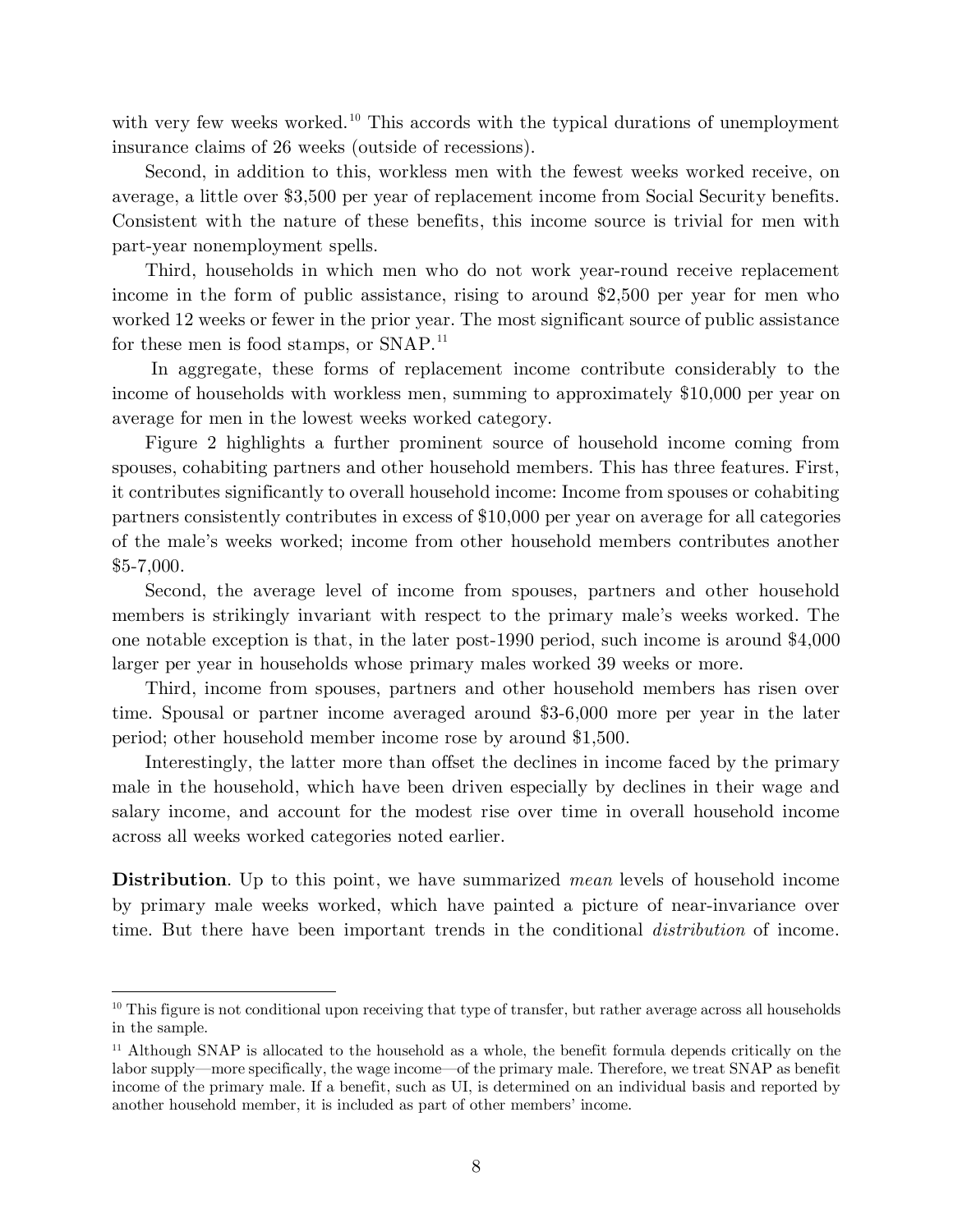Figures [2C](#page-36-0) and [2D](#page-36-0) plot the mean, median and interquartile range of household income for each bin of the male's weeks worked. These reveal three findings.

First, although average incomes in households with workless men are nontrivial, there is considerable heterogeneity in income across these households. Most notably, the lower tail among households whose primary male worked fewer than 12 weeks encompasses remarkably low incomes, with the lower quartile receiving as little as \$12-13,000 per year.

Second, this picture of considerable inequality in income is mirrored at all levels of the primary male's weeks worked. Prior to 1990, the interquartile range of household income was equal to 107 log points in the lowest bin of weeks worked, and successively 92, 79 and 61 log points in each consecutively higher weeks-worked bin.

Third, while there has been near-stasis in mean and median incomes by weeks worked, there has been a large rise in income inequality. But, again, this has been remarkably uniform across the distribution of men's weeks worked: Rises in income inequality in households in which the primary male works most of the year have been mirrored by rises in inequality in households with mostly workless men. Interquartile ranges across all weeks-worked bins rose by approximately 11-19 log points post-1990 versus pre-1990. Interestingly, the well-documented rise in wage inequality among those in work has been mirrored by a near-symmetric increase in inequality in nonwork or other sources of income among those out of work.

These distributional outcomes underscore that, while average levels of income among the growing set of households with jobless men have remained nontrivial over time, there are large and growing differences in incomes across them, with an increasing fraction of households reporting very low annual incomes.

Evolution over time of the income gradient. A key motivation for our present analysis of the household incomes by the weeks worked of noncollege-educated men is the large rise over time in the nonemployment rates faced by this group. An important question, then, is whether the distribution of household income by primary male weeks worked has also varied over time; and, in particular, whether it has evolved in a way that mirrors the trends in male joblessness. In other words, as employment has declined, do the data paint a picture of declining returns to work viewed through the lens of the relationship between weeks worked and incomes?

Figure [2](#page-36-0) provides a coarse sense of this, suggesting little change before versus after 1990. We now enrich that analysis in two ways. First, we explore in more detail the time profile of income by weeks worked over the whole sample period, not just over the two broad subperiods. Second, the pattern of income by male weeks worked in Figure [2](#page-36-0) is likely to be distorted by compositional differences between households in which the man works different numbers of weeks. For this reason, we investigate the extent to which differences in attributes between these households alter the level and time profile of income by primary male weeks worked.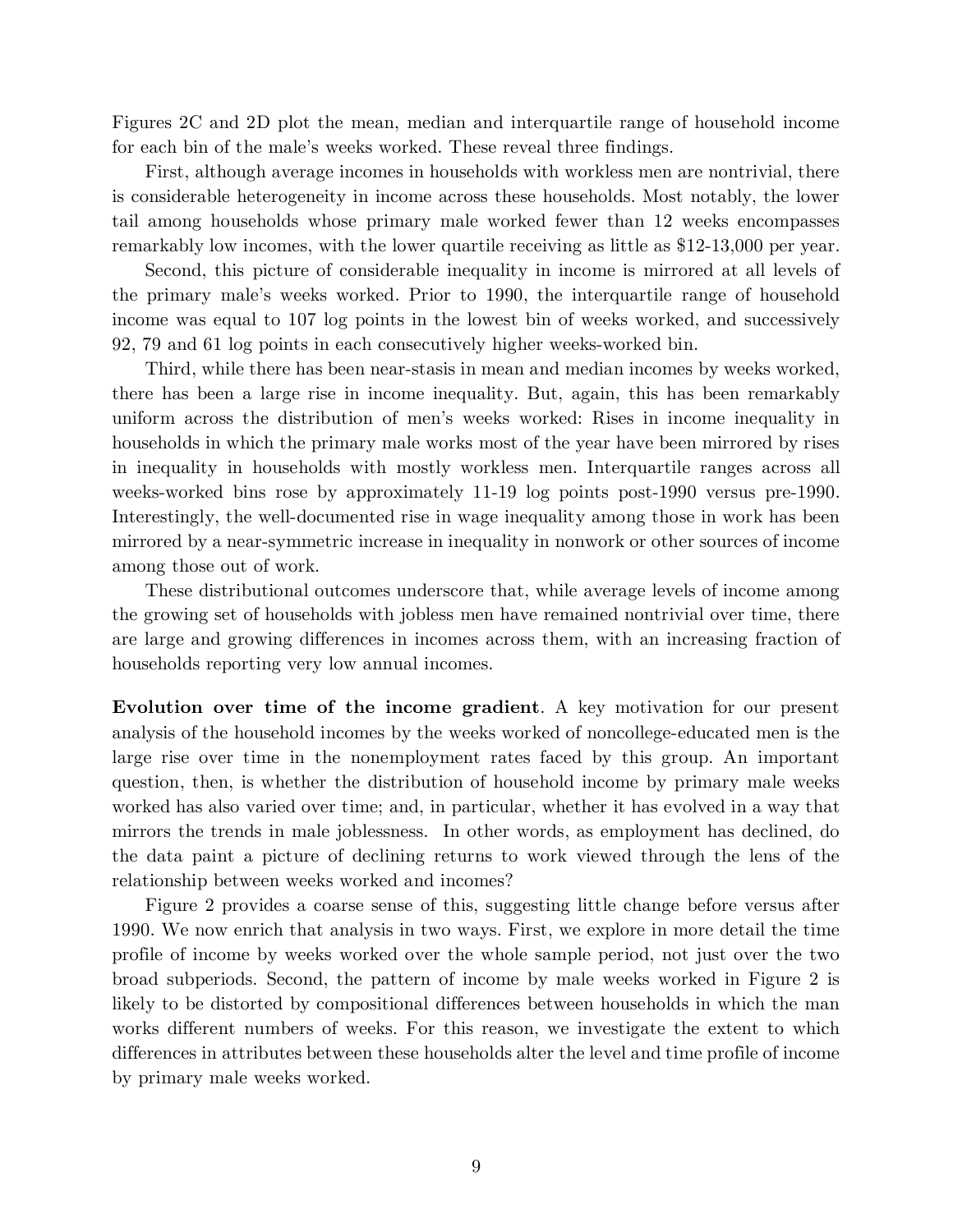To do so, we estimate a simple summary statistic for the relationship between household income and the fraction of the year worked by the primary male. Specifically, for each year of available data  $t$  we estimate least-squares regressions of the form

<span id="page-9-0"></span>
$$
\ln y_{it} = a_t + g_t h_{it} + \psi_t x_{it} + e_{it}, \tag{1}
$$

where  $y_{it}$  is household income,  $h_{it}$  the fraction of the year worked by the primary male (weeks worked divided by 52), and  $x_{it}$  a vector of controls that we will discuss shortly.

The key coefficient of interest is  $g_t$ , which provides an estimate of the semi-elasticity of income with respect to the fraction of the year worked by the primary male, what we shall term the *income gradient.*  $g_t$  is thus a simple summary statistic for the relationship between a household's income and the weeks worked of its primary male.<sup>[12](#page-9-1)</sup>

Figure [3](#page-37-0) plots time series for these estimates of the income gradient for our sample of men with a high school degree or less. It plots two series. First, as a benchmark, the "no controls" series simply plots the income gradient estimated purely from cross-sectional differences in household income by head's weeks worked. In this way, it is a year-by-year analogue to the picture presented in Figure [2.](#page-36-0)

The evolution of the income gradient in Figure [3](#page-37-0) provides an interesting contrast with the path of male joblessness in Figure [1.](#page-34-0) Four broad eras can be identified. First, over the course of the 1970s and early 1980s, the noncollege male nonemployment rate doubled from around 7 percent to 15 percent. Strikingly, this was accompanied by a significant rise in the income gradient. At the start of the sample, a household in which the primary male was full-year nonemployed  $(h = 0)$  faced household income on average 110 log points lower than a household in which the primary male worked full-year  $(h = 1)$ . By the mid-1980s, this difference had grown to around 120 log points: The larger pool of households with workless males faced relative incomes that were even lower by the mid-1980s.

A second era runs from the mid-1980s through to the early 1990s. Over this period, the income gradient reverses course, falling quite sharply to restore a near-110-log-point difference. Yet, this period witnessed near-stasis in the male nonemployment rate. That is, as the relative household incomes of households with workless primary males recovered, over just a handful of years, the incidence of male joblessness barely moved.

A third era, spanning the early-to-mid 1990s through to the period preceding the Great Recession, exhibits relatively modest changes in both male nonemployment, which remained around 15 percent, and the income gradient, which remained close to 110 log points.

Finally, the Great Recession was accompanied by large rises in noncollege male nonemployment, up to 23 percent at its peak in 2010, and by a modest fall in the income

<span id="page-9-1"></span> $12$  We have explored different functional forms for the relationship between log household income and male weeks worked, and have found that the linear specification in [\(1\)](#page-9-0) provides a reasonable fit. The results are robust to specifying equation (1) in the level of income, or more non-parametric approaches including Lowess estimates, or using variation in weeks worked only in the poles of the weeks worked distribution. Results are available upon request.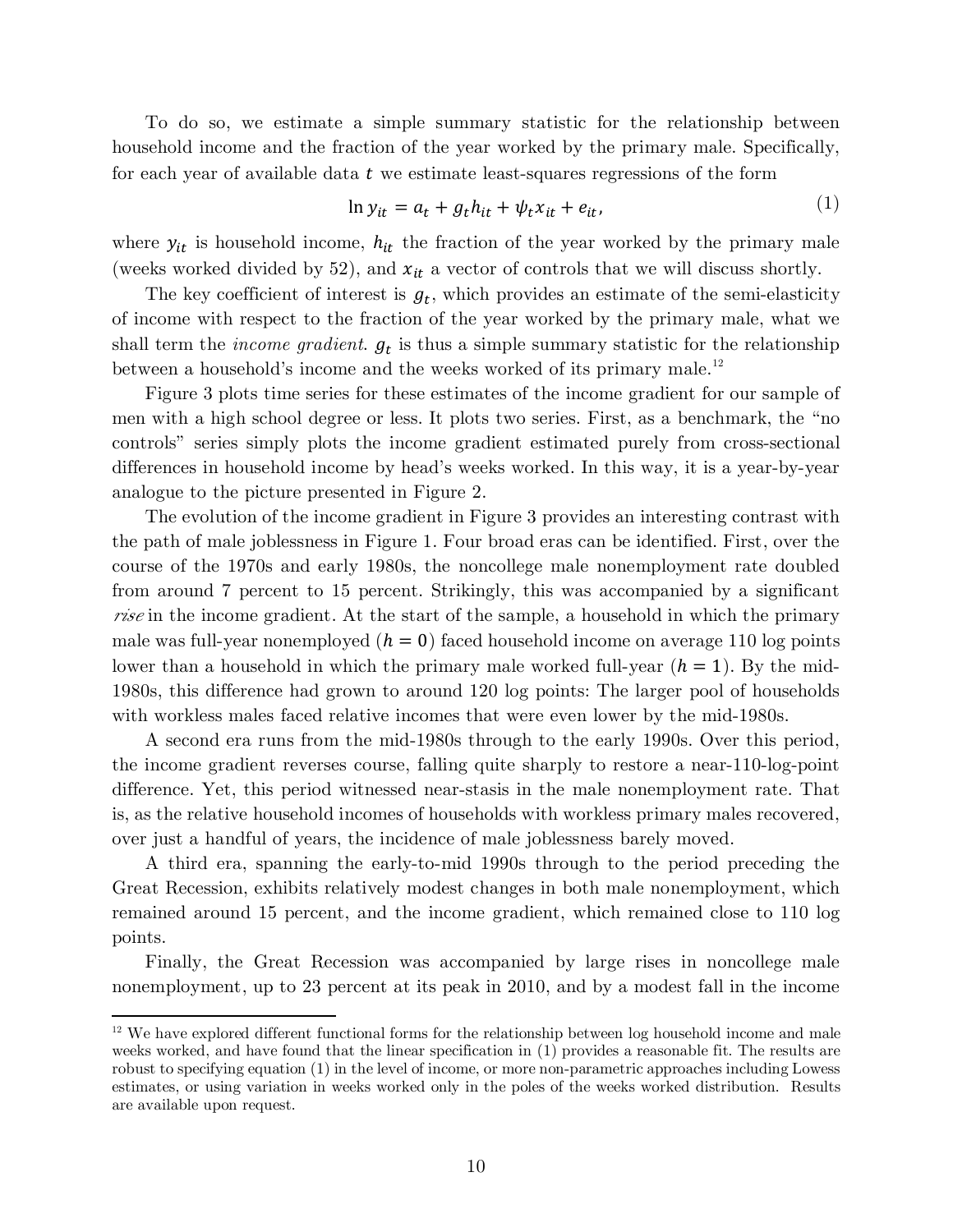gradient, down to around 105 log points over the period. Of the four historical episodes, this provides one example over which the pool of households with workless males has risen at the same time as their relative incomes have grown.

That episode aside, the broad picture painted by Figure [3](#page-37-0) has two themes. First, at medium-run frequencies, both the male nonemployment rate and the income gradient exhibit nontrivial variation. But the medium-run comovement between these series is hard even to sign. Second, viewed over the long run, there is little relationship between male joblessness and the relative incomes their households face. The approximate tripling of the incidence of noncollege primary male nonemployment over the span of the sample is associated with essentially no change in the income gradient.

This impression is strengthened as one adds demographic controls. The second series in Figure [3](#page-37-0) plots income gradients based on estimating [\(1\)](#page-9-0) with controls  $x_{it}$  that include a quartic in age, a quartic in potential labor market experience, marriage and race dummies, the number of household members, and the number of household members less than 18 years of age.<sup>13</sup> Adding these controls reduces estimated income gradients by approximately 5-10 log points, indicating that some of the differences in income by weeks worked are accounted for by selection on these observables. But the evolution over time of these estimates remains very similar to that depicted by the series without controls. [14](#page-10-1)

#### 2.2 Extensions and refinements of the March CPS measures

The March CPS has the virtue of including substantial detail on household income over a long sample period that covers the rise in male joblessness. In this subsection, we seek to address potential drawbacks of these data, and their likely implications for the evolution of household income by primary male weeks worked. In particular, we address three areas of concern with respect to the raw CPS measures: the omission of the (progressive) income tax system, its accounting for health insurance, and the under-reporting of benefit income. We describe in what follows a series of imputation procedures used to adjust for these shortcomings; further details on these procedures are provided in the Appendix.

<span id="page-10-0"></span><sup>&</sup>lt;sup>13</sup> These controls yield adjustments for household composition that are similar to those implied by related "equivalence scales" applied to official poverty thresholds by the Census Bureau. For instance, our estimates suggest that, relative to a single individual, a married couple has 27 percent higher income. This compares to a 29 percent increase in the poverty threshold for a two-person household relative to a one-person household. See [http://www.census.gov/data/tables/time-series/demo/income-poverty/historical-poverty](http://www.census.gov/data/tables/time-series/demo/income-poverty/historical-poverty-thresholds.html)[thresholds.html.](http://www.census.gov/data/tables/time-series/demo/income-poverty/historical-poverty-thresholds.html) Further, our estimates are robust to adjusting household income by the square root of the number of household members as recommended by poverty researchers at the OECD.

<span id="page-10-1"></span><sup>&</sup>lt;sup>14</sup> We also use the rotation structure of CPS interviews to link respondents longitudinally across successive March CPS. This allows us to construct a sequence of two-year individual panels for the majority of years in the sample. We use the two-year samples to estimate income gradients according to a first-differences version of equation (1); rather than using cross-sectional variation in weeks worked and incomes, these estimates rely on within-individual changes in those variables. The upshot is much the same. While the income gradients are lower on average, indicating selection of individuals across weeks worked in the purely cross-sectional results, the income gradient actual rises substantially over time.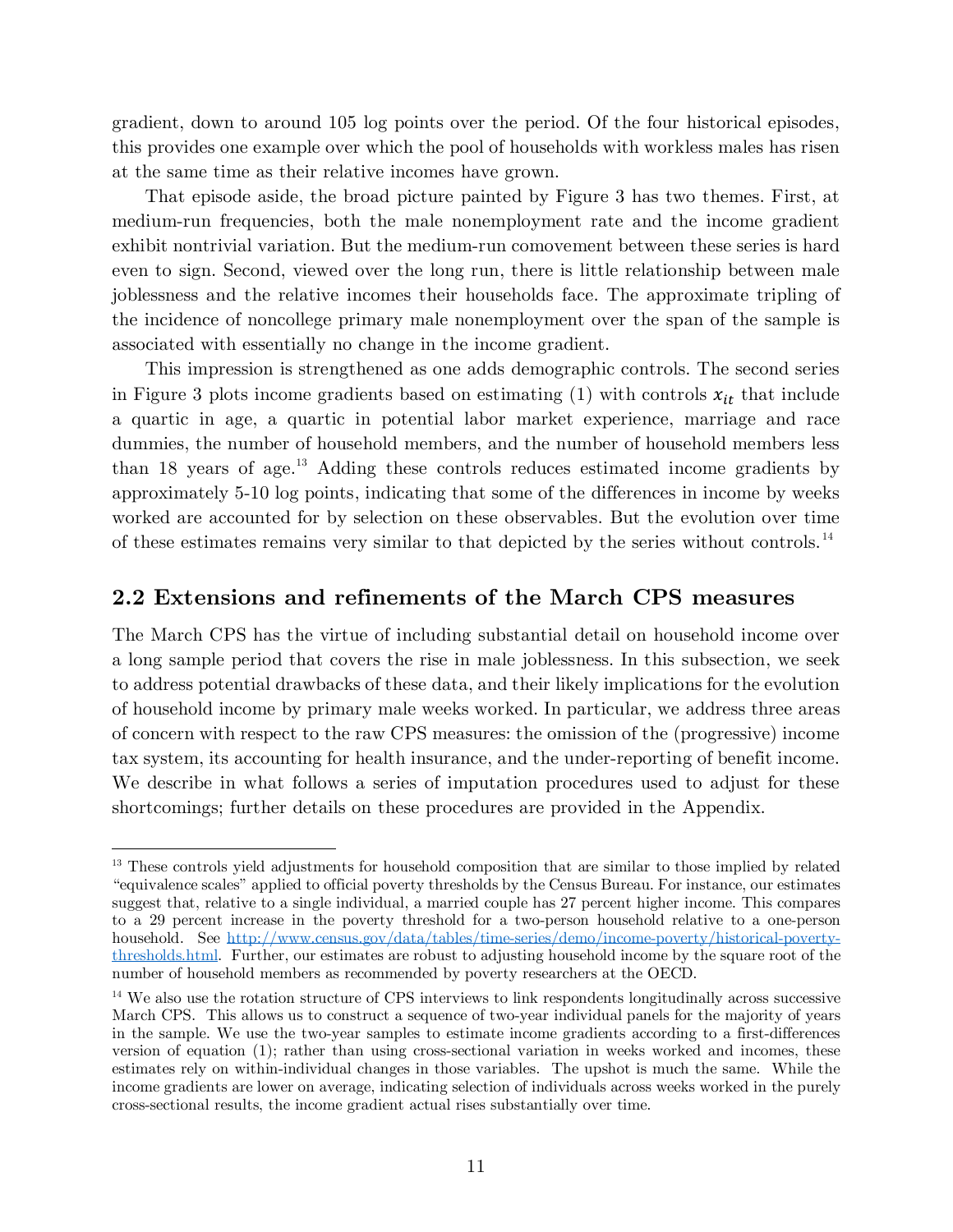After-tax income. Up to this point, we have been using CPS measures of household income, which ask respondents about their income gross of tax. Of course, what matters to the household, both from the point of view of welfare, and for the decision to work, is the profile of after-tax income.

Accordingly, we have extended our preceding analysis by estimating after-tax income of households in the CPS. For each household in the CPS, we estimate a net federal tax liability (taxes paid minus credits received, including the EITC) using the National Bureau of Economic Research's (NBER) simulation program, TAXSIM. Drawing on a repository of federal tax law, and using CPS data on income sources, family and household composition, and other variables, TAXSIM provides an estimate of each household's income tax liability, defined as the sum of federal income taxes and the employee-share of FICA payments.

Accounting for federal taxes does not appear to alter dramatically our preceding findings. As shown in Figure [4,](#page-38-0) the profile of income by weeks worked is, on average, shallower: Progressivity in the tax and benefit system reduces the return to high weeks of work. In addition, taking account of taxes does imply less of an increase in the gradient during the first 15 years of the sample from 1967 to 1981, consistent with relatively larger increases in marginal tax rates for higher-income individuals than for lower (Tax Policy Center, 2015). Changes in taxation during the 1980s and 1990s, such as the introduction of federal taxes on UI and Social Security income and the expansion of the Earned Income Tax Credit, are captured by TAXSIM but appear to leave less of an imprint on the estimated income gradients. Overall, the trends in the income gradient are little changed by taxes.[15](#page-11-0)

Health insurance. An additional shortcoming of our baseline CPS estimates is that they do not account for health insurance as an implicit source of income. Yet changes in the provision of public and private health insurance could have important implications for the evolution over time of effective household income by weeks worked.

Access to publicly funded health insurance has increased in recent decades. A 1973 law extended Medicare to SSDI recipients after two years in the disability insurance program. Since 1987, a series of laws has broadened eligibility for Medicaid—once largely restricted to single-parent households on welfare (AFDC)—to all households below an

<span id="page-11-0"></span><sup>&</sup>lt;sup>15</sup> The tax liability of SSDI recipients in particular was limited by the progressive structure of the tax. The expansion of EITC also improved incomes not just for those working the fewest weeks but also those working part-year and particularly low-wage workers that worked any fraction of the year; thus, the EITC should not be expected to decrease the gradient substantially as we find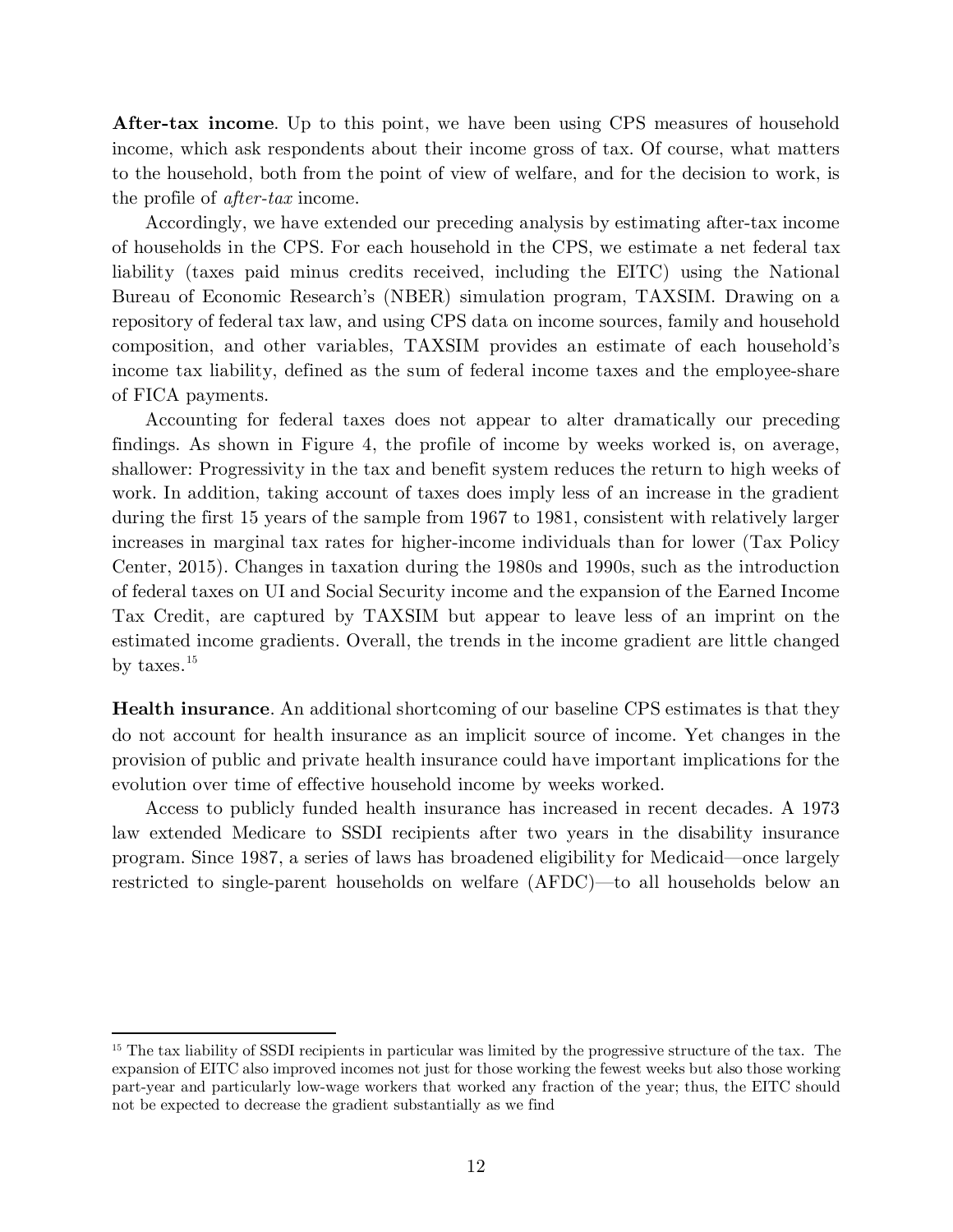income threshold. [16](#page-12-0) Notably, the expansion of social insurance coincided with a decline in the incidence of employer coverage. $17$ 

Since 1980, the March CPS has asked respondents if they have health insurance, but not about the value of their plans. Rather, for respondents covered under employerprovided plans, the Census provides imputed values for the employer's contribution in the March CPS. In the same vein, it has typically provided imputations for the "market value" of Medicaid and Medicare. Census' estimates are unavailable in the CPS prior to 1992, and after 2011 for Medicaid and Medicare.<sup>[18](#page-12-2)</sup> We apply a simple imputation strategy to span a longer period than afforded by the estimates included in the CPS microdata.

For the value of employer-provided health insurance, we use data on benefit costs from the Bureau of Labor Statistics' Employer Costs of Employee Compensation (ECEC) program, which is derived from the National Compensation Survey. For a broad set of occupations within goods- and service-providing industries, the ECEC data enable us to calculate the ratio of the average employer cost of health insurance (i.e., the employer contributions to plan premium) to average wages. We apply this ratio to scale up earnings of each CPS respondent in the corresponding industry-occupation cell. [19](#page-12-3) These ECEC data are available from 1988 forward.

Among nondisabled respondents who report Medicaid receipt, we impute a value of the program based on Medicaid expenditure per beneficiary. State-level expenditure data are available by broad age group and, separately, for the disabled, whom we identify in the CPS as SSI recipients; SSI receipt is an automatic qualifier for Medicaid. Our data on Medicaid extend from 1987 to 2014, which encompasses the period during which Medicaid was extended to non-AFDC families. We assume that individuals value Medicaid at 50 cents on the dollar based on estimates in Finkelstein, Mahoney, and Notowidigdo ([20](#page-12-4)18).<sup>20</sup>

Further, we assign a value of Medicare to each self-reported non-elderly Medicare recipient equal to average Medicare expenditure per disabled enrollee. Since the CPS first

<span id="page-12-0"></span><sup>&</sup>lt;sup>16</sup> See Gruber (2000) for a discussion of the legislative history up through the 1990s. The Affordable Care Act (ACA) further lifted the threshold applied to children aged 6 to 18, and enabled states to extend Medicaid to adults with no dependents whose income is less than 133 percent of the federal poverty line. However, the Medicaid expansion only went into effect in 2014, very late in our sample.

<span id="page-12-1"></span><sup>&</sup>lt;sup>17</sup> The March CPS indicates that, among households whose prime-age male primary male had no college experience, the share covered by an employer plan fell from 75 percent in 1987-89 to 64 percent in 2014-16.

<span id="page-12-2"></span><sup>18</sup> Census' imputations of employers' contributions and the market value of Medicaid are first available in 1992, but the value of Medicare is not available until 2004.

<span id="page-12-3"></span><sup>&</sup>lt;sup>19</sup> The Census' imputation strategy uses microdata from the 1977 National Medical Care Expenditure Survey (NMCES) to estimate the relationship between certain observables and employer contributions. Though this imputation can be carried out beginning in 1980, when the CPS first records employer coverage, the Census only provides the imputations since 1992. In ongoing work, and as a complement to our present strategy, we have replicated the Census regression specification on NMCES data and will impute contributions from 1980 to now.

<span id="page-12-4"></span><sup>&</sup>lt;sup>20</sup> There is a voluminous literature on the question of how to monetarily value in-kind transfer programs. Many of these issues are covered in the exchange among Ellwood and Summers (1985), Blinder (1985), and Rees (1985).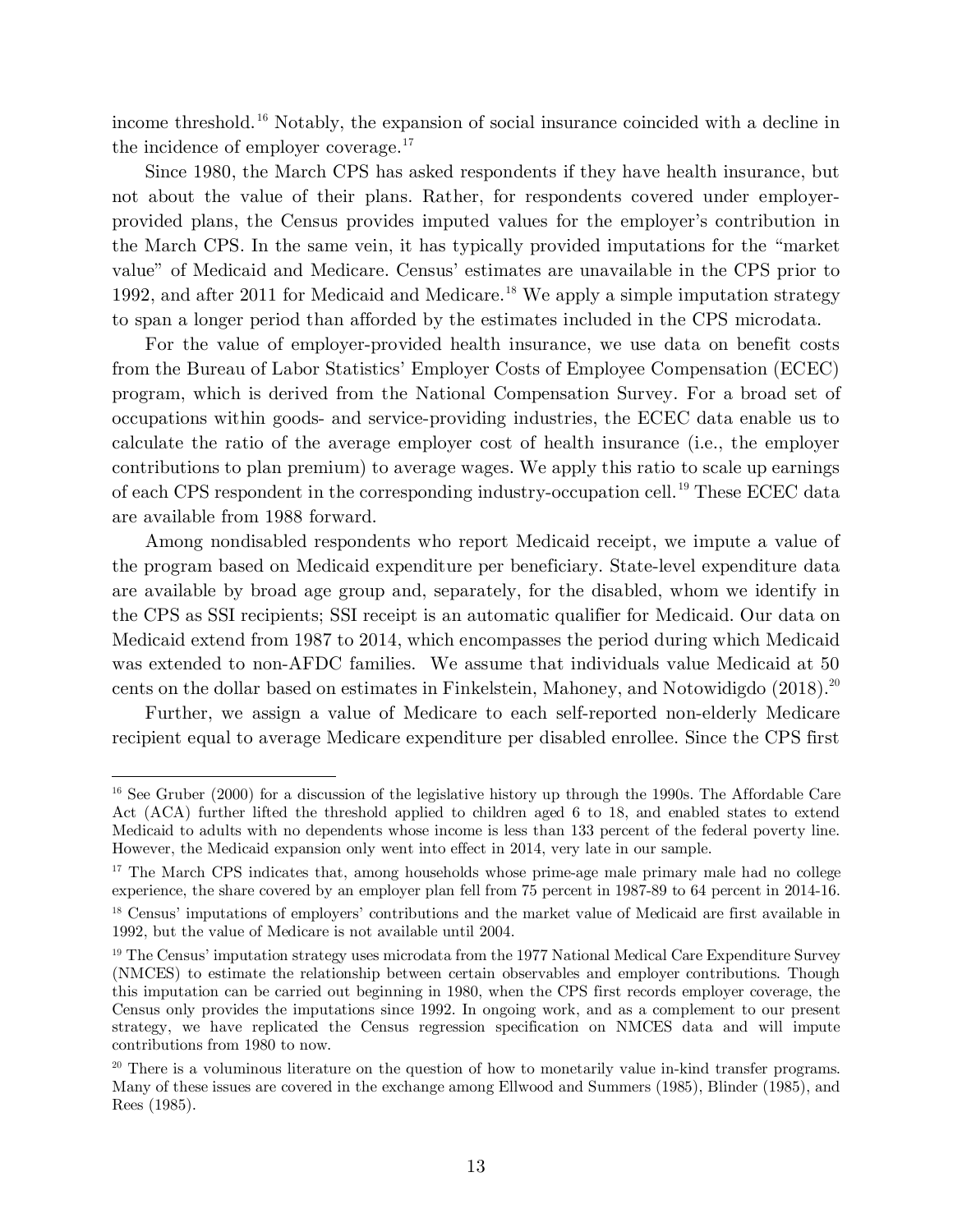asked about Medicare receipt in 1980, we impute based on Medicare data for the years 1979 to 2013. [21](#page-13-0)

Incorporating health insurance has a notable impact on the estimated income gradients. For example, incorporating the value of Medicare reduces the income gradient by about 5 log points on impact in calendar year 1979, the first year of the imputation. Likewise, incorporating Medicaid benefits also reduces the gradient by about 6 log points in 1987, as non-working individuals are more likely to receive these benefits than others. However, private insurance raises the gradient by almost the same degree in 1987 because, of course, those receiving private insurance are very likely to be working. Additionally, the estimated gradient declines more sharply in the latter half of the 1980s and the first half of the 1990s. This appears to reflect an increase in take-up of SSDI, and the associated Medicare benefit, as well as the phase-in of Medicaid coverage of older (age 6-18) children.

These estimates provide a first sense of the potential role of health insurance in household resources. However, they nonetheless are likely to underestimate the role of health insurance. Recall that our imputations are allocated only to respondents who report insurance in the CPS microdata. Yet there is evidence that CPS respondents under-report both private and public insurance coverage (see, for example, Peterson and Devere 2002). A more complete treatment of this under-reporting is beyond the scope of our analysis. However, in the case of certain public benefits, we can make relatively straightforward adjustments for under-reporting, a point to which we now turn.

Under-reporting of benefit income. The receipt of certain public benefits is underreported in several household surveys, including the CPS. Moreover, the extent of this under-reporting appears to have increased over time. For instance, comparing CPS estimates against administrative data sources, Meyer, Mok, and Sullivan (2015) find that the share of SNAP/Food Stamp expenditures captured by the CPS has declined by 0.6 percentage points per year since 1980, and that the CPS currently understates these benefits by as much as 42 percent.

Correcting for under-reporting over the full sample is challenging, but a systematic effort can be made starting in the mid 1990s. During this subsample, we impute income from certain benefit programs using the Urban Institute's longstanding simulation

<span id="page-13-0"></span><sup>&</sup>lt;sup>21</sup> Medicaid and Medicare expenditure per enrollee is a practical analogue to employers' contributions. Consider the simple, but instructive case where employers pay the full premium, and private insurance is actuarially fair. The employer's contribution then equals the expected value of a claim. Meanwhile, total expenditure on public insurance is the product of the share  $s$  of enrollees who file claims; the total number of enrollees; and expenditure per claim,  $\chi$ . Thus, expenditure per enrollee is  $s \cdot \chi$ , which equals the expected value of a claim. Of course, this analogy neglects that compensation is fungible—employees can, in principle, choose between benefits and wages—to an extent that public assistance is not. As a result, public expenditure is likely to overstate recipients' valuation of the benefit, which is why the former is discounted based on Finkelstein et al estimates.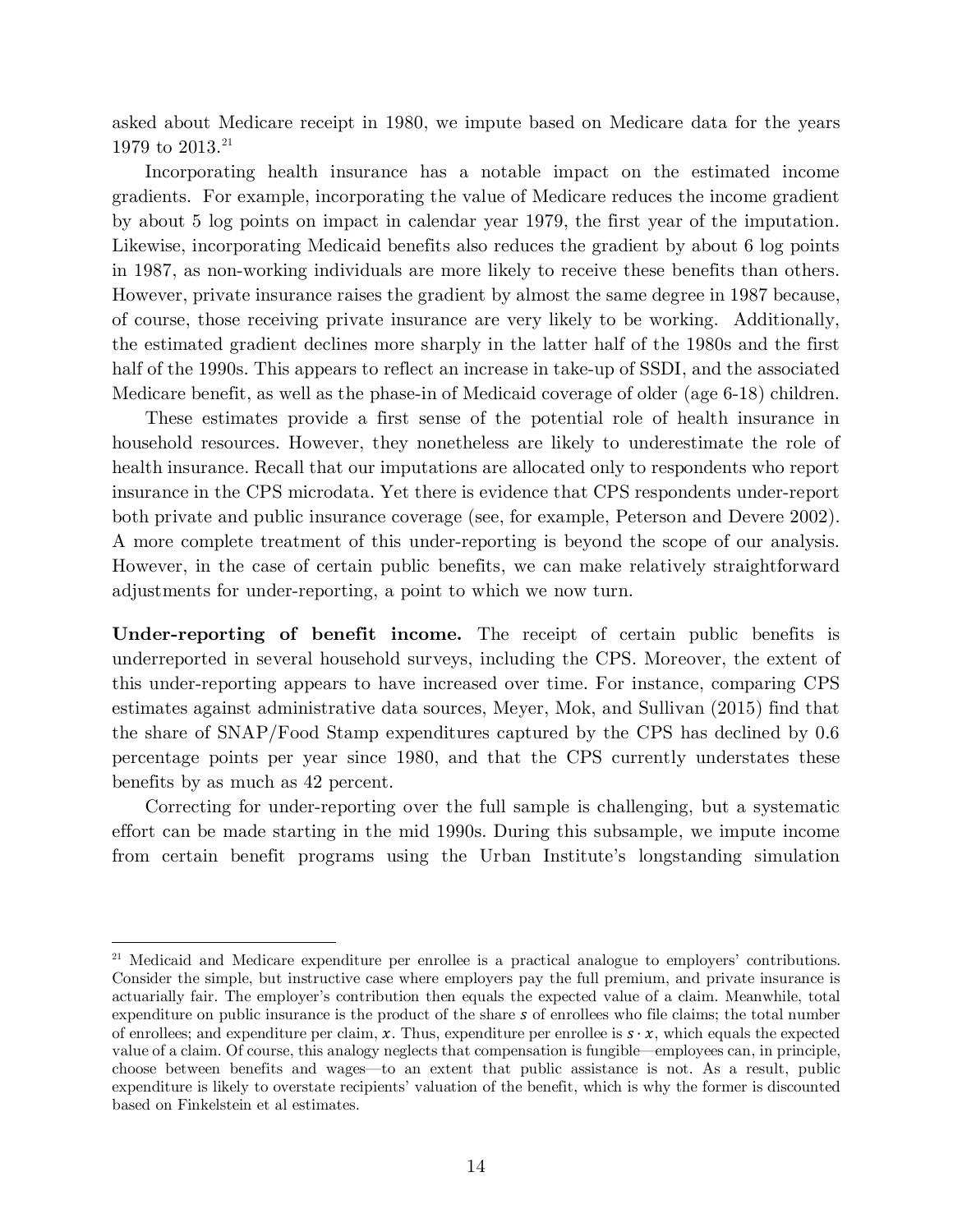program known as the Transfer Income Model or TRIM.<sup>[22](#page-14-0)</sup> Specifically, we apply TRIM to impute income from the following four programs: AFDC/TANF (welfare); SNAP/Food Stamps; Supplemental Security Income (SSI); and housing assistance including, for example, Section 8 vouchers. TRIM's estimates are consistently available for each program starting in 1994. $^{23}$  $^{23}$  $^{23}$ 

The imputation involves two steps: First, it determines a CPS respondent's eligibility; and second, it assigns a benefit payment based on the probability of take-up. For all four programs, the eligibility criteria are clearly articulated in federal and state statutes. TRIM then draws on auxiliary data where necessary to determine if a household qualifies for one (or more) of the benefits. For instance, one of the income tests for SNAP cannot, in general, be evaluated based on March CPS data alone—for example, income net of certain expenditures, such as child care and out-of-pocket medical expenses, must not exceed the federal poverty line. TRIM estimates these expenditures for CPS households based on Department of Agriculture surveys of food stamp participants (Giannarelli 1992). Likewise, for each benefit program, a probability of take-up is estimated based on supplementary data and assigned to each eligible CPS household that does not report receipt (eligible households that do report receipt are assigned a probability of one).<sup>[24](#page-14-2)</sup> The probabilities are then scaled so that the implied number of participants in each state equals the count derived from administrative data.

Among the benefits that are not consistently included in TRIM's simulation program is unemployment insurance (UI). We devise a simple imputation method for UI that is described in full in the Appendix. In brief, we use CPS microdata to estimate the relationship between average weekly UI receipt (conditional on receipt) and average weekly earnings (conditional on working) in each state. We then use this mapping to impute UI income to each CPS respondent who reports any weeks of layoff during the calendar year.<sup>[25](#page-14-3)</sup>

As expected, incorporating the TRIM estimates shifts the estimated gradient down at all points in time, since the TRIM adjustments pick up a higher share of (true) benefit income. Moreover, the estimates including TRIM-simulated benefits from 1994 to 2014

<span id="page-14-0"></span> $22$  The current vintage of the microsimulation model is known as TRIM III. For several decades, the Department of Health and Human Services and related agencies (e.g., the former Office for Economic Opportunity) have financially supported the TRIM program and used it for policy analysis. See Zedlewski and Giannarelli (2015) for an overview and history of the TRIM program.

<span id="page-14-1"></span><sup>&</sup>lt;sup>23</sup> TRIM publishes occasional studies of Medicaid take-up; for instance, on take-up among children, see Finegold and Giannarelli (2014). However, TRIM does not consistently provide imputed estimates of Medicaid for the full sample of CPS respondents.

<span id="page-14-2"></span><sup>&</sup>lt;sup>24</sup> In the case of SNAP, the probability of take-up is estimated in TRIM based on observed participation in the SIPP. On the challenges of integrating the SIPP more fully into TRIM, see Giannarelli (1992).

<span id="page-14-3"></span><sup>&</sup>lt;sup>25</sup> This is of course an upper bound on UI income, since many of the unemployed are either ineligible or do not take up. The final step of the imputation will be to sample from this potential universe of UI recipients so that total imputed UI income in the CPS matches that reported in administrative data.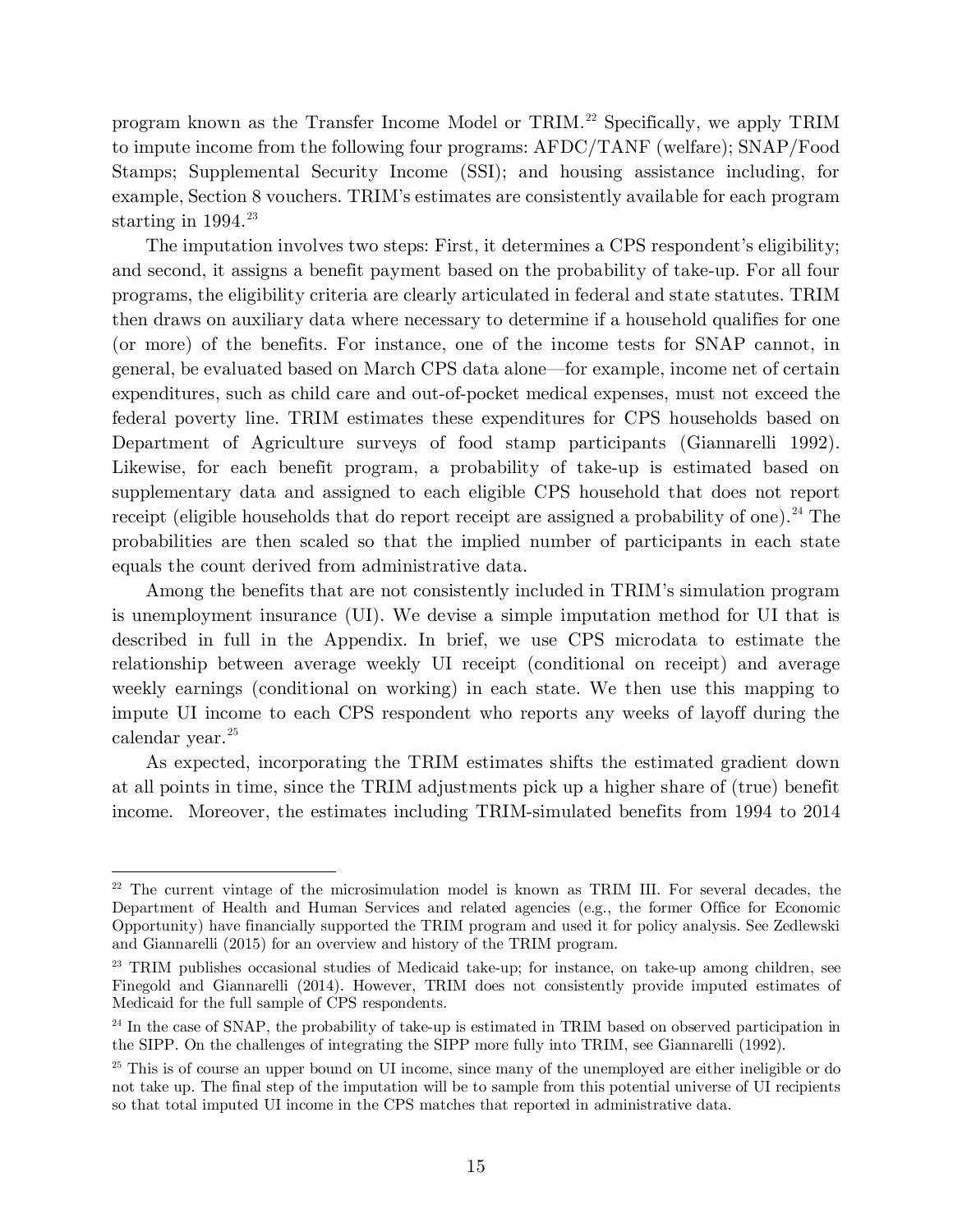decline by about 5 log points more than in the raw CPS data without the TRIM adjustments, reflecting the increase in benefit under-reporting in the CPS.

Putting it all together. In Figure 5 we combine all of the extensions and imputations of the CPS into a consistent series for the income gradient (from 1967-2013 through which we had a Medicaid adjustment). The red line repeats the series from Figure 4 using the after-tax gradient and controlling for demographic variables. We then combine the series implied by imputations for benefit programs (Food Stamps, AFDC, SSI, and housing subsidies) as well as our imputations for public and private health insurance benefits.<sup>[26](#page-15-0)</sup> Importantly, the new series does indeed decline from the beginning of our sample to the end, from about 0.75 in 1967 to 0.65 in 2013. Despite the more pronounced downward tilt in the gradient, it is not apparent that the time series movements line up well with the increase in nonemployment with any regularity. For example, from 1967 to about 1985, the gradient increased by about 10 log points while the full-year nonemployment rate *increased* by about 5 percentage points. Moving forward, while the full-year nonemployment rate continued its upward march over time, the gradient actually fed substantially from the mid-1980s to the early 1990s. We will return to the estimated income gradient below in a quantitative assessment of a standard labor supply model.

#### 2.3 Evidence from other household surveys

 $\overline{a}$ 

 To further probe the robustness of the CPS-based results, we turn to two other household surveys.

 The first is the Panel Study of Income Dynamics (PSID). Relative to the CPS, the PSID's singular distinction is that, since 1999, it includes a fairly broad-based measure of consumption expenditures (in addition to income and weeks worked). As documented by Meyer and Sullivan (2011), reported consumption in household surveys often significantly exceeds reported income among the most income-poor households. The latter observation is consistent with the claim that income is under-reported for these households and suggests that consumption may be a more accurate indicator of their resources on hand.

The second is the Survey of Income and Program Participation (SIPP). The SIPP was first fielded in 1984 and thus does not span the entire period covered by the CPS. However, the SIPP is typically thought to better measure participation in public benefits programs. Indeed, Meyer et al's (2015) analysis of household surveys indicates that,

<span id="page-15-0"></span><sup>&</sup>lt;sup>26</sup> The primary data underlying these imputations are unavailable for the earliest part of our sample. For the time being, we extend these imputations back in time in the following manner. We estimate the impact of a benefit on the gradient in the first year for which we have data, and then scale this impact in preceding years according to the growth of aggregate spending on the benefit. Take Medicaid as an example, which reduces the gradient by about 6 percentage points on impact in 1987. In 1972, per capita Medicaid costs were about half of those in 1987, so the contribution to the gradient is assumed to be about -3 percentage points in 1972.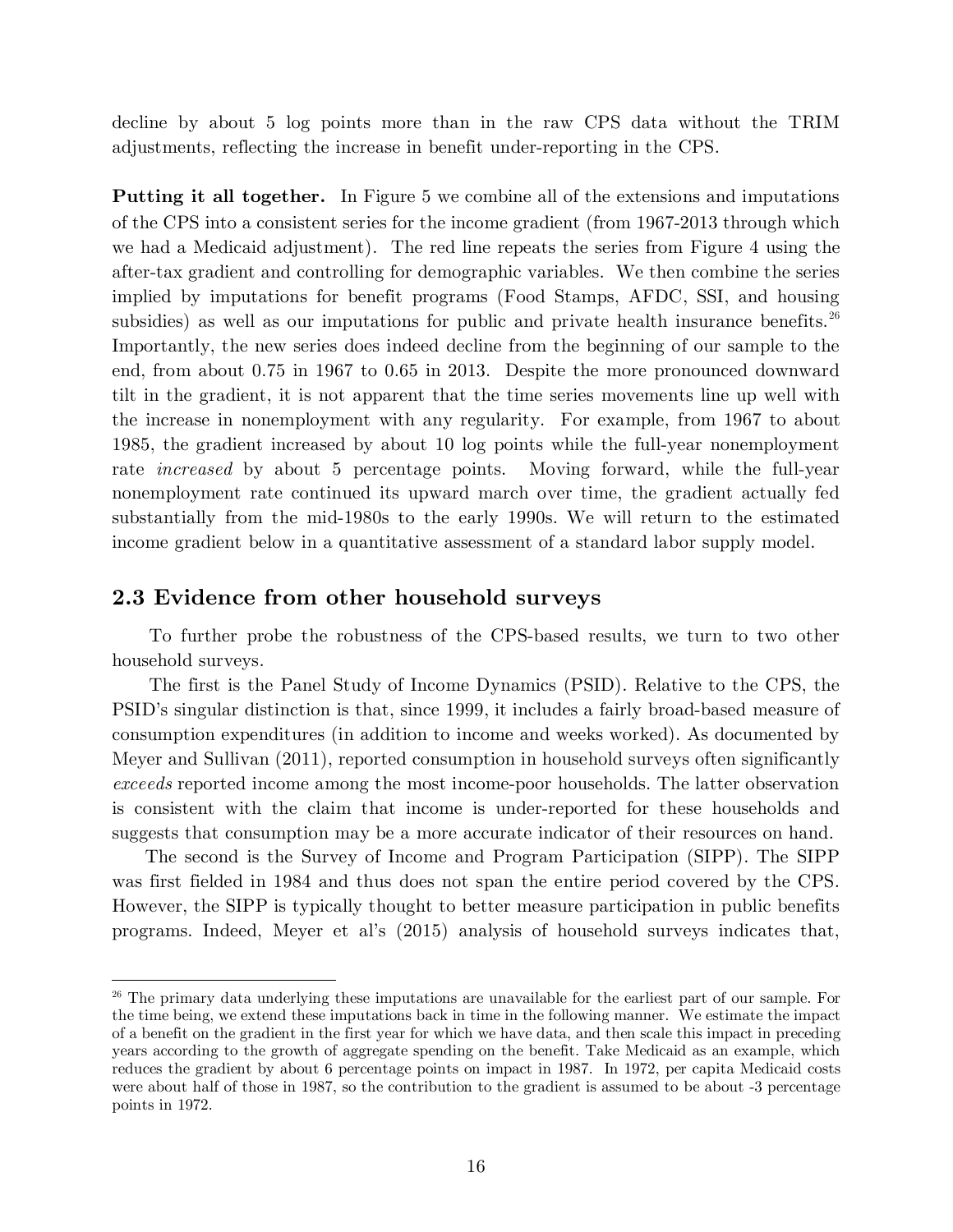although the SIPP still understates the level of benefit receipt, the trend in underreporting of numerous benefits in the CPS (and PSID) are often statistically insignificant in the SIPP.

PSID. We begin with the PSID, the longest-running longitudinal survey in the U.S. It was fielded annually between 1968 and 1996 and biennially since 1997. The original 1968 PSID sample consisted of a nationally representative pool of 3,000 families as well as an over-sample of 2,000 lower-income families. The composition of PSID families in recent decades reflects the addition of "spin-offs" from the 1968 sample—e.g., children who entered adulthood and started a family—as well as the subtraction of about half of the original lower-income over-sample (due to budget pressures).

We shall focus on the period beginning in 1999, when the PSID significantly expanded the number of consumption categories that it surveyed. Just as in our analysis of the CPS, we also restrict attention to households with noncollege primary males. Between 1999 and 2016, there are roughly 2,500 households per year in our (sub)sample.

As shown in Figure 6, the PSID captures the clear rise in nonemployment documented in the CPS and SIPP over this period. Indeed, the increase since 1999 is even somewhat more pronounced in the PSID.<sup>[27](#page-16-0)</sup> Unlike the CPS, though, the PSID enables us to relate this trend in labor supply to consumption expenditure.

The PSID is now one of the few sources of household survey data on broad-based consumption expenditures. Prior to 1999, the PSID's measurement of consumption was largely restricted to food and housing-related expenditures. In 1999, however, the PSID began measuring expenditures on transportation, education, child care, and health care. A more modest expansion in 2005 added clothing and recreation. [28](#page-16-1) As a result, the PSID now captures more than two thirds of aggregate nondurable goods and services expenditure in the National Income and Product Accounts (Blundell et al  $2016$ ).<sup>29</sup>

We utilize expenditure data as a means of testing the robustness of our results to income under-reporting, particularly among income-poor households. Practically speaking, this means we will treat expenditure as, in effect, a proxy for (true) household income, and re-estimate the gradient,  $g_t$ , in equation (1). To be sure, the expenditures themselves may be under-reported, but the nature and scope of the under-reporting is quite different. Aguiar and Bils (2015) argue that under-reporting is particularly significant, and

<span id="page-16-0"></span><sup>&</sup>lt;sup>27</sup> Among those who work, the PSID surveys weeks worked only on "main jobs". Thus, average nonemployment in the PSID is typically *higher* than in the CPS. However, full-year nonemployment should be measured comparably across the two surveys.

<span id="page-16-1"></span><sup>&</sup>lt;sup>28</sup> Since 2005, the coverage of consumption in the PSID has been comparable to that in the Consumer Expenditure Survey (CEX) (Andreski et al 2014). Moreover, the implied aggregate time series and life cycle profiles of consumption are similar across the two surveys.

<span id="page-16-2"></span> $29$  Exact comparisons between the PSID and NIPAs are complicated by certain conceptual differences, perhaps most notably in the case of housing. The NIPAs apply a rent-equivalent approach to measuring housing consumption among owner-occupied dwellings. Blundell et al try to place the PSID on the same footing by imputing a rent-equivalent to survey respondents. For our analysis, which treats expenditure as a proxy for true income, we use the self-reported data on housing expenditure (e.g., mortgage payments).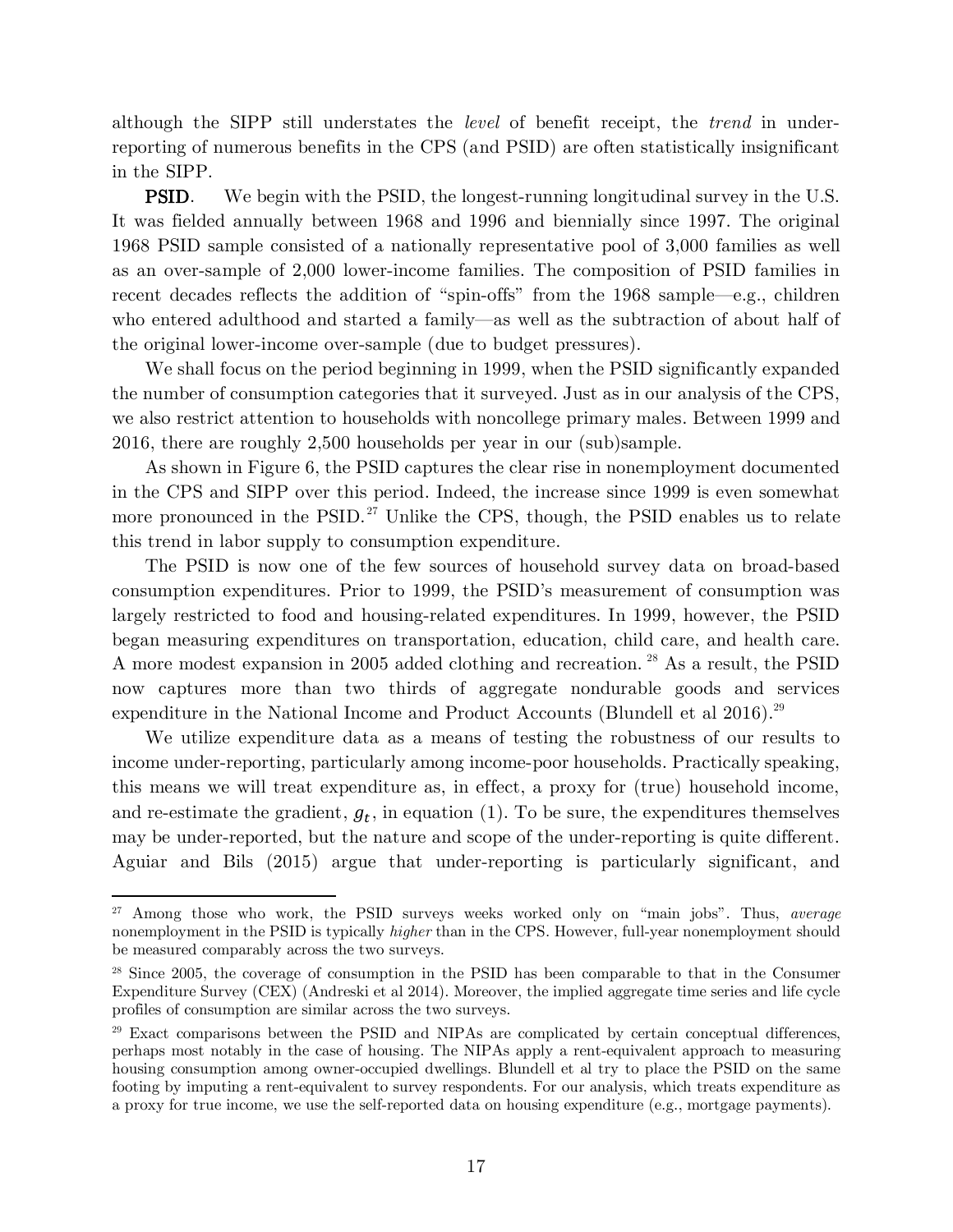increasing, among high-income households. Additionally, Meyer and Sullivan (2011) find that for food and rent—two categories that make up a substantial share of low-income households' budgets—the share of NIPA consumption expenditure accounted for by household survey-based estimates has been stable over time. Taken together, these findings indicate that the expenditures-based estimate of the gradient will be, if anything, downwardly-biased and increasingly so.

Figure 7 displays estimates of both the income and expenditure gradients since 1999. For a point of reference, we also include in the figure the income gradient derived from the unadjusted (raw) CPS data. The PSID income gradient is slightly elevated relative to its CPS counterpart; on average, the PSID gradient is 1.07, as compared to an average CPS gradient of 0.99. More importantly, neither measure shows any pronounced trend over this period.

With respect to consumption expenditure, we display two estimates. The first utilizes the more narrow set of expenditure categories that are consistently available since 1999. The second presents gradient estimates beginning in 2004, which can make use of the additional categories added in that year. The latter categories make up a fairly small share of total expenditure, though. As a result, the two estimates are virtually the same over their common sample period.

One of the key features of Figure 7 is that the PSID expenditure gradient is shifted down substantially relative to the income gradient. The average expenditure gradient since 1999 is 0.57, or just a little more than half of the average income gradient. As we discussed above, this difference between the income and expenditure gradients may reflect both under-reporting of income among income-poor households as well as under-reporting of consumption among income-rich households.

Another key result in Figure 7 is the absence of any persistent downward trend in the expenditure gradient, although there was a noticeable decline in the last two survey years. From this perspective, any trends in income (and/or consumption) mis-reporting are not so stark as to meaningfully affect the estimated gradient during this period.

SIPP. The SIPP has fielded 15 panels since it was inaugurated in 1984. With a few exceptions, each panel tracks households for 4 to 5 years. We can present results based on the eight panels initiated between 1990 and 2008, which span the years 1990 through 2012.

Though the SIPP has a longitudinal dimension, we organize it into a series of repeated cross sections to mimic the structure of the CPS that we have used thus far. Also, as in our analysis of the CPS, we isolate households with noncollege primary males as the (selfdeclared) head or spouse/partner of the head. In each calendar year, we then identify the sub-sample of these households for which data was collected for each of the 12 months. In the typical year, we have 3,200 such households. For this sub-sample, we can construct a record of household income and the primary male's annual weeks worked that is analogous to what we observe in the CPS.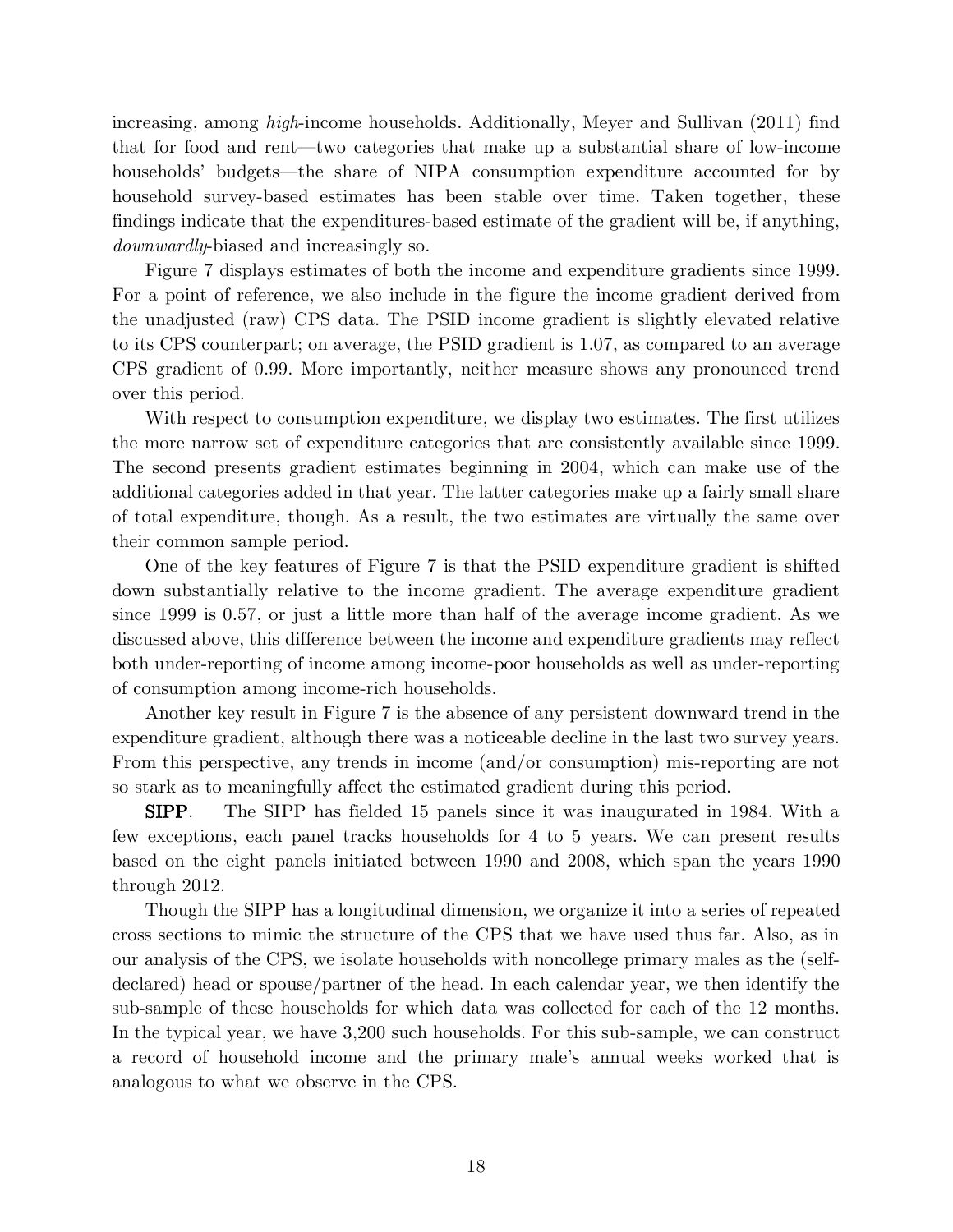Consider first the estimates of nonemployment, as shown in Figure 6. A few observations stand out. First, average and full-year nonemployment are consistently lower in the SIPP than in the CPS and PSID. There are several possible reasons for this difference, though further research is needed to pinpoint the sources. For starters, respondents for whom there is a full calendar year of data appear to have a higher-thanaverage probability of employment in any given month. In addition, since the SIPP is administered more often, it may indeed be easier for respondents who are generally out of work to recall short spells of employment.<sup>[30](#page-18-0)</sup>

Nonetheless, the *change* in nonemployment in the SIPP is not too different than what we see in the CPS. The change in average nonemployment between 1990-92 and 2010-12 is 6.4 percentage points in the CPS and 5.4 percentage points in the SIPP. While the increase in full-year nonemployment is more pronounced in the CPS, it remains the case that the increase in nonemployment in each survey largely reflects an increase in the share of workers who supply very few weeks. In the CPS, the full-year nonemployment rate increases 7.2 percentage points, whereas the increase in the SIPP is 5 percentage points. To the extent that the SIPP captures more short nonemployment spells, it is also of interest to examine the share of workers who supply positive weeks but who work less than one-quarter of the year. The latter increased 5.4 percentage points.

Next, we examine the relationship between the primary male's weeks worked and household income, as documented in Figure 7. The income gradients in the SIPP and CPS are remarkably similar. Indeed, their averages over the years 1990-2012 are, respectively, 0.98 and 0.99. The SIPP-based gradient does fall noticeably more in 2009, but then partially recovers. Neither survey measure exhibits a significant decline on net over the period. In the CPS, the gradient is virtually unchanged between 1990-92 and 2010-2012; in the SIPP, it falls just 2.4 percentage points.

#### 2.4 Revisiting trends in household earnings and benefits

 $\overline{a}$ 

Changes in the income gradient reflect changes in the primary male's wages, public assistance, and other household members' earnings. Each of these components has been studied extensively in the literature. In this section, we review each of them in the light of the preceding evidence on the evolution of the income gradient.

One of the most extensively documented facts of the U.S. labor market is the decline in real wages among noncollege educated men.<sup>[31](#page-18-1)</sup> Over the last five decades, March CPS

<span id="page-18-0"></span><sup>&</sup>lt;sup>30</sup> On the other hand, it should also be easier for respondents who are generally employed to recall short spells of nonemployment.

<span id="page-18-1"></span><sup>&</sup>lt;sup>31</sup> For an updated analysis of the trends in real wages, see Acemoglu and Autor (2011). Several papers have stressed the decline in both real wages and weeks worked among men. See Juhn, Murphy, and Topel (1991, 2002) and Moffitt (2012).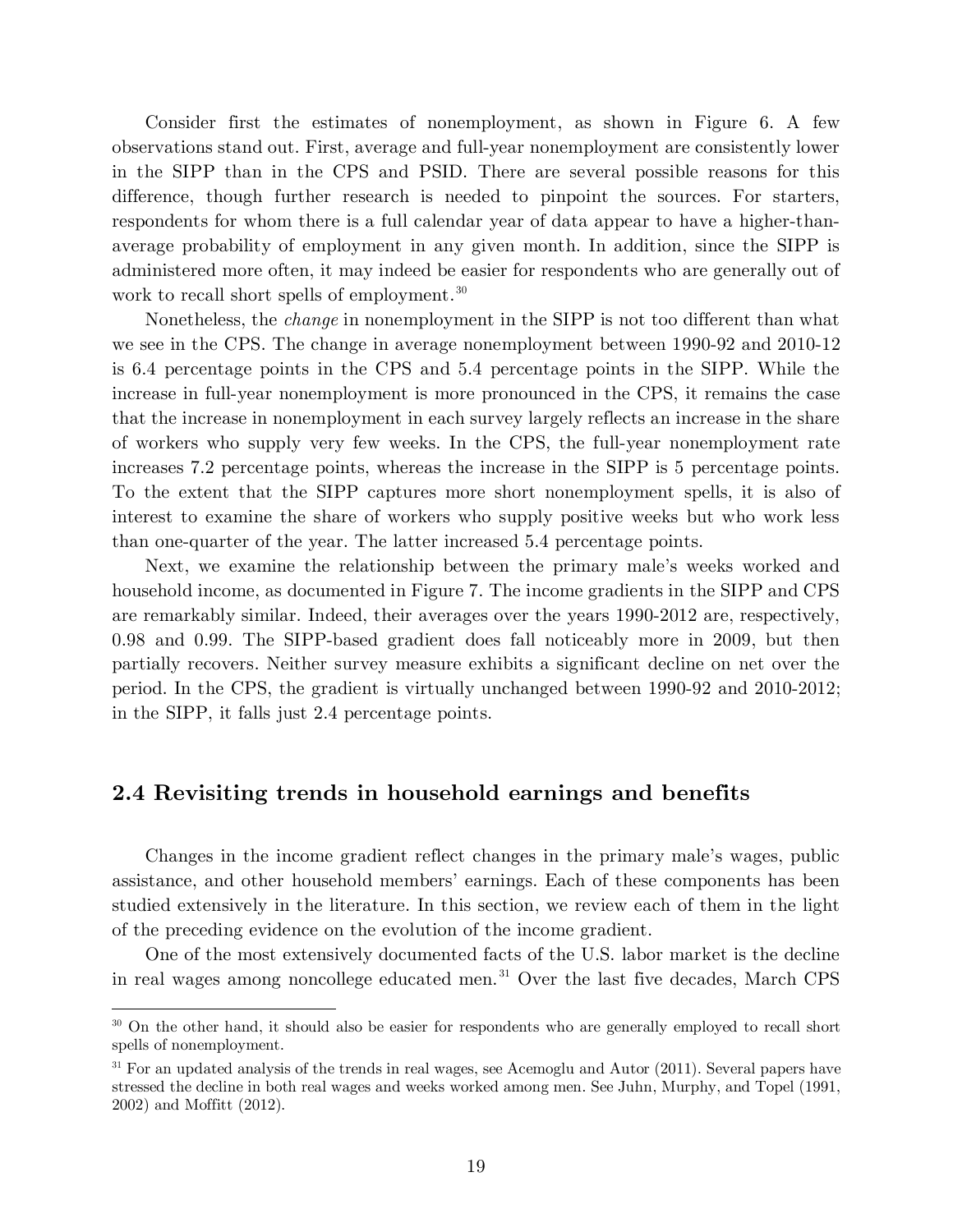data reveal that real weekly earnings of primary males with no college experience have fallen almost 15 percent. It would seem to follow that these men face a substantially lower income gradient: when the wage is lower, a week less of work implies a smaller decline in income.

However, several public assistance programs tie benefit payments to wages to one degree or another. Hence, benefits will typically decline, too, as wages fall, which at least partially offsets the effect of lower real wages on the income gradient.

The clearest example of this is Unemployment Insurance, or UI. A claimant's weekly UI payment replaces a fraction of his average weekly earnings measured at some point within the year preceding his unemployment spell. The Employment and Training Administration supplies estimates of UI replacement rates for the years 1997-2017 using data on prior earnings of UI claimants. The replacement rate began and ended this period at about 46 percent. [32](#page-19-0) For earlier years, replacement rates can be estimated using reports of earnings of all UI-eligible workers in the ETA's Handbook 394 data. Again, these data show no sustained rise in the UI replacement rate.<sup>[33](#page-19-1)</sup>

Other public assistance programs also anchor benefits to an individual's own prior wages, albeit to a lesser degree. In the case of SSDI, for instance, the annual benefit is an increasing concave function of the recipient's "indexed" average annual lifetime earnings, which is derived by inflating one's own past earnings according to growth in *average* earnings (Autor and Duggan 2003 and 2006). This inflation factor has become more substantial as earnings inequality has widened. For a middle-aged male at the lower end of the earnings distribution, the share of annual earnings that can be replaced by SSDI has risen by 7 percentage points since  $1984$  (Muller  $2008$ ).<sup>[34](#page-19-2)</sup> In the case of food stamps, benefits are (roughly) indexed to inflation, not past earnings.<sup>[35](#page-19-3)</sup> In light of the fall in real wages, these aspects of SSDI and SNAP would seem to suggest a decline in the income gradient.

However, increases in certain programs' replacement rates do not necessarily translate into a substantial increase in the average replacement rate. Consider, again, SSDI. [36](#page-19-4) Over

<span id="page-19-0"></span><sup>&</sup>lt;sup>32</sup> One caveat is that states cap the weekly benefit amount. However, combining the ETA's estimates of replacement rates with earnings data from the 2015 American Community Survey shows that at least threequarters of noncollege educated prime-age men would have received less than the maximum benefit if they were to become unemployed.

<span id="page-19-1"></span><sup>&</sup>lt;sup>33</sup> ETA's estimates will miss the effect of changes in the duration of benefits on UI-implied replacement rate. However, such changes tend to be temporary, as when Congress extends the duration of benefits in recessions (Rothstein 2011 and Hagedorn et al 2016).

<span id="page-19-2"></span><sup>&</sup>lt;sup>34</sup> According to Autor and Duggan (2003, 2006), the increase in SSDI replacement rates is likely considerably higher after accounting for the availability of Medicare under SSDI.

<span id="page-19-3"></span><sup>35</sup> The SNAP benefit starts at a maximum level and falls at a rate of 30 percent of weekly earnings. The maximum benefit, which is indexed, more specifically, to food prices, rose in real terms by 2.5 percent during our sample.

<span id="page-19-4"></span><sup>36</sup> Data are from the Social Security Administration and show the number of male beneficiaries under 54. Where possible in this subsection, we rely on administrative estimates of participation so that our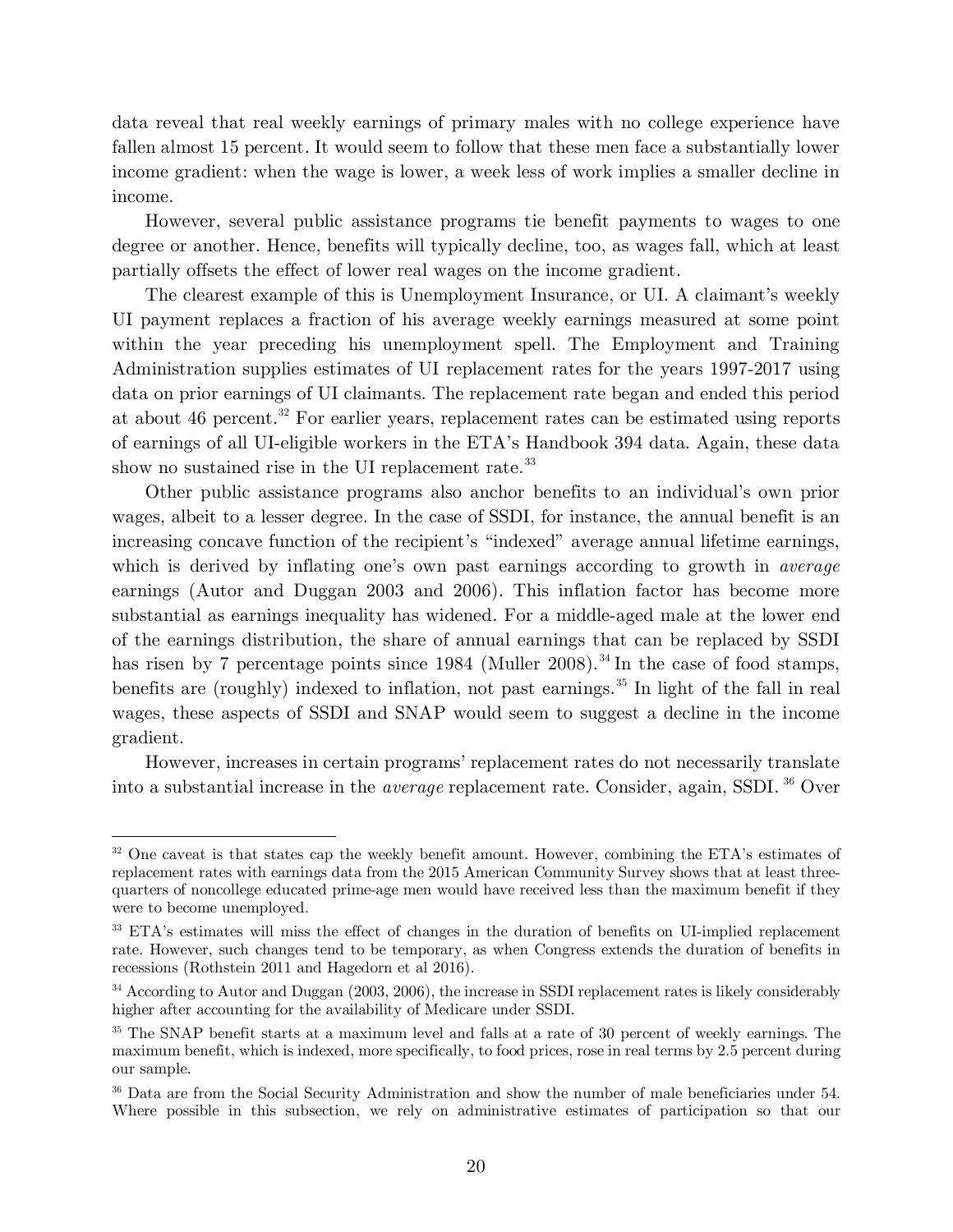our sample period, just 2.5 percent of prime-age men, on average, drew SSDI benefits in a given year. Changes in benefit income among this sample is unlikely to drive noticeable changes in the average income gradient. Moreover, whereas the share of older men (age 55-64) who receive federal disability benefits increased by nearly 8.5 percentage points,  $37$ the share of prime-age men who receive benefits has risen by only 2 percentage points. Thus, changes in SSDI policy are also unlikely to yield substantial movements in the gradient, or in nonemployment. Indeed, the increase in SSDI receipt can account for at most one-third of the rise in full-year nonemployment, and probably much less than that.<sup>[38](#page-20-1)</sup>

Similarly, the quantitative significance of SNAP/Food Stamps is limited. Between 1979 and 2007, participation of working-age men hardly budged on net, hovering around just 4 percent. [39](#page-20-2) The only meaningful increase in SNAP participation occurred after 2007, with the participation rate peaking at 9.25 percent in 2014.<sup>[40](#page-20-3)</sup> Even so, SNAP is a relatively small source of nonwork income, even among households whose prime-age male is out of work for the entire year. Among prime-age males in the CPS who work less than 13 weeks of the year, higher SNAP participation would imply an increase in average annual household income of only about 3.6 percent since 2007.<sup>[41](#page-20-4)</sup>

Another reason one may expect to see a stronger decline in the income gradient centers around the rise in female labor force participation. The entry of women into the workforce in the last 5 decades has increased the spousal income available to married men. Thus, declines in male labor supply in recent years are more likely to be offset by rising female incomes, reducing the income gradient.

In fact, though, low-skilled males are not more likely to be living with partners, and in particular ones that work. Even after accounting for the rise in cohabitation, the share of noncollege-educated primary men living with a spouse or female partner dropped from 93 percent in the late 1960s to 70 percent today. As a result, despite the increase in female labor force participation, the share of primary males living with a partner that earned labor income was roughly unchanged at 45 percent from the late 1960s to 2015. In fact, among *out-of-work* men in this group, the share with a partner that worked fell from 40 percent to 30 percent over that time period (see also CEA, 2016 and Murphy and Topel,

conclusions are robust to mismeasurement in survey data. However, the administrative sources typically do not specify beneficiaries' education level, so our estimates here refer to all prime-age men.

<span id="page-20-0"></span><sup>&</sup>lt;sup>37</sup> The Social Security Amendments of 1984 broadened the medical criteria used in the application process.

<span id="page-20-1"></span><sup>38</sup> von Wachter et al (2011) finds that around one-half of rejected SSDI applicants—40 percent of men aged 45-64 and 60 percent of men aged 30-44—return to work. Noting that these estimates are very likely an upper bound on employment rates of SSDI enrollees (Bound, 1989), SSDI can probably account for no more than one-fifth  $(0.6 \times 1/3)$  of the rise in full-year nonemployment.

<span id="page-20-2"></span><sup>&</sup>lt;sup>39</sup> Data are from the Department of Agriculture and pertain to men ages 18-59. Estimates prior to 1979 are not comparable.

<span id="page-20-3"></span><sup>&</sup>lt;sup>40</sup> Following Department of Agriculture guidance, roughly 40 states by 2011 had expanded eligibility by lifting income and asset limits on SNAP applicants. See Ganong and Liebman (2013) and Mulligan (2012).

<span id="page-20-4"></span><sup>&</sup>lt;sup>41</sup> This is calculated by comparing average food stamp benefits per household with what would have been observed assuming the 2007 participation rate prevailed in future years (with everything else being equal).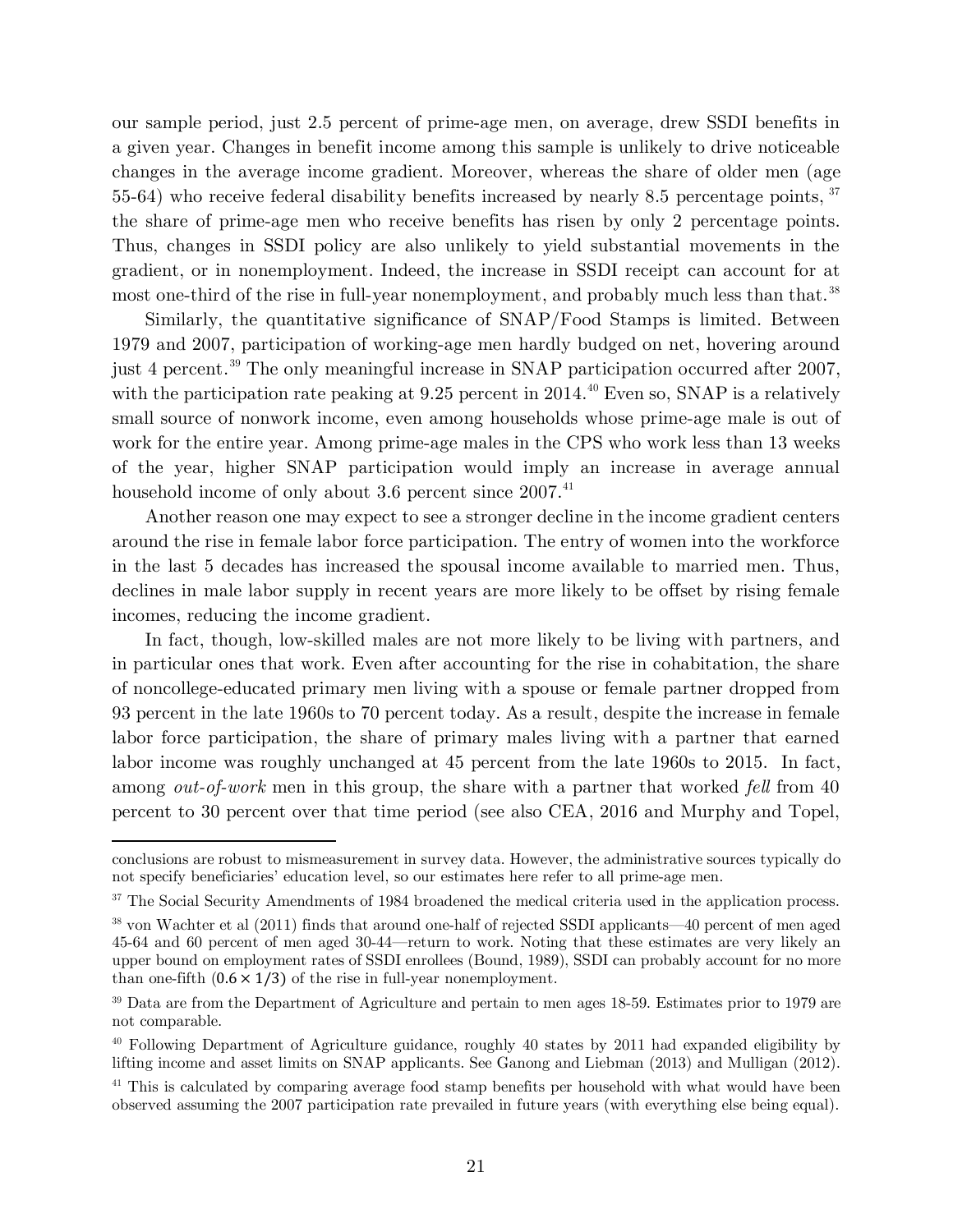2001). These facts underlie the result in Figure 2, which shows that spousal earnings increased as a share of household income, but not dramatically.

## <span id="page-21-0"></span>3. Lessons from labor supply theory

In this section we explore the extent to which a coherent account of the rise in male joblessness can be provided by labor supply theory. Our discussion consists of two parts.

The first part employs a static model of labor supply to convey our approach in the simplest terms. The theory isolates changes in *replacement rates* as key drivers of changes in nonemployment. A replacement rate measures the ratio of nonwage income if an individual does not work to wage income if he works. While latter is unobservable—if an individual does not work, his wage income is not observed—changes in replacement rates can leave a clear imprint on the estimated income gradient. Intuitively, since higher replacement rates attenuate the gains from labor supply, they can flatten the reducedform relationship between income and weeks worked. We use the static model to examine this "pass through" of replacement rates to the income gradient in further detail, and find that it is shaped by the sources of heterogeneity in labor supply. We then illustrate how the dispersion in replacement rates and leisure preferences can be separately identified.

The second part embeds the labor supply choice within a standard life-cycle model. This simple extension enables us to relate the model more naturally to the data, if only because we can simulate the kind of repeated cross sections we observe in the CPS. The life-cycle model is calibrated to replicate moments from the first five years of our sample, namely, the distribution of weeks worked as well as the distributions of wage, benefit, and household income. We then use the calibrated model to trace out the implications of changes in various sources of income for the income gradient and nonemployment.

#### 3.1 The static model

We begin with a static model of labor supply. As we shall see, the essential trade-offs that inform (very) long-run changes are captured quite well by a static model (that abstracts from transition dynamics).

Consider an individual *i* who has preferences over consumption  $c_i$  and labor supply  $h_i \in [0,1]$  given by

<span id="page-21-1"></span>
$$
\ln c_i - \gamma_i v(h_i). \tag{2}
$$

Two features of these preferences are worth noting. First, the logarithmic specification of consumption preferences implies a balanced-growth property whereby the income and substitution effects of wage changes cancel. This has become a standard benchmark in the literature on labor supply, so we shall begin with these preferences, and examine deviations from them in future work. A second feature of the preferences in [\(2\)](#page-21-1) is that the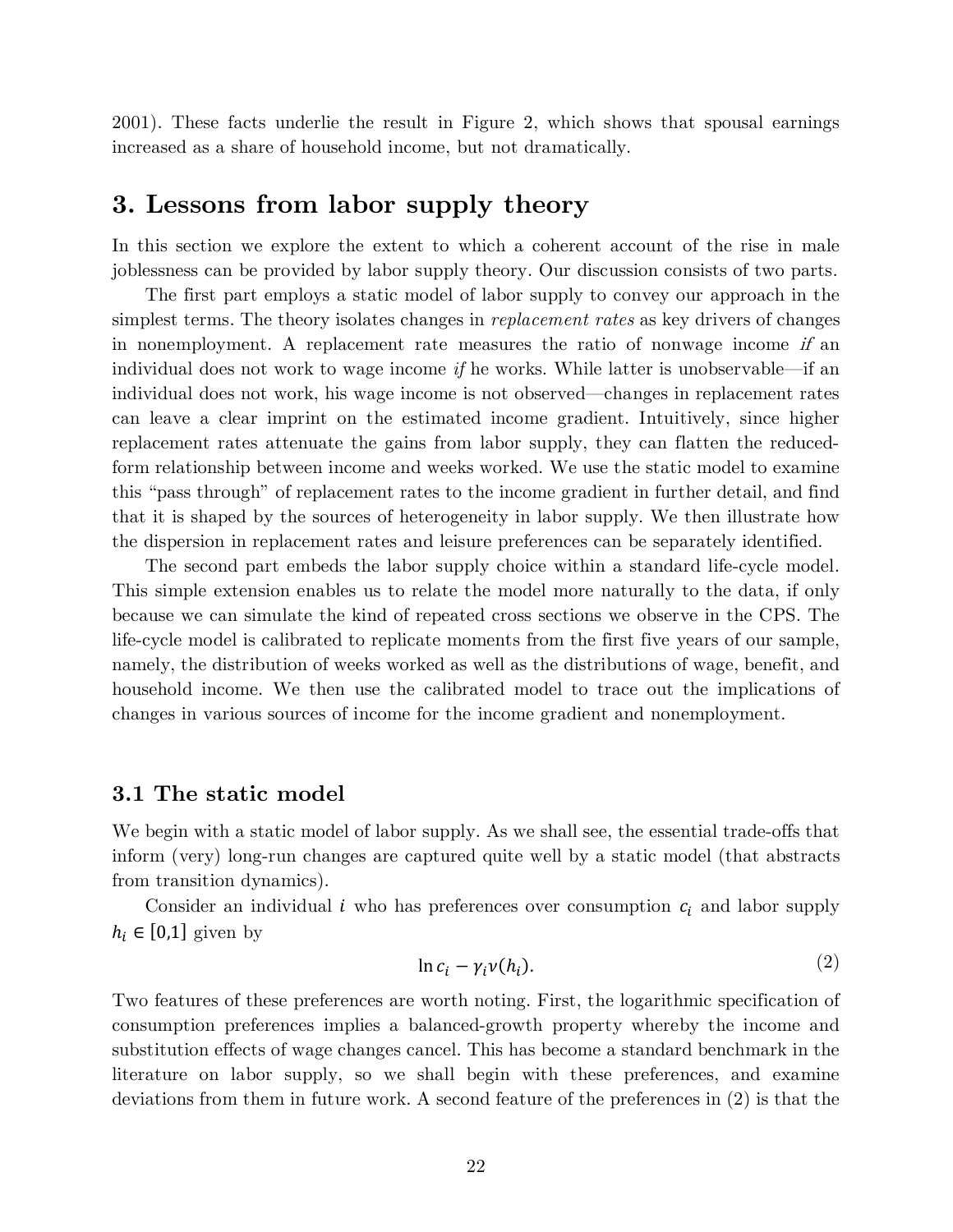disutility of labor supply  $\gamma_i v(h_i)$  allows for a dimension of individual heterogeneity:  $\gamma_i$ reflects individual 's idiosyncratic preference for leisure relative to consumption.

Each individual seeks to maximize his utility subject to a budget set comprised of three sources of income, each of which is motivated by the empirical sources documented in section [2.](#page-5-1) The first is wage income that is proportional to the fraction of the year worked,  $w_i h_i$ , and corresponds to the wage and salary income in Figure [2.](#page-36-0) The second, replacement income, tapers off with the fraction of the year worked,  $b_i(1 - h_i)$ . This plays the role of public benefits—Unemployment Insurance, Social Security, Public Assistance and so on—documented in Figure [2.](#page-36-0)<sup>[42](#page-22-0)</sup> The third source of income, which we shall refer to as nonlabor income, denoted  $z_i$ , is taken to be independent of weeks worked at the individual level—that is, individual  $i$  receives this income regardless of how much he individually works. We use this to capture the contribution to household income of spouses, cohabiting partners, and other household members in Figure [2.](#page-36-0)<sup>[43](#page-22-1)</sup>

Given these sources of income, the budget constraint faced by individual  $i$  is

$$
c_i \le w_i h_i + b_i (1 - h_i) + z_i \equiv y_i. \tag{3}
$$

Note that wages  $w_i$ , nonwork benefits  $b_i$  and nonlabor income  $z_i$  all are allowed to vary across individuals, adding further dimensions of heterogeneity. Despite the parsimony of the model's structure, the heterogeneity along replacement rates and preferences is thus fairly rich, albeit with one caveat: although  $w_i$ ,  $b_i$ , and  $z_i$  can be jointly distributed in what follows, each is assumed to be *independent of*  $\gamma_i$ .

 A consequence of balanced-growth preferences is that, for any given leisure preference  $\gamma_i$ , optimal labor supply in this environment is determined uniquely by the replacement rates an individual faces—that is, the ratios of nonwork benefits and nonlabor income to in-work wages,  $\beta_i \equiv b_i/w_i$  and  $\zeta_i \equiv z_i/w_i$ . Interior choices  $h_i^* \in (0,1)$  that equate the marginal disutility of labor supply to its marginal benefit imply a fraction of the year worked defined implicitly by

$$
\gamma_i \nu'(h_i^*) = \left(h_i^* + \frac{\beta_i + \zeta_i}{1 - \beta_i}\right)^{-1}.
$$
\n(4)

The choices of full-year nonemployment  $(h_i^* = 0)$  and full-year employment  $(h_i^* = 1)$ satisfy

$$
h_i^* = 0 \text{ if } \gamma_i > \gamma_0(\beta_i, \zeta_i) \equiv \frac{1 - \beta_i}{\beta_i + \zeta_i} / \nu'(0), \text{ and } \tag{5}
$$

<span id="page-22-0"></span> $42$  This specification of benefit income—namely, the unit taper with weeks worked—is of course stylized. However, in another sense, this approach places relatively little structure on benefit programs—we do not, for instance, impose parameterizations based on statute—so as to give the model the "best shot" at engaging the moments.

<span id="page-22-1"></span><sup>&</sup>lt;sup>43</sup> We show in the Appendix that a simple unitary model of household labor supply in which household leisure preferences are separable in household members' weeks worked is consistent with this interpretation.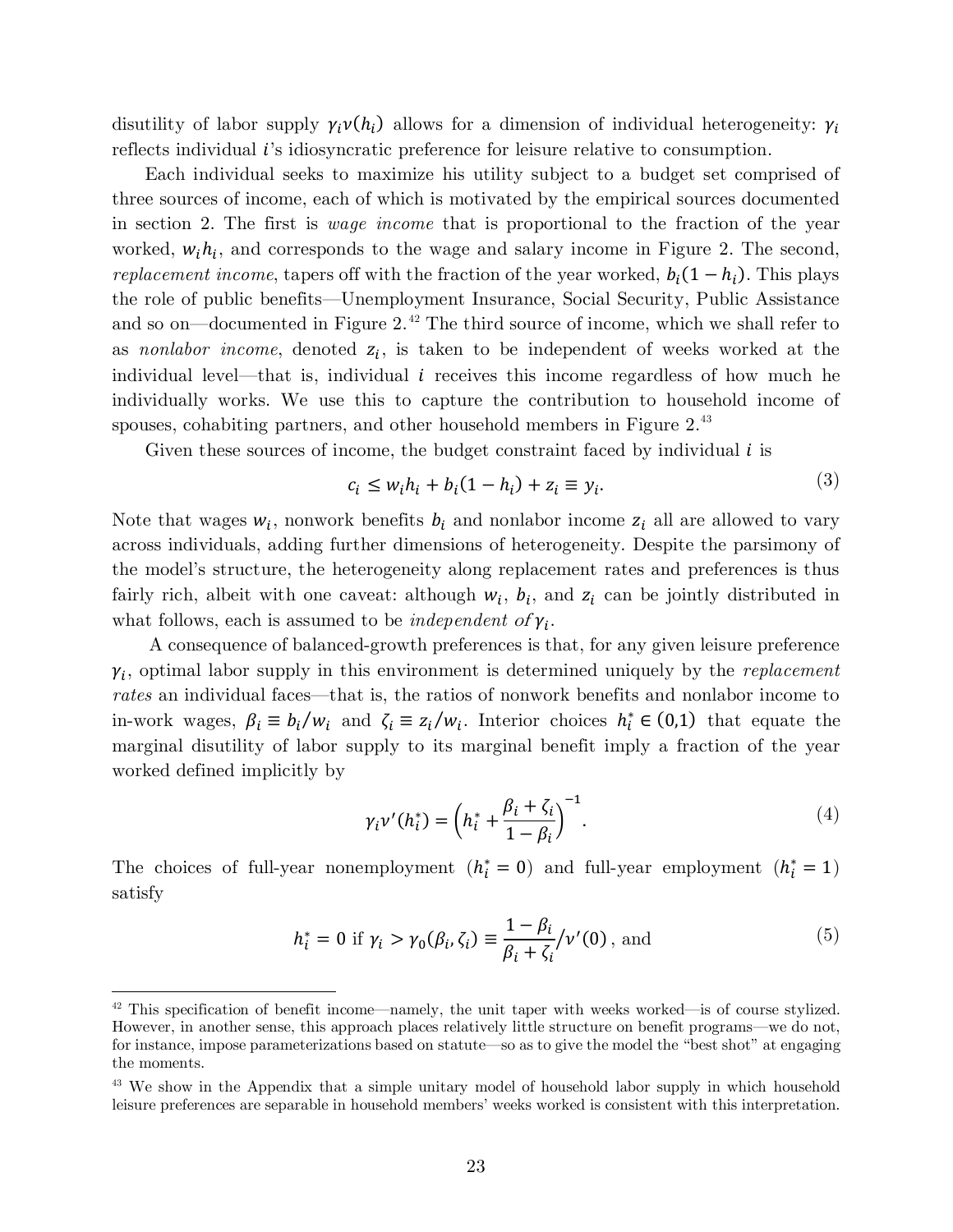$$
h_i^* = 1
$$
 if  $\gamma_i < \gamma_1(\beta_i, \zeta_i) \equiv \frac{1 - \beta_i}{1 + \zeta_i}/v'(1)$ .

According to equations (4) and (5), optimal labor supply is (weakly) decreasing in both the replacement rates  $\beta_i$  and  $\zeta_i$ , as well as leisure preference  $\gamma_i$ .

Indeed, a key implication of  $(4)-(5)$  is that the large rise in aggregate nonemployment among prime-aged men can be accounted for in this framework only by shifts in the distributions of the replacement rates  $\beta_i$ ,  $\zeta_i$  and/or leisure preferences  $\gamma_i$ . Our focus is on whether an explanation based on shifts in replacement rates provides a coherent account of related empirical evidence, and so we hold fixed the distribution of leisure preference in what follows. [44](#page-23-0) We seek, specifically, to identify whether movements in average replacement rates in the model can rationalize both the increase in nonemployment as well as the more modest decline in the income gradient observed in Section 2.

To this end, it is instructive to examine the relationship between the average replacement rate and the income gradient under a few parameterizations of the model.

**Example I.** A particularly stark case is where the distributions of replacement rates are degenerate,  $\beta_i \equiv \beta$  and  $\zeta_i \equiv \zeta$  for all *i*. The cross section of labor supply is thus purely determined by preference heterogeneity.

Within this simplified set-up, consider the effects of an increase in  $\mu_{\beta}$  (which may reflect a lower average wage offer and/or lower average benefit). Let us focus on the corner solutions in (5), which are especially salient features of the weeks worked distribution. Average income among those who work  $h_i^* = 1$  is given by  $E[w_i + z_i | \gamma_i < \gamma_1] =$  $(1 + \zeta)E[w_i|\gamma_i < \gamma_1]$ , where  $\gamma_1$  is evaluated at  $(\beta_i, \zeta_i) \equiv (\beta, \zeta)$ . Meanwhile, average income among the  $h_i^* = 0$  sample is  $E[b_i + z_i | \gamma_i > \gamma_0] = (\beta + \zeta)E[w_i | \gamma_i > \gamma_0]$ , where, again,  $\gamma_0$  is evaluated at  $(\beta_i, \zeta_i) \equiv (\beta, \zeta)$ . Under the assumption that  $w_i$  and  $\gamma_i$  are uncorrelated, the log difference in average income across  $h = 1$  and  $h = 0$ , which is indicative of the gradient, is then  $\ln(1 + \zeta) - \ln(\beta + \zeta)$ . Thus, changes in the gradient solely, and transparently, reflect changes in the (average) replacement rates. A log-point increase in  $\beta$ , for instance, flattens the gradient by  $\beta/(\beta + \zeta)$  log points.

The algebra of this case is especially simple because the choice of labor supply does not reveal any information about the individual's wage offer. Put another way, given  $\gamma_i$ , there is no selection into labor supply on the basis of wages. Therefore, when a worker exits employment (e.g., sets  $h_i = 0$ ), the composition of wages among the employed is unaffected; on average, workers who exit have the same wage (offer) as those who stay.∎

<span id="page-23-0"></span><sup>&</sup>lt;sup>44</sup> Some recent work has explored the parallel possibility that leisure has become more valuable over time (see Aguiar, Bils, Charles and Hurst 2017). This work tends to focus more specifically on relatively young prime-age men.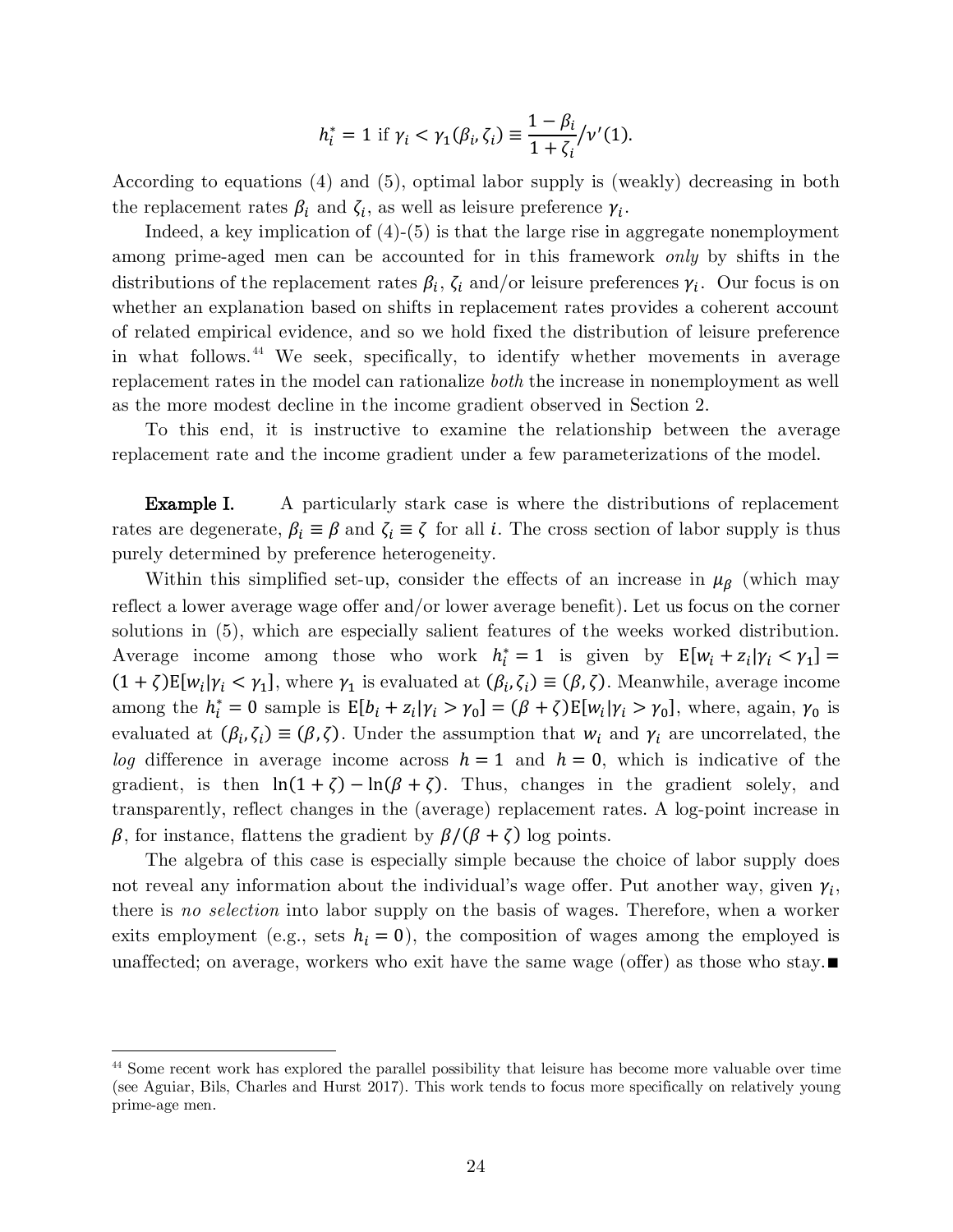A key question, of course, is whether the map between average replacement rates and the income gradient is robust to heterogeneity over  $(\beta_i, \zeta_i)$ . The analytics of this general case are more complicated, but one can see intuitively how such heterogeneity could attenuate the influence of replacement rates on the gradient. Suppose there is heterogeneity (only) over  $\beta_i$ , and again, consider the effect of an increase in the mean of  $\beta_i$  on income at the corners of the weeks worked distribution,  $h_i = 0$  and  $h_i = 1$ . The workers who exit employment will be those whose replacement rates are high, and wages low, relative to the rest of the employed. As a result of this shift in the composition at  $h_i = 1$ , wage income falls by less than the average wage draw, which buoys the income gradient. At the same time, these workers' replacement rates will be low relative to the already nonemployed. Since a low  $\beta_i$  implies a low  $b_i$ , average benefit income will tend to fall among  $h_i = 0$  workers. The latter also works against a flatter gradient.

To make this logic slightly more precise, consider another special case of the model that highlights the role of  $\beta_i$  heterogeneity.

**Example II.** Suppose that differences in  $b_i$  and  $w_i$  represent the only sources of heterogeneity; all workers share  $\gamma_i \equiv \gamma$  and  $\zeta_i = \zeta$ . To foreshadow our approach in the next subsection, we further assume that  $\ln b_i$  and  $\ln w_i$  are jointly Normal random variables where  $E[\ln b_i] \equiv \mu_b$ ;  $E[\ln w_i] \equiv \mu_w$ ;  $Var[\ln b_i] \equiv \sigma_b^2$ ; and  $Var[\ln w_i] \equiv \sigma_w^2$ . Given the prominent role of  $\beta_i \equiv b_i/w_i$  in the model, though, we will typically work in terms of  $\ln \beta_i$  and  $\ln w_i$ . Let  $E[\ln \beta_i] \equiv \mu_\beta = \mu_b - \mu_w$ ;  $Var[\ln \beta_i] \equiv \sigma_\beta^2$ ;  $Cov[\ln \beta_i$ ,  $\ln w_i] \equiv \sigma_\beta \sigma_w \rho_{\beta w}$ ; and  $Cov[\ln \beta_i$ ,  $\ln b] \equiv \sigma_\beta \sigma_b \rho_{\beta b}$ . We assume, plausibly, that  $\rho_{\beta w} < 0$  and  $\rho_{\beta b} > 0$ .

Since  $\gamma_i = \gamma \ \forall i$ , it is more natural to write the labor supply policy in terms of thresholds on  $\beta_i$ . In particular,  $h_i^* = 0$  is optimal when  $\beta_i$  exceeds a threshold,  $\beta_0$ , and  $h_i^* = 1$  is optimal when  $\beta_i$  is below a threshold,  $\beta_1$ . The exact values of  $\beta_0$  and  $\beta_1$  may be obtained by rearranging the expressions in (5), but this is unnecessary for what follows.

Consider the log of average income at  $h = 1$ . This is given by  $\ln E[w_i + z_i|h_i^* = 1] =$  $\ln(1+\zeta) + \ln E[w_i|\beta_i \leq \beta_1].$  Now suppose  $\mu_\beta$  increases due to a decrease in  $\mu_w$ . A lower average wage flattens the gradient for a given distribution of weeks worked, but the reallocation of workers away from  $h = 1$  mitigates the impact. Let  $\tilde{\beta}_j \equiv (\ln \beta_j - \mu_\beta)/\sigma_\beta$ for  $j = 0,1$ . Standard results for jointly Normal random variables imply

$$
\frac{\partial \ln E[w_i|\beta_i < \beta_1]}{\partial \mu_w} = 1 - \frac{1}{\sigma_\beta} \left[ \lambda(\beta_1) - \lambda(\beta_1 - \rho_{\beta w} \sigma_w) \right] < 1,\tag{6}
$$

where we have used  $\rho_{\beta w} < 0$  and defined  $\lambda(x) \equiv \phi(x)/\Phi(x)$  with  $\lambda' < 0$ . Equation (6) says that  $\ln E[w_i|\beta_i \leq \beta_1]$  falls less than  $\mu_w$ . This formalizes the notion of *selection* alluded to above: agents who opt to work despite a lower  $\mu_w$  are higher-wage workers. This shift in composition among  $h = 1$  workers serves to "prop up" the gradient.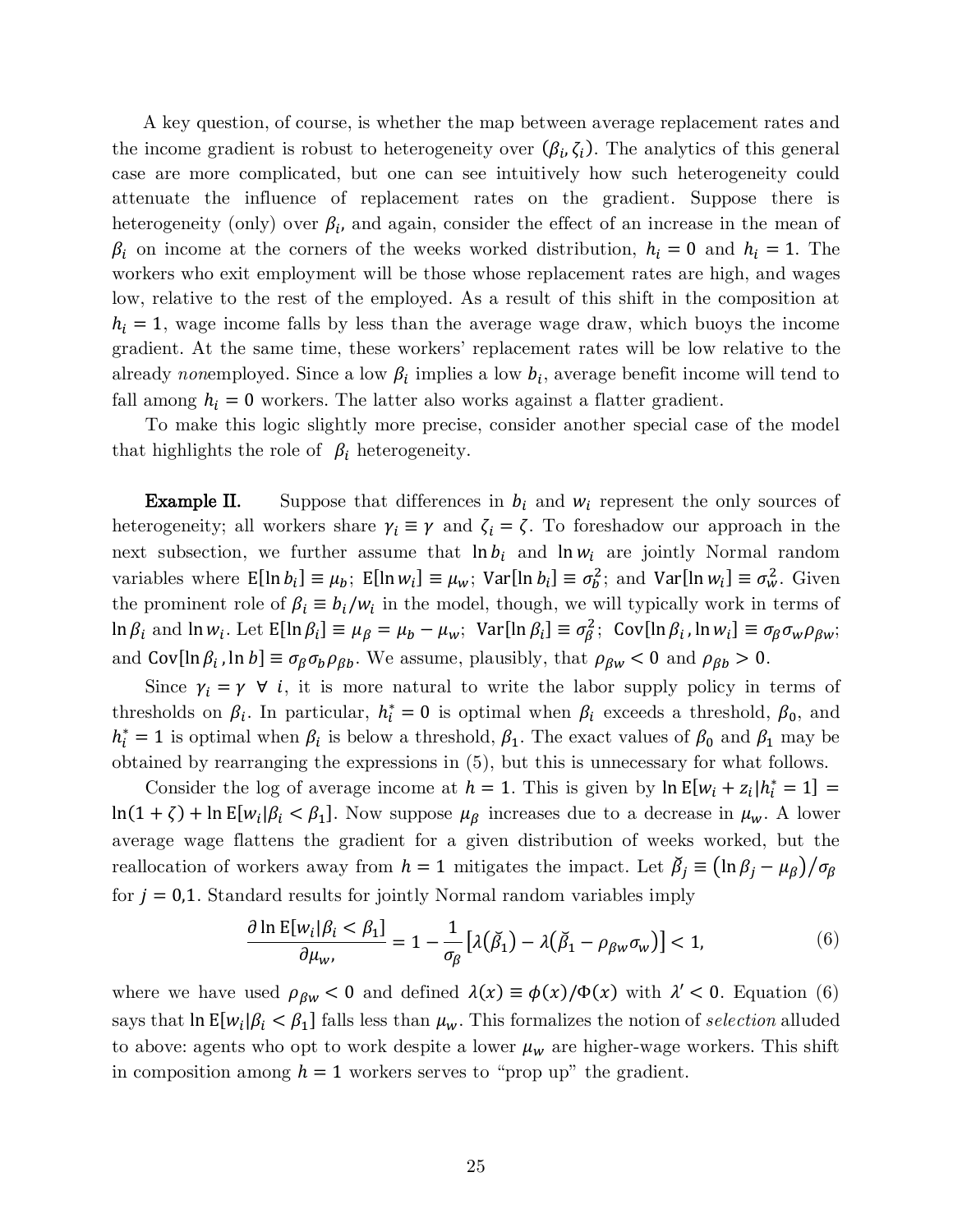Next, consider the log of average income at  $h = 0$ . This equals  $\ln E[b_i + z_i | h_i^* = 0] =$  $\ln\{\mathbb{E}[b_i|\beta_i > \beta_0] + \zeta \mathbb{E}[w_i|\beta_i > \beta_0]\}\$ . Again, one may apply standard results to show that the effect of a decrease in  $\mu_w$  is given by

$$
\frac{\partial \ln \mathbb{E}[b_i + z_i | h_i = 0]}{\partial \mu_w} = (1 - s(\zeta)) + \frac{1}{\sigma_\beta} \left[ \frac{\lambda(-\tilde{\beta}_0) - s(\zeta)\lambda(-\tilde{\beta}_0 + \rho_{\beta b}\sigma_b)}{-(1 - s(\zeta))\lambda(-\tilde{\beta}_0 + \rho_{\beta w}\sigma_w)} \right],\tag{7}
$$

where  $s(\zeta)$  satisfies  $s(\zeta) \in (0,1)$ ;  $s(0) = 1$ ; and  $s' < 0$ .

In the simplest case where  $\zeta = 0$ , equation (7) collapses to  $(1/\sigma_{\beta})[ \lambda(-\beta_0) \lambda(-\beta_0 + \rho_{\beta b}\sigma_b)$  > 0 (since  $\rho_{\beta b}$  > 0 and  $\lambda'$  < 0). Thus, a lower average wage offer implies lower average income at  $h = 0$ . Intuitively, workers who switch to  $h = 0$  in the wake of the fall in  $\mu_w$  have lower benefits than those already there, which also serves to tilt the gradient up. The overall change in the gradient in this case is then

$$
1 - \frac{1}{\sigma_{\beta}} [\lambda(\beta_1) - \lambda(\beta_1 - \rho_{\beta w} \sigma_w)] - \frac{1}{\sigma_{\beta}} [\lambda(-\beta_0) - \lambda(-\beta_0 + \rho_{\beta b} \sigma_b)] < 1.
$$

In contrast, in Example I, the gradient moves one-for-one with  $\mu_{\beta}$  (and  $\mu_{w}$ ) if  $\zeta = 0$ .

More generally, if  $\zeta$  is sufficiently large, (7) indicates that average income at  $h = 0$ may not drop with a fall in  $\mu_w$ . Workers who switch to  $h = 0$  have higher wage (offers) than those already there, and since  $\zeta \equiv z/w$  is fixed, higher z. The resultant increase in z income among  $h = 0$  individuals may offset the fall in benefit income if the former is a sufficiently important source of income. ∎

 Clearly, the quantitative effect of changing average replacement rates on the gradient depends on the forms of heterogeneity that underlie the distribution of weeks worked. Thus, a critical question we face is, how might one separately identify variation in  $(\beta_i, \zeta_i)$  from variation in  $\gamma_i$ ? The intuition behind our approach is straightforward. If dispersion in  $\gamma_i$  is the predominant form of heterogeneity, then weeks worked convey relatively little information about wages (Example I). Thus, the profile of wage *income* over weeks worked will be almost linear, as  $w_i$  will not increase significantly with  $h_i$ . However, if dispersion in  $(\beta_i, \zeta_i)$  is the predominant form of heterogeneity, then there is substantial selection into weeks worked based on wages (and benefits). In this case, a high  $h_i$  will signal a high  $w_i$ , so that wage income is strongly convex over weeks worked.

 We illustrate this argument numerically within the static model. In what follows, we continue to  $\zeta_i = \zeta \forall i$ .

**Example III.** To set the stage, first reconsider the special case where  $\gamma_i \equiv \gamma \forall i$ . In this context, we can choose  $\mu_{\beta}$  and  $\gamma$  to replicate the share of workers at the corners  $h =$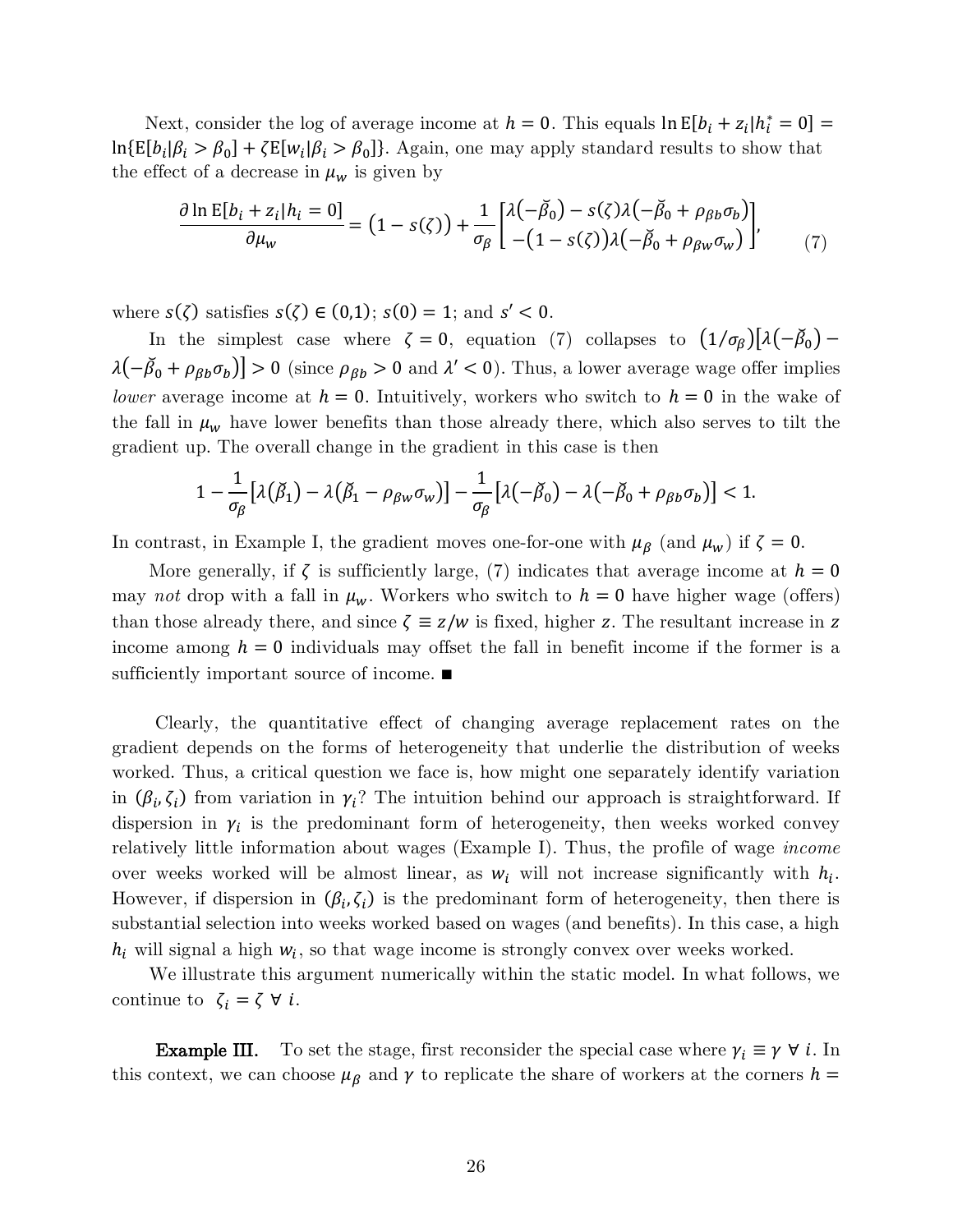0 and  $h = 1$ . (We defer analysis of the interior region  $h \in (0,1)$  until the next subsection.) Denote this solution for  $\gamma$  by  $\hat{\gamma}_1$ .

Our aim is to document how the shape of the wage income-weeks profile varies as the variance of leisure preferences  $\gamma$  is ramped up. To this end, we "expand" the distribution around  $\hat{\gamma}_1$ . Specifically, the distribution function of  $\gamma$ ,  $F(\gamma)$ , is assumed to be piecewise linear on support  $[0, \hat{\gamma}_2]$  with a single knot at  $\hat{\gamma}_1$  where  $F(\hat{\gamma}_1) = \Gamma_1$ . Given this  $\hat{\gamma}_1$ , we choose  $\mu_\beta$  and  $\Gamma_1$  to replicate the share of workers at the corners  $h = 0$  and  $h = 1$ . We use  $\hat{\gamma}_2$  as a free parameter to vary the dispersion in the distribution. Fortunately, this wage income—weeks profile, as well as other moments, can be solved analytically in this environment, so the model can be recalibrated and recomputed very quickly.

 To proceed, we must make a few additional functional form assumptions. First, we maintain that  $(\ln \beta_i, \ln w_i)$  are jointly Normal. Second, we take  $v(h)$  to be isoelastic,  $\nu(h) = h^{1+(1/\epsilon)}/[1+(1/\epsilon)]$ . We set  $(\epsilon, \mu_w, \sigma_\beta, \sigma_w, \rho_{\beta w}, \zeta)$  based on the calibration in the next subsection.

 Figure 8 documents our results. It plots the wage income-weeks worked profile for different values of  $\hat{\gamma}_2$  and, thus, for different standard deviations of  $\gamma_i$ . When the variance of  $\gamma_i$  is limited, one can see that the wage income-weeks worked profile is highly convex. However, more dispersion in  $\gamma_i$  dulls the selection forces and yields a "more linear" profile, consistent with our argument above. Note that a very substantial amount of dispersion is needed to yield a roughly linear profile. The latter result previews what we shall find in the calibration of the life-cycle model below. ∎

#### 3.2 A quantitative life-cycle model

This subsection embeds a labor supply decision into a canonical life-cycle model. Within this framework, we carry out a more extensive quantitative analysis of how aggregate nonemployment and the income gradient react to shifts in mean replacement rates. We calibrate the model to match salient features of the CPS data in the earlier years of our sample on weeks worked and household income for prime-aged primary males with at most a high school degree.

Worker's problem. The individual chooses paths of consumption and labor supply to maximize his discounted sum of utility over  $T$  periods. Formally, for a given discount factor  $\delta$ , the worker's problem is

$$
\max_{\{c_{i,t}, h_{i,t}\}_{t=1}^{t=T}} \sum_{t=1}^{T} \delta^{t-1} [\ln c_{i,t} - \gamma_i v(h_{i,t})],
$$
\n(8)

subject to the life-time budget constraint,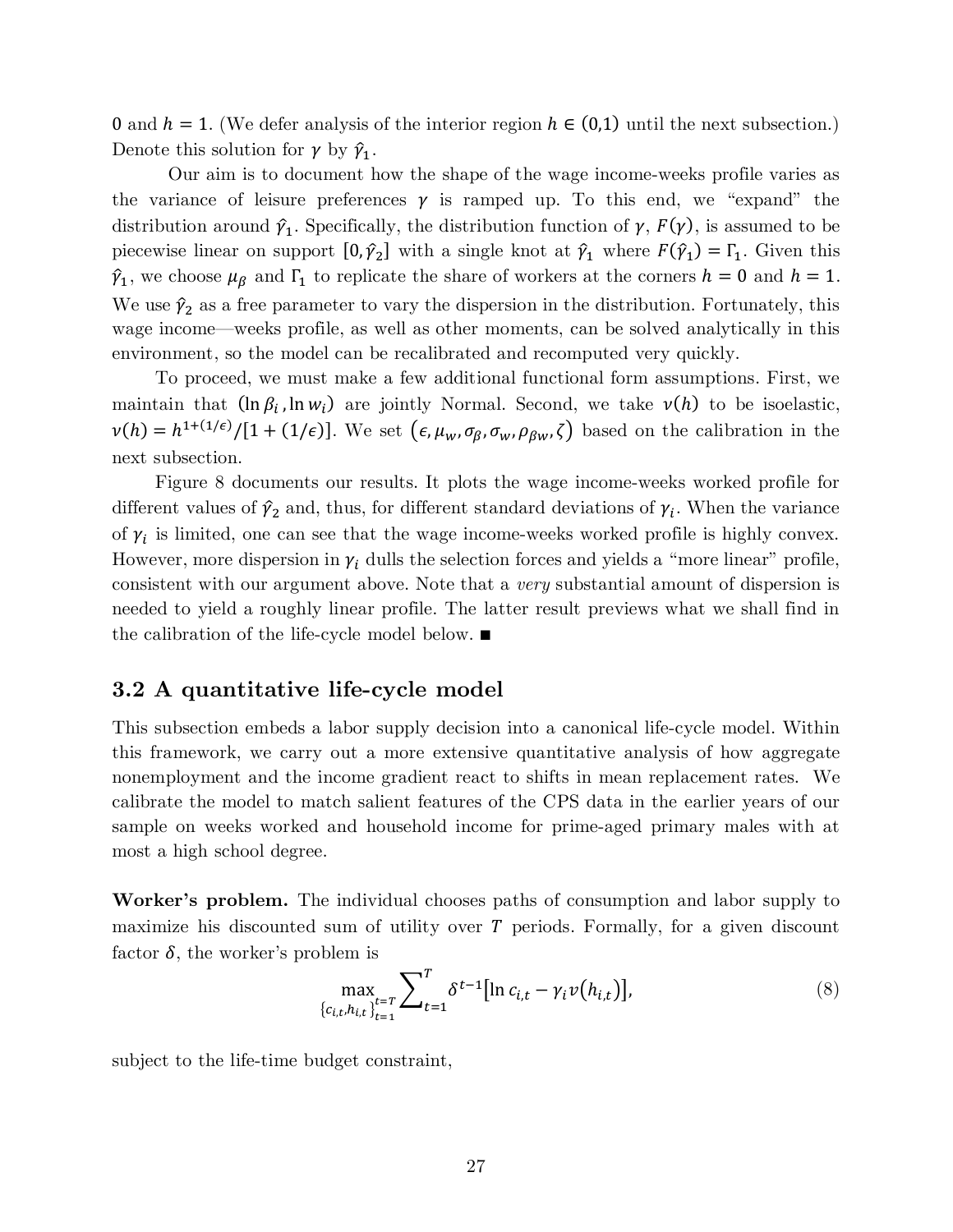$$
\sum_{t=1}^{T} \mathfrak{N}^{t-1} \ln c_{i,t} \le a_{i,0} + \sum_{t=1}^{T} \mathfrak{N}^{t-1} \left[ h_{i,t} w_{i,t} + (1 - h_{i,t}) b_{i,t} + z_{i,t} \right];
$$
 (9)

laws of motion for wages  $w_{i,t}$ , benefit income  $b_{i,t}$ , and nonlabor income  $z_{i,t}$ ; a gross interest rate  $\mathfrak{R}$ ; and initial assets  $a_{i,0}$ . Note that the assumption of log utility over consumption preserves the balanced-growth property of section 3.1. In what follows, we impose  $a_{i,0} =$ 0 for all  $i$  and set  $\Re$  to be consistent with the observed real rate in our sample period. The length of the horizon is set to  $T = 30$ , in view of our focus on men age 25-54. Details on the distribution of  $\gamma_i$  and the paths of  $w_{i,t}$ ,  $b_{i,t}$ , and  $z_{i,t}$  are given below.

Parameters. Several parameters and functional forms have been introduced thus far, so we will only briefly summarize those choices here. As indicated, the marginal disutility of labor has a standard isoelastic specification,  $v'(h_i) = h_i^{1/\epsilon}$ , where  $\epsilon$  is the Frisch elasticity of labor supply. The distribution of  $\gamma_i$  is semi-parameteric. For the quantitative analysis in this subsection, we consider a fairly flexible piecewise linear c.d.f.,  $F(\gamma)$ , with two "knots" (points where the individual line segments join up). We thus have to pin down 5 distribution parameters—two knots  $\hat{\gamma}_k$  for  $k = 1,2$  and the associated c.d.f. values  $\Gamma_k \equiv$  $F(\hat{\gamma}_k)$ , as well as the upper support  $\hat{\gamma}_3$ . We maintain the assumption that  $\gamma_i$  is independent of the replacement rates,  $\beta_i$  and  $\zeta_i$ , as well as wages.<sup>[45](#page-27-0)</sup>

Next, we describe how the replacement rates  $(\ln \beta, \ln \zeta)$ , and wages,  $\ln w$ , evolve over the life cycle. A subscript "0" is used to denote the initial draws of these parameters. We assume that the triplet  $(\ln w_0, \ln \beta_0, \ln \zeta_0)$  is drawn from a multivariate Normal distribution. Equivalently, it is helpful to work in terms of two generating processes for  $\ln \beta_0$  and  $\ln \zeta_0$ . The former is given by

$$
\ln \beta_{i,0} = \mu_\beta + \theta_\beta \left( \ln w_{i,0} - \mu_w \right) + \varepsilon_i, \tag{10}
$$

where  $\ln w_{i,0} \sim N(\mu_w, \sigma_w^2)$  and  $\varepsilon_i \sim N(\mu_{\varepsilon}, \sigma_{\varepsilon}^2)$ . Thus,  $\mu_w \equiv E[\ln w_{i,0}]$  and  $\sigma_w^2 \equiv \text{Var}[\ln w_{i,0}]$ now represent, respectively, the mean and variance of the *initial*  $(t = 0)$  log wage distributions. Likewise,  $\mu_{\beta} \equiv E[\ln \beta_{i,0}]$  and  $\sigma_{\beta}^2 \equiv Var[\ln \beta_{i,0}]$ . The relationship between non-labor income and wages is similarly structured,

$$
\ln \zeta_{i,0} = \mu_{\zeta} + \theta_{\zeta} (\ln w_{i,0} - \mu_w) + \xi_i,
$$
\n(11)

<span id="page-27-0"></span><sup>&</sup>lt;sup>45</sup> Within a richer theoretical setting, one could perhaps more easily rationalize a correlation between  $\gamma_i$  and the replacement rates. For instance, consider a model of learning by doing, in which a smaller disutility of labor facilitates the accumulation of human capital and leads to higher earnings.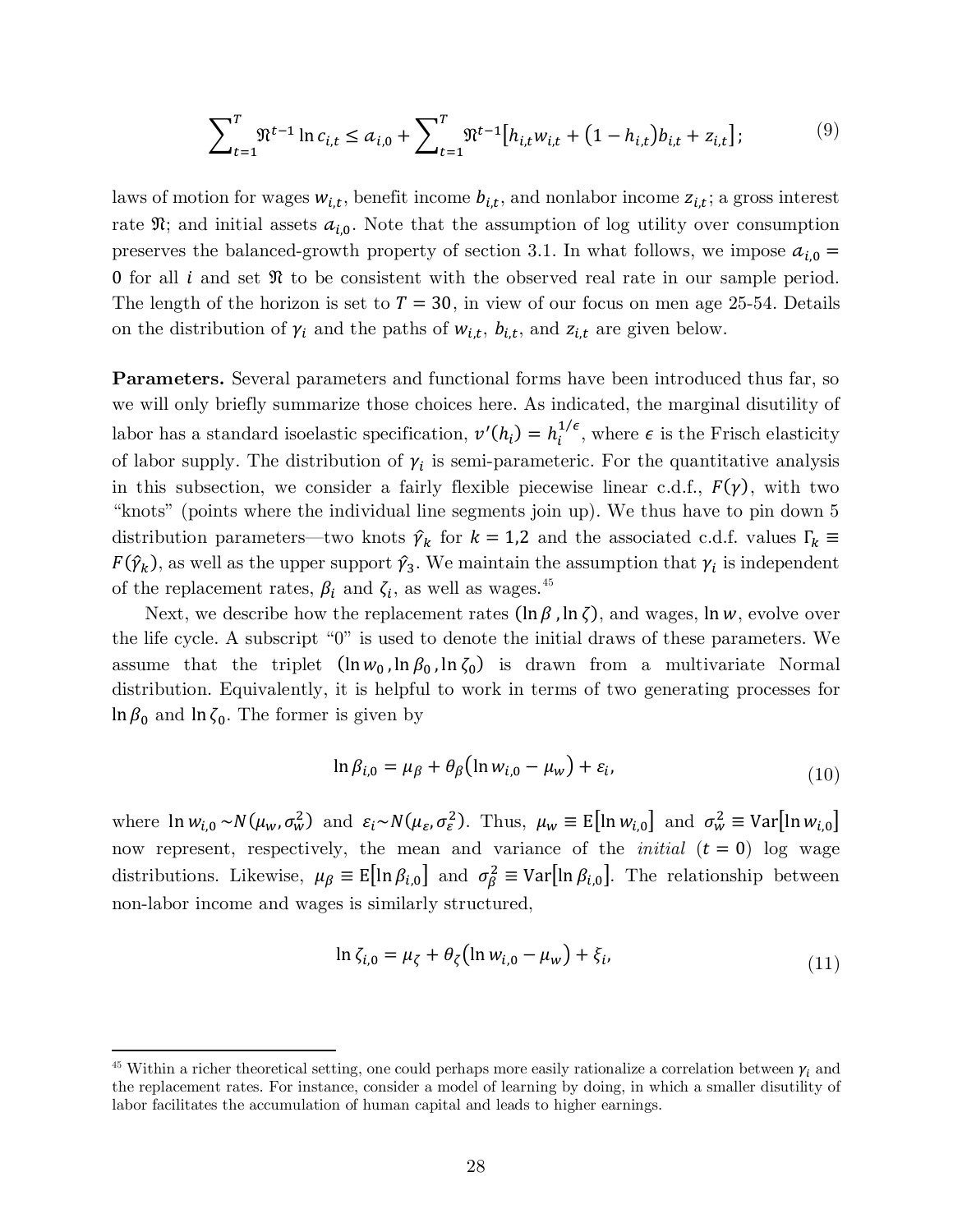with  $\xi_i \sim N(\mu_{\xi}, \sigma_{\xi}^2), \mu_{\zeta} \equiv E[\ln \zeta_{i,0}]$  and  $\sigma_{\zeta}^2 \equiv Var[\ln \zeta_{i,0}]$ . The subsequent path of wages over the life cycle,  $\ln w_{i,t}$  for  $t > 0$ , will be chosen to mimic the average age-earnings profile in the CPS. The paths of benefits and nonlabor income then obey

$$
\ln \beta_{i,t} = \ln \beta_{i,0} + \theta_{\beta} \left( \ln w_{i,t} - \ln w_{i,0} \right)
$$
\n(12)

and

$$
\ln \zeta_{i,t} = \ln \zeta_{i,0} + \theta_{\zeta} (\ln w_{i,t} - \ln w_{i,0}).
$$
\n(13)

 Equations (10)-(13) capture a few important features. First, consider the evolution of the benefit income replacement rate,  $\beta_{i,t}$ . Federal law typically specifies benefits as a function of past or present wages. The structure of UI and SSDI programs implies that benefit income  $b_{i,t}$  is (at least weakly) positively related to wages. This feature would imply a value of  $\theta_{\beta} > -1$ , as a higher ln  $w_{i,t}$  would at least not degrade  $\ln \beta_{i,t} \equiv \ln b_{i,t}$  –  $\ln w_{i,t}$  one-for-one. On the other hand, means-tested benefits, such as SNAP and TANF, imply instead that benefits fall as wages rise, consistent with a value of  $\theta_{\beta} < -1$ . Our calibration of  $\theta_{\beta}$  will reflect the average relation between benefit and wage draws implied by the benefits system. The idiosyncratic shifter,  $\varepsilon_i$ , is intended to capture fixed differences in the propensity to take up. The latter may reflect (persistent) differences in agents' awareness of transfer programs (see, e.g., Chetty et al 2013).

Next, consider the specification of the nonlabor income replacement rate,  $\zeta_{i,t}$ . The relationship between wages and  $\zeta$  can be thought to capture, for instance, the well-known observation that similarly educated men and women are more likely to marry (Mare, 1991; Greenwood et al 2014). In this sense,  $\theta_{\zeta} > -1$  would be consistent with positive assortative marriages, as a higher  $\ln w_{i,t}$  would at least not reduce  $\ln \zeta_{i,t} \equiv \ln z_{i,t} - \ln w_{i,t}$  one-for-one. The shifter,  $\xi_i$ , represents any trait that is orthogonal to  $w_{i,t}$  that influences marriage market outcomes.

In total, then, we have to calibrate 14 parameters: the Frisch elasticity,  $\epsilon$ ; five parameters governing the distribution of preferences,  $\gamma$ ; the means and variances of  $\ln w_0$  ,  $\ln \beta_0$  , and  $\ln \zeta_0$ ; and, finally,  $\theta_\beta$  and  $\theta_\zeta$ .

Moments. Broadly, we target two sets of moments from data in the early years of our CPS sample (1967-71).

 One is the weeks worked distribution. In addition to the mean, we target the shares of workers at zero and 52 weeks worked in light of the salience of full-year nonemployment and employment in the data. Within the interior of the support, we target the shares in just two bins: 1-25 and 26-51.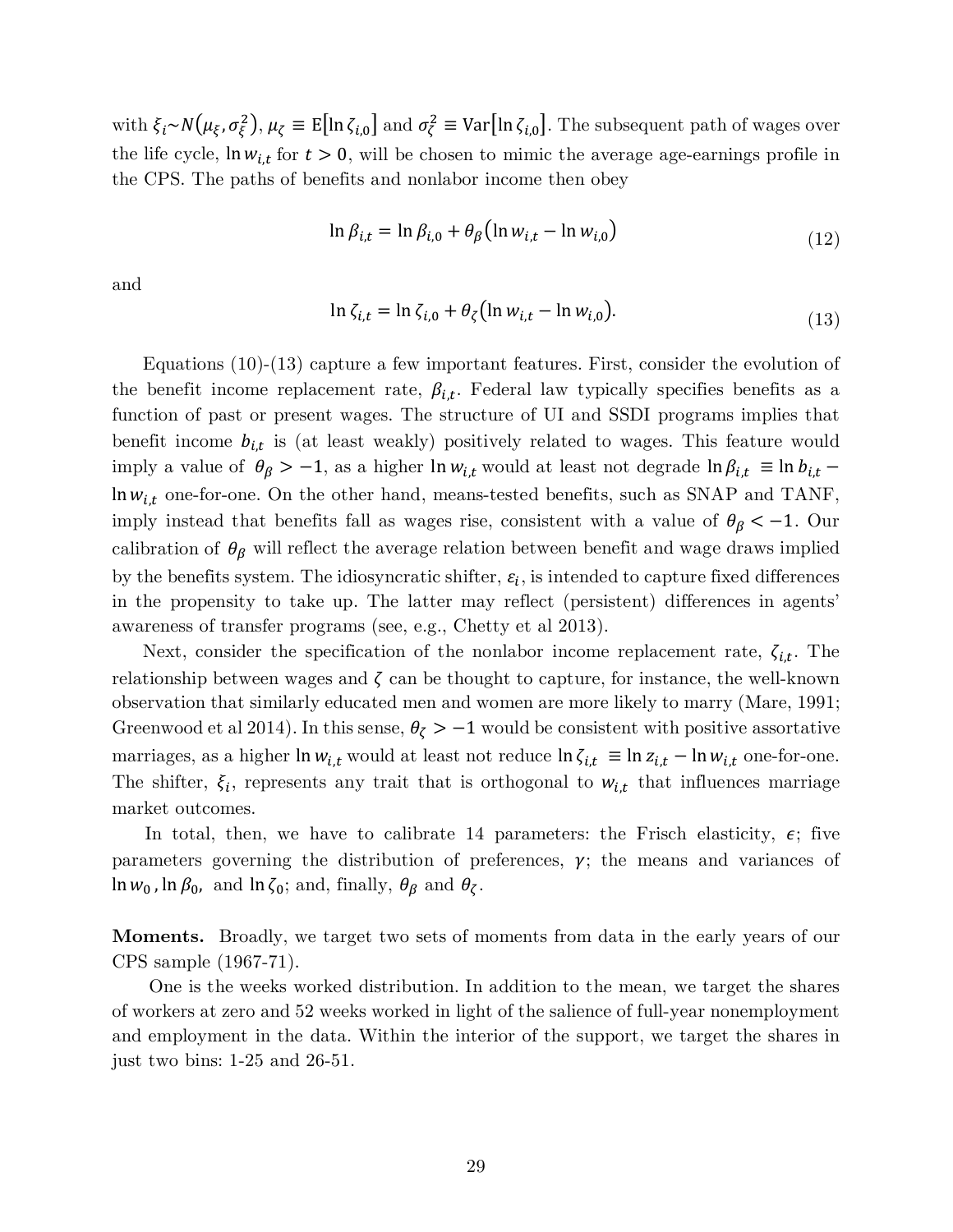Another key aspect of our strategy is to target the relation between various sources of household income and the primary male's weeks of work. For starters, we seek to reproduce average primary male wage income by weeks of work, where weeks are divided into three bins: 1-25 weeks, 26-51 weeks, and 52 weeks. The profile of wage income by weeks is remarkably linear (see Figure 2), which, as we have argued, conveys valuable information about the structure of heterogeneity.[46](#page-29-0)

In addition, we target the relation between the primary male's weeks worked and non-wage income. There are two parts to this. The first targets average benefit income of the primary male within weeks bins zero, 1-25, and 26-51. Prominent examples of such benefits include UI, SSI, and SSDI. The second targets average income among other household members within four weeks bins: zero, 1-25, 26-51, and 52. The latter income primarily consists of spousal wage income (if there is a spouse in the household). These moments convey considerable information regarding, among others, the slope parameters  $\theta_{\beta}$  and  $\theta_{\zeta}$ . In the case of benefit income, for instance, the data (Figure 2) indicate that it falls off precipitously with weeks worked (of the primary male). This feature of the data will militate against any strong positive correlation between benefit  $(b)$  and wage  $(w)$  draws. Otherwise, workers who draw modestly high wages and work part-year will also tend to collect a considerable sum in benefit income, which runs against what we see in the data.

Last, but certainly not least, we target the income gradient. We generate this moment within the model just as we do in the data. Specifically, we project simulated log household income on the share of year worked.

In total, then, we target 16 moments. Five of these pertain to the cross section of weeks worked. Of course, though, if we target the shares in the zero, 1-25, and 52 week bins, the share in the 26-51 week bin is implied. Thus, for the purpose of the calibration, we have four independent moments of the weeks worked distribution. The other moments relate to the profile of household income by weeks worked.

Results. The model moments are reported in Table 2 and plotted in Figure 9. The calibrated model matches data on weeks and income very well in our view. Indeed, the model nearly perfectly replicates the reported moments from the weeks worked distribution. With respect to the profile of wage and benefit income by weeks, the model also performs quite well. It is within at most 2% of each of these six moments, and is often closer.

Where the model stumbles is with respect to the nonlabor income moments. In particular, the model noticeably overstates nonlabor income within the 1-25 and 26-51 weeks bins. This feature reflects the fact that, given a roughly linear wage income-weeks worked profile, there is simply not very much dispersion in weekly wages across weeks

<span id="page-29-0"></span><sup>&</sup>lt;sup>46</sup> Among low-weeks-worked respondents, there are a number of reports of very high weekly wages, which are presumably spurious. As a precaution, we trim the top 1% of weekly wages.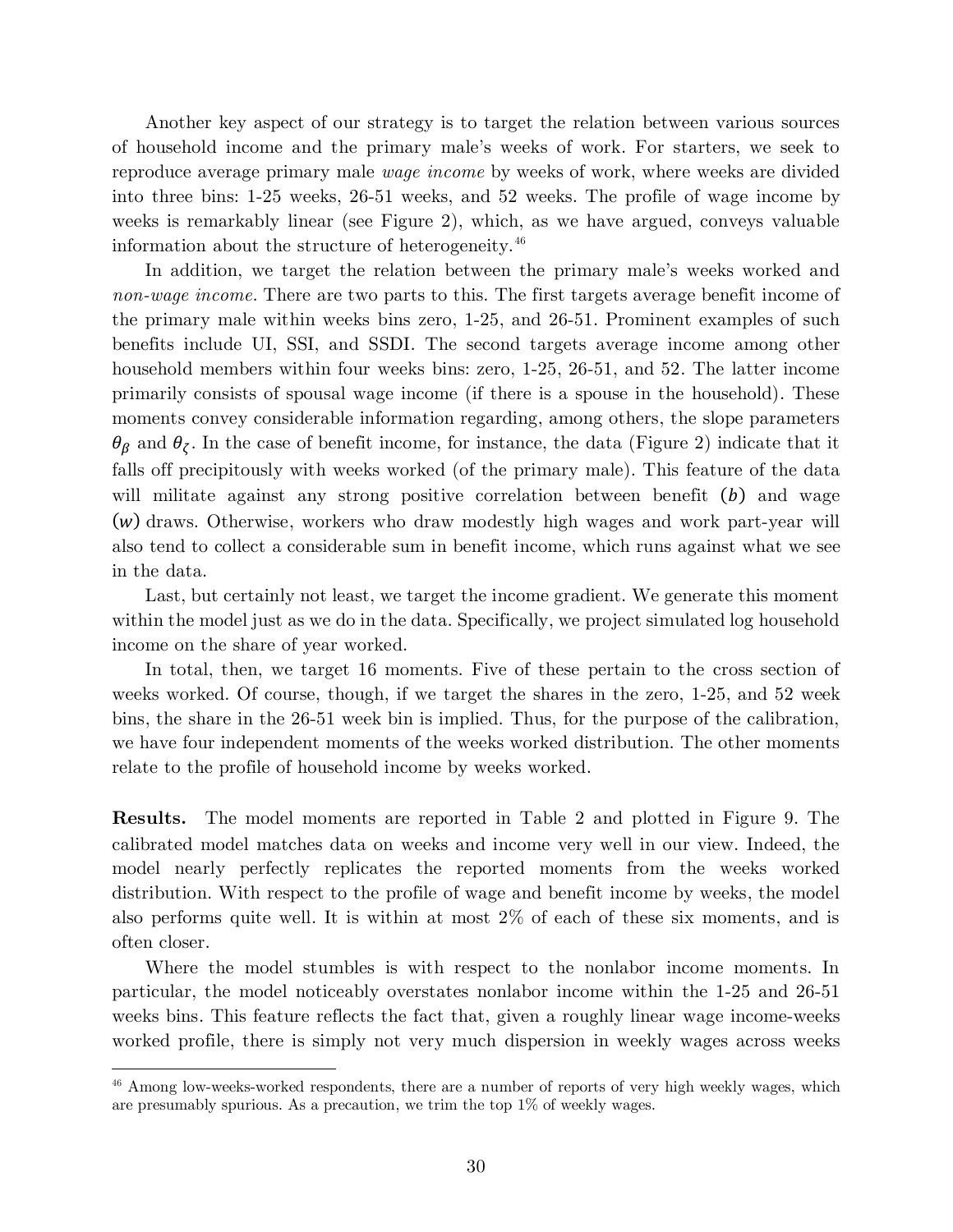worked. Thus, given the  $\zeta$ -generating process in (13), the model is not able to rationalize why nonlabor income in weeks 1-51 is noticeably lower than in 52.

Finally, Table 2 reports that the income gradient estimated on model-simulated data is nearly 0.8, whereas it is 0.9 in the data. The model-implied gradient is more shallow, in part because of the profile of nonlabor income over weeks. Relative to the data, the latter, as discussed, is flatter, and more elevated, in the interior of the weeks support.

The values of the structural parameters are reported in Table 3. On the whole, these seem reasonable from the perspective of the broader literature. For instance, we recover a Frisch elasticity of around 0.25, which is in line with the range of estimates presented in Chetty et al (2011). The relationship between non-wage income and wages is also noteworthy. We find that  $\theta_{\beta} = -.95$ , which implies that log benefit income increases only slightly (at a rate of  $1 + \theta_{\beta} = .05$ ) with wages. As noted, some transfer programs imply that benefits increase in wages, whereas others imply just the opposite. A value of  $\theta_{\beta}$ greater than, but near, -1 seems broadly in line with those observations. Similarly, the result that  $\theta_{\zeta} = -.96$  implies that other household members' income, z, increases rather faintly in the primary male's wages. The implied correlation between wage (offers) and other members' income is 0.11. The latter is in fact remarkably similar to the correlation of spousal earnings estimated by Hryshko, Juhn, and McCue (2017).

Comparative static. We are now prepared to answer one of our main questions: From the perspective of the model, how would the income gradient have to evolve in order to rationalize the observed change in full-year nonemployment?

 The potential drivers of the change in nonemployment (within the model) are a decline in the average (initial) log wage offer  $\mu_w$  as well as increases in the average (initial) log nonlabor income  $\mu_z$  and log benefit income  $\mu_b$ . We choose a path for  $\mu_w$  so the model reproduces the observed time series of the average real weekly wage among (noncollege) primary males. The path of  $\mu_z$  (and, thus,  $\mu_z$ ) is set to induce the observed time series of real total income among other household members in residences headed by a (noncollege) primary male. We find that the implied changes in  $\mu_w$  and  $\mu_z$  are insufficient to generate the observed increase in full-year nonemployment. Therefore, we let  $\mu_b$  (and, thus,  $\mu_\beta$ ) evolve as necessary to "make up the difference", guaranteeing that the model reproduces the exact path of full-year nonemployment. We then ask how well the model-implied gradient compares to the data.

 Our answer to the question is shown in Figure 10. It shows that the income gradient predicted by the model has to decline nearly 40 percentage points to be consistent with the path of full-year nonemployment. The latter decline is dramatically larger than any change we saw in any of the household surveys and 4-5 times larger than in our CPSbased series adjusted for under-reported income. We read Figure 10 to say that it is very unlikely that changes in replacement rates in the canonical model can rationalize the joint movements of week worked and income.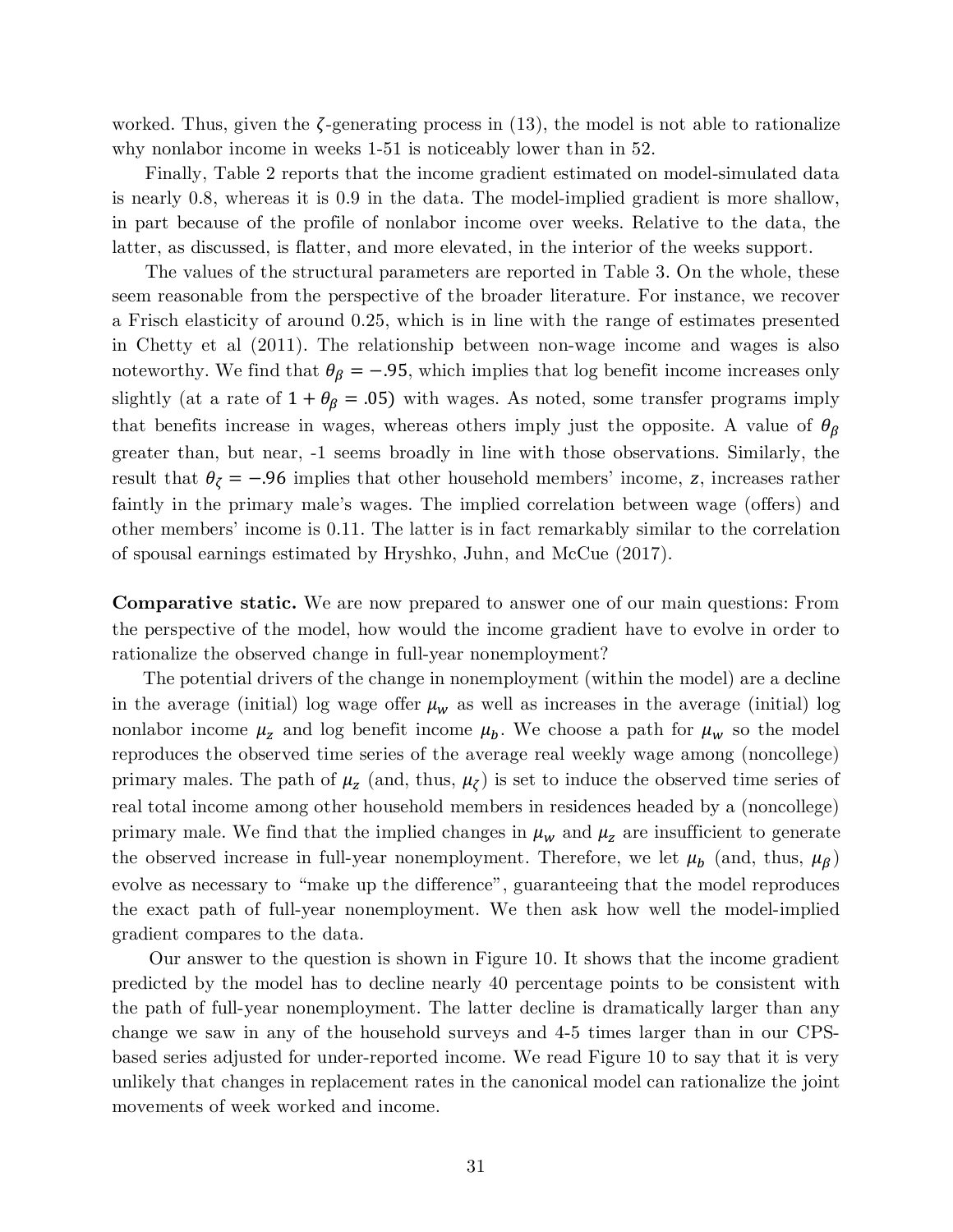# References

- Aaronson, Stephanie, Tomaz Cajner, Bruce Fallick, Felix Galgis-Reis, Christopher Smith, and William Wascher. 2014. "Labor Force Participation: Recent Developments and Future Prospects." *Brookings Papers on Economic Activity*, Fall 2014.
- Acemoglu, Daron, and David Autor. 2011. "Skills, Tasks and Technologies: Implications for Employment and Earnings." In David Card and Orley Ashenfelter (eds.) Handbook of Labor Economics Volume 4 Part B, Elsevier: 1043-1171.
- Aguiar, Mark, Mark Bils, Kerwin Charles, and Erik Hurst. 2017. "Leisure Luxuries and the Labor Supply of Young Men." NBER Working Paper No. 23552.
- Autor, David H. and Mark G. Duggan. 2003. "The Rise in the Disability Rolls and the Decline in Unemployment." Quarterly Journal of Economics, February 2003, 118(1), 157-205.
- Autor, David H. and Mark G. Duggan. 2006. "The Growth in the Social Security Disability Rolls: A Fiscal Crisis Unfolding." Journal of Economic Perspectives, Summer 2006, 20(3), 71-96.
- Blinder, Alan. 1985. "Measuring Income: What Kind Should be In?: Comment" Proceedings of the Conference on the Measurement of Noncash Benefits.
- Bound, John. 1989. "The Health and Earnings of Rejected Disability Insurance Applicants." American Economic Review, 79:482-503.
- Casper, Lynne M. and Phillip N. Cohen. 2000. "How does POSSLQ measure up? Historical estimates of cohabitation." Demography, Volume 37, Issue 2, pp 237-245.
- Chetty, Raj. "Bounds on Elasticities with Optimization Frictions: A Synthesis of Micro and Macro Evidence on Labor Supply." *Econometrica* 80(3): 969-1018.
- Chetty, Raj, Adam Guren, Day Manoli, and Andrea Weber. 2011. "Are Micro and Macro Labor Supply Elasticities Consistent? A Review of Evidence on the Intensive and Extensive Margins." American Economic Review Papers and Proceedings 101: 471-75.
- Council of Economic Advisors. 2016. "The Long-term Decline in Prime-age Male Labor Force Participation."
- Ellwood, David T and Lawrence H. Summers. 1985. "Measuring Income: What Kind Should be In?" Proceedings of the Conference on the Measurement of Noncash Benefits.
- Elsby, Michael W. L., and Matthew D. Shapiro. 2012. "Why Does Trend Growth Affect Equilibrium Employment? A New Explanation of an Old Puzzle." American Economic Review 102(4): 1378-1413.
- Finkelstein, Amy, Neale Mahoney, and Matthew J. Notowidigdo. 2018. "What Does (Formal) Health Insurance Do, and For Whom?" Forthcoming, Annual Review of Economics.
- Fitch, Catherine, Ron Goeken, and Steven Ruggles. 2005. "The Rise of Cohabitation in the United States: New Historical Estimates." Mimeo, Minnesota Population Center, University of Minnesota.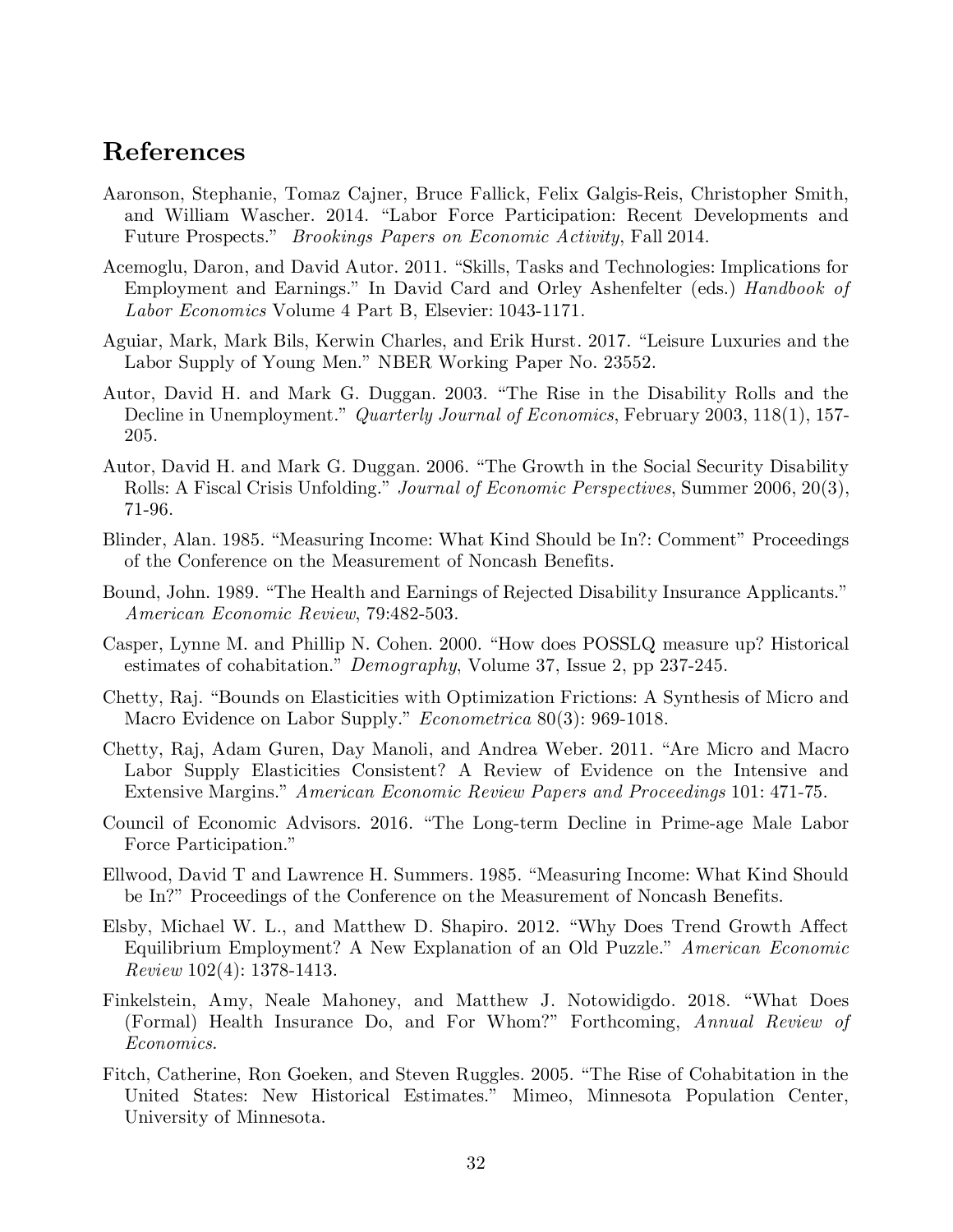- Flood, Sarah, Miriam King, Steven Ruggles, and J. Robert Warren. Integrated Public Use Microdata Series, Current Population Survey: Version 5.0. [dataset]. Minneapolis: University of Minnesota, 2017. https://doi.org/10.18128/D030.V5.0.
- Ganong, Peter and Jeffrey B. Liebman. 2013. "The Decline, Rebound, and Further Rise in SNAP Enrollment: Disentangling Business Cycle Fluctuations and Policy changes." NBER Working Paper No. 19363.
- Giannarelli, Linda. 1992. An Analyst's Guide to TRIM2: The Transfer Income Model Version 2. Washington, D.C.: The Urban Institute Press.
- Greenwood, Jeremy, Nezih Guner, Georgi Kocharkov, and Cezar Santos. 2014. "Marry Your Like: Assortative Mating and Income Inequality." American Economic Review P&P, v. 104, n. 5, 348-353.
- Gruber, Jonathan. 2000. "Tax Subsidies for Health Insurance: Evaluating the Costs and Benefits." NBER Working Paper No. 7553.
- Hagedorn, Marcus, Fatih Karahan, Iourii Manovski, and Kurt Mitman. 2016. "Unemployment Benefits and Unemployment in the Great Recession: The Role of Macro Effects." NBER Working Paper No. 19499.
- Janicki, Hubert, Brett O'Hara, and Alice M. Zawacki. 2013. "Comparing Methods for Imputing Employer Health Insurance Contributions in the Current Population Survey." US Census Bureau Center for Economic Studies Paper No. CES-WP- 13-41.
- Juhn, Chinhui, Kevin M. Murphy, and Robert Topel. 1991. "Why Has the Natural Rate of Unemployment Increased over Time?" *Brookings Papers on Economic Activity* 1991(1): 75-126.
- Juhn, Chinhui, Kevin M. Murphy, and Robert Topel. 2002. "Current Unemployment, Historically Contemplated." Brookings Papers on Economic Activity 2002(1): 79-116.
- Kaplan, Greg, Giovanni L. Violante, and Justin Weidner. 2014. "The Wealth Hand-to-Mouth." Brookings Papers on Economic Activity, Spring.
- Keane, Michael, and Richard Rogerson. 2012. "Micro and Macro Labor Supply Elasticities: A Reassessment of Conventional Wisdom." Journal of Economic Literature 50(2): 464– 476.
- Krueger, Alan B. 2017. "Where Have All the Workers Gone? An Inquiry into the Decline of the U.S. Labor Force Participation Rate." Brooking Papers on Economic Activity Conference Drafts, September.
- Krusell, Per, Toshihiko Mukoyama, Richard Rogerson, and Aysegul Sahin. 2012. "Gross worker flows over the business cycle." Working Paper No. 17779, National Bureau of Economic Research.
- Mare, Robert D. 1991. "Five Decades of Educational Assortative Mating." American Sociological Review, Vol. 56, No. 1, pp. 15-32.
- Meyer, Bruce D., Wallace K. C. Mok, and James X. Sullivan. "Household Surveys in Crisis." Journal of Economic Perspectives 29(4): 199-226.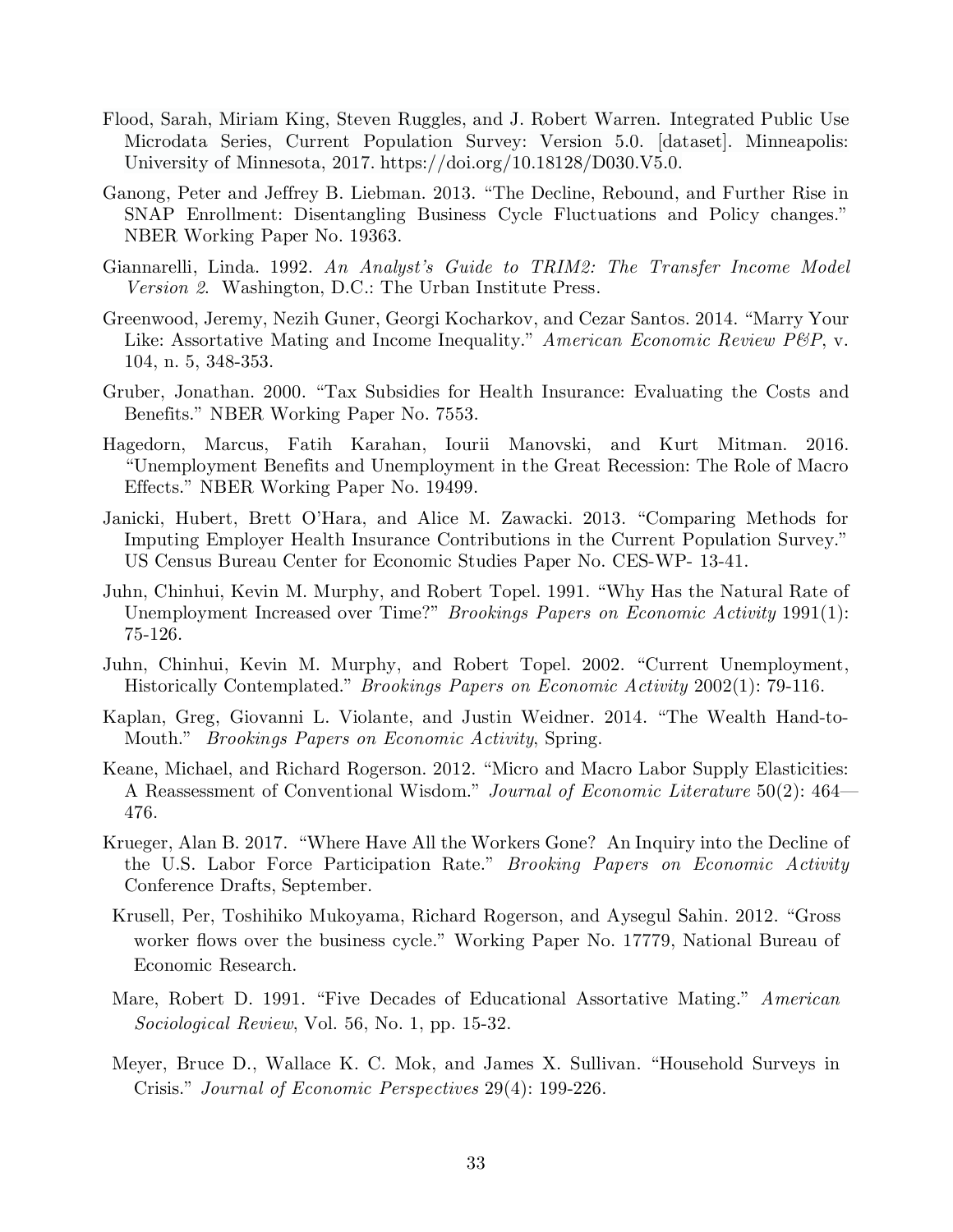- Moffitt, Robert A. 2012. "The Reversal of the Employment-Population Ratio in the 2000s: Facts and Explanations." Brookings Papers on Economic Activity.
- Muller, L. Scott. 2008. "The Effects of Wage Indexing on Social Security Disability Benefits." Social Security Bulletin, Vol. 68, No. 3.
- Mulligan, Casey. 2012. The Redistribution Recession: How Labor Market Distortions Contracted the Economy. Oxford University Press.
- Organization for Economic Cooperation and Development. 2011. "Divided We Stand— Why Inequality Keeps Rising."
- Peterson, Chris L., and Christine Devere. 2002. "Health Insurance: Federal DataSources for Analyses of the Uninsured." Congressional Research Service, Report to Congress.
- Purcell, Patrick J. 2015 "Income Taxes on Social Security Benefits." Social Security Administration Issue Paper 2015-02.
- Rees Albert. 1985. "Measuring Income: What Kind Should be In?: Comment" Proceedings of the Conference on the Measurement of Noncash Benefits.
- Rothstein, Jesse. 2011. "Unemployment Insurance and Job Search in the Great Recession." Brookings Papers on Economic Activity Fall 2011: 143-210.
- Tax Policy Center. 2015. "Average and Marginal Combined Federal Income and Social Security and Medicare (FICA) Employee Tax Rates for Four-Person Families at the Same Relative Positions in the Income Distribution, 1955-2014." Data report.
- Von Wachter, Till, Jae Song, and Joyce Manchester. 2011. "Trends in Employment and Earnings of Allowed and Rejected Applicants to the Social Security Disability Insurance Program." American Economic Review, Vol. 101, No. 7, pp 3308-29.
- Zedlewski, Sheila R., and Linda Giannarelli. 2015. "TRIM: A Tool for Social Policy Analysis." Research Report, Urban Institute.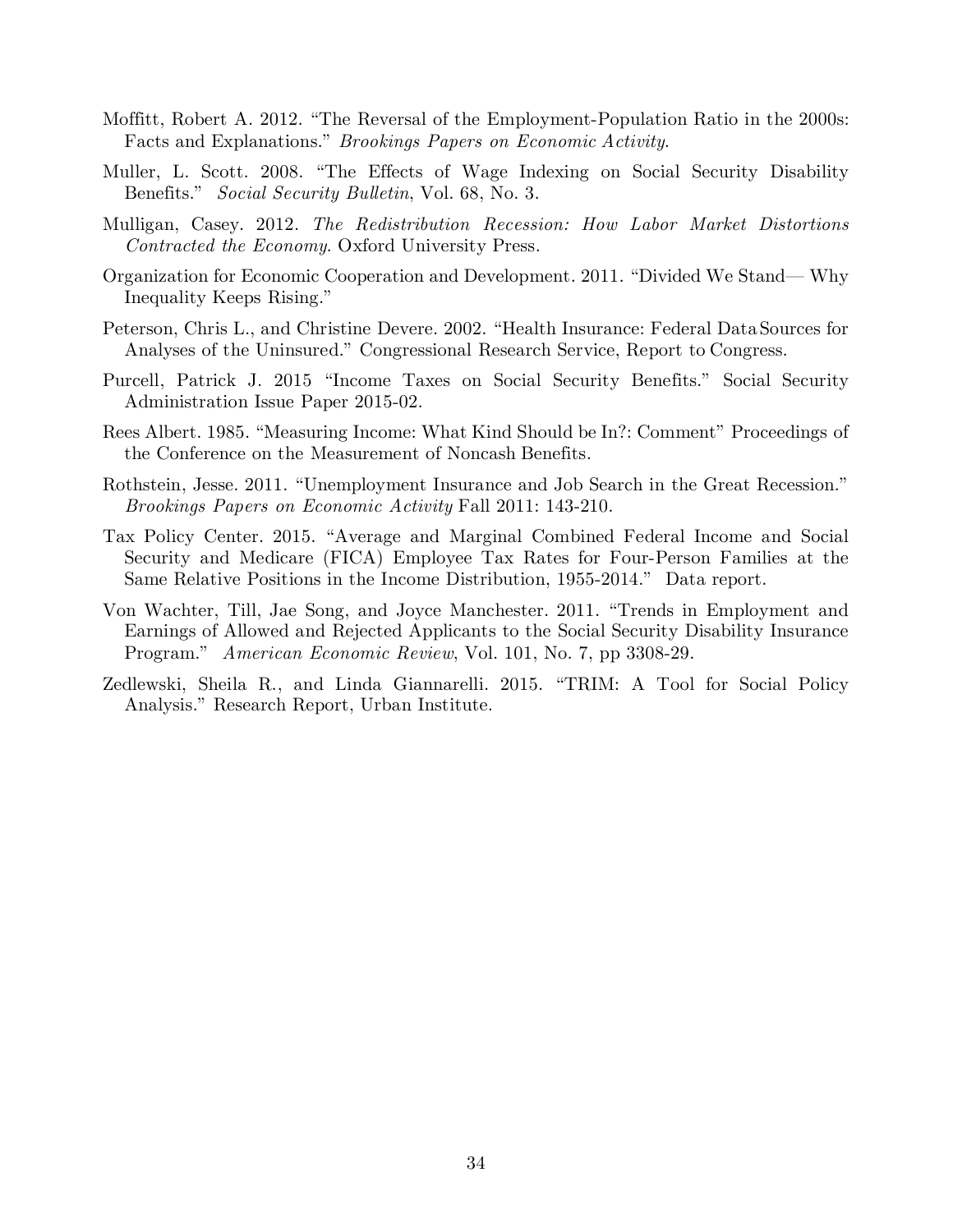# Figures

 $\frac{1}{0\%}$  1967

Figure 1. Prime-age male nonemployment rates, 1967-2015.



<span id="page-34-0"></span>A. Aggregate and full-year nonemployment B. Nonemployment and nonparticipation



<span id="page-34-1"></span>

1967 1973 1979 1985 1991 1997 2003 2009 2015

C. By education D. Black nonemployment, by education

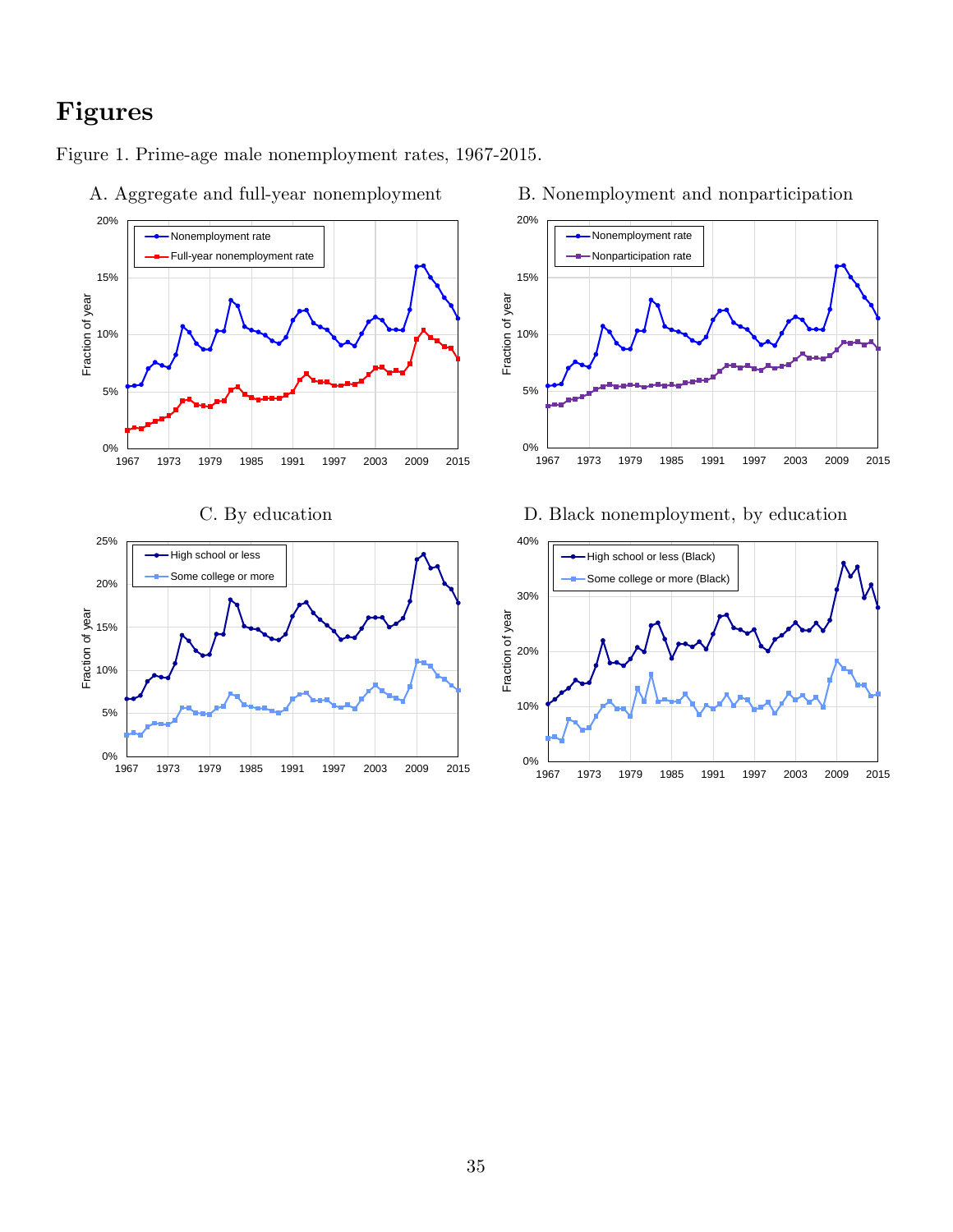<span id="page-35-0"></span>Table 1. Decomposition of income sources in the March Current Population Survey.

| Household income                                                                         |
|------------------------------------------------------------------------------------------|
| Head's income                                                                            |
| Earned income                                                                            |
| <i>Wage and salary income</i>                                                            |
| Unearned income                                                                          |
| <i>Public assistance</i>                                                                 |
| AFDC; TANF; SSI; SNAP/Food Stamps (1979 onwards); other aid from welfare offices         |
| Unemployment                                                                             |
| UI benefits; worker's comp.; veteran's; gov't. pensions; non-OASDI retirement/disability |
| <i>Social Security</i>                                                                   |
| All income from Old Age, Survivor and Disability Insurance (OASDI)                       |
| Other income                                                                             |
| Interest, dividends, rentals; alimony; child support; friends, educational assistance    |
| Spousal/cohabiting partner income                                                        |
| Other household member income                                                            |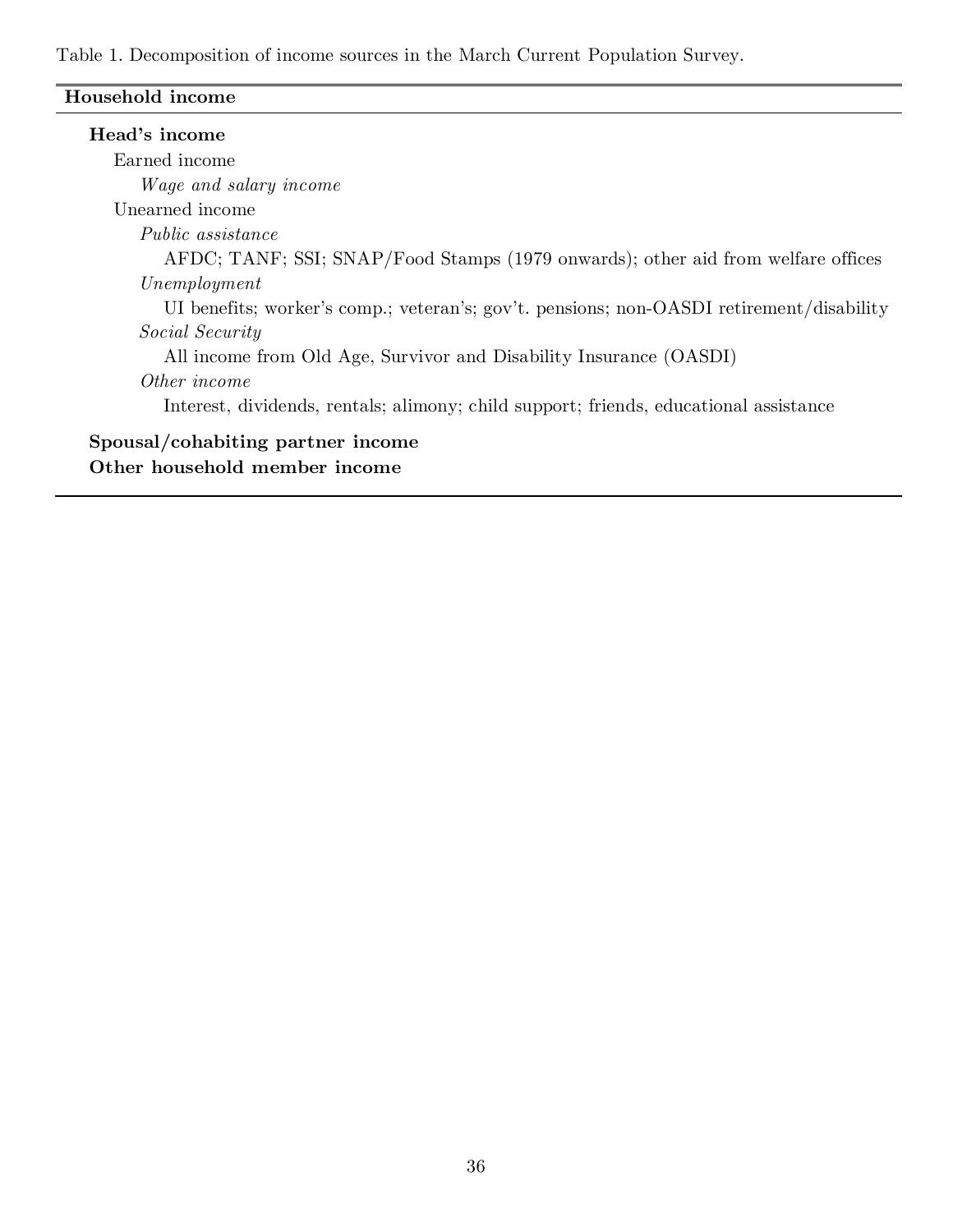Figure 2. Household income by weeks worked in the March CPS, High school or less, Pre- versus post-1990.

<span id="page-36-0"></span>

A. Income by source, 1967-1989 B. Income by source, 1990-2015

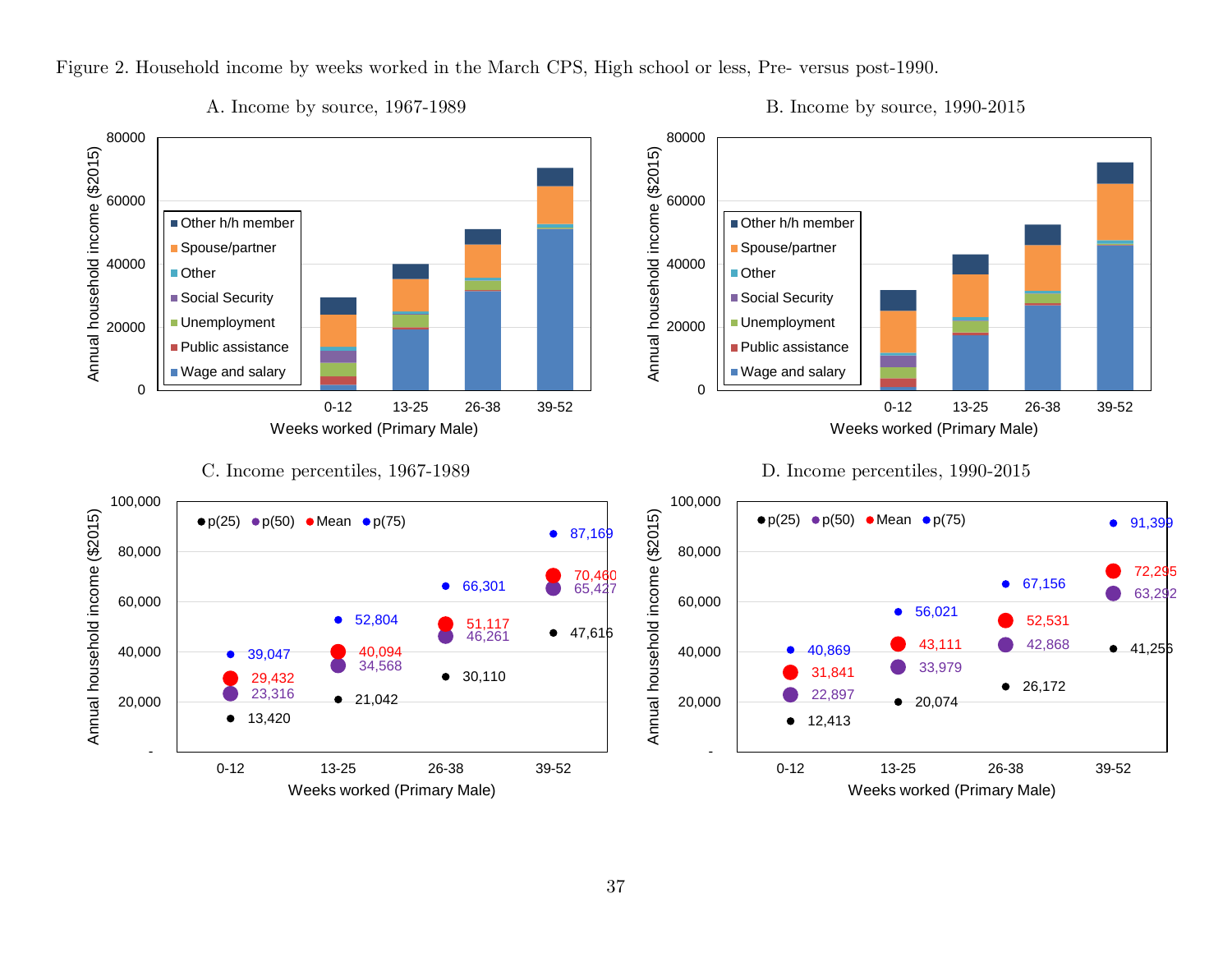<span id="page-37-0"></span>



Note: Non-college education primary males. Controls include a quartic in age, quartic in potential labor market experience, number of household members, number of children, race, and an indicator for whether the primary male is a spouse or cohabiting partner of the household head.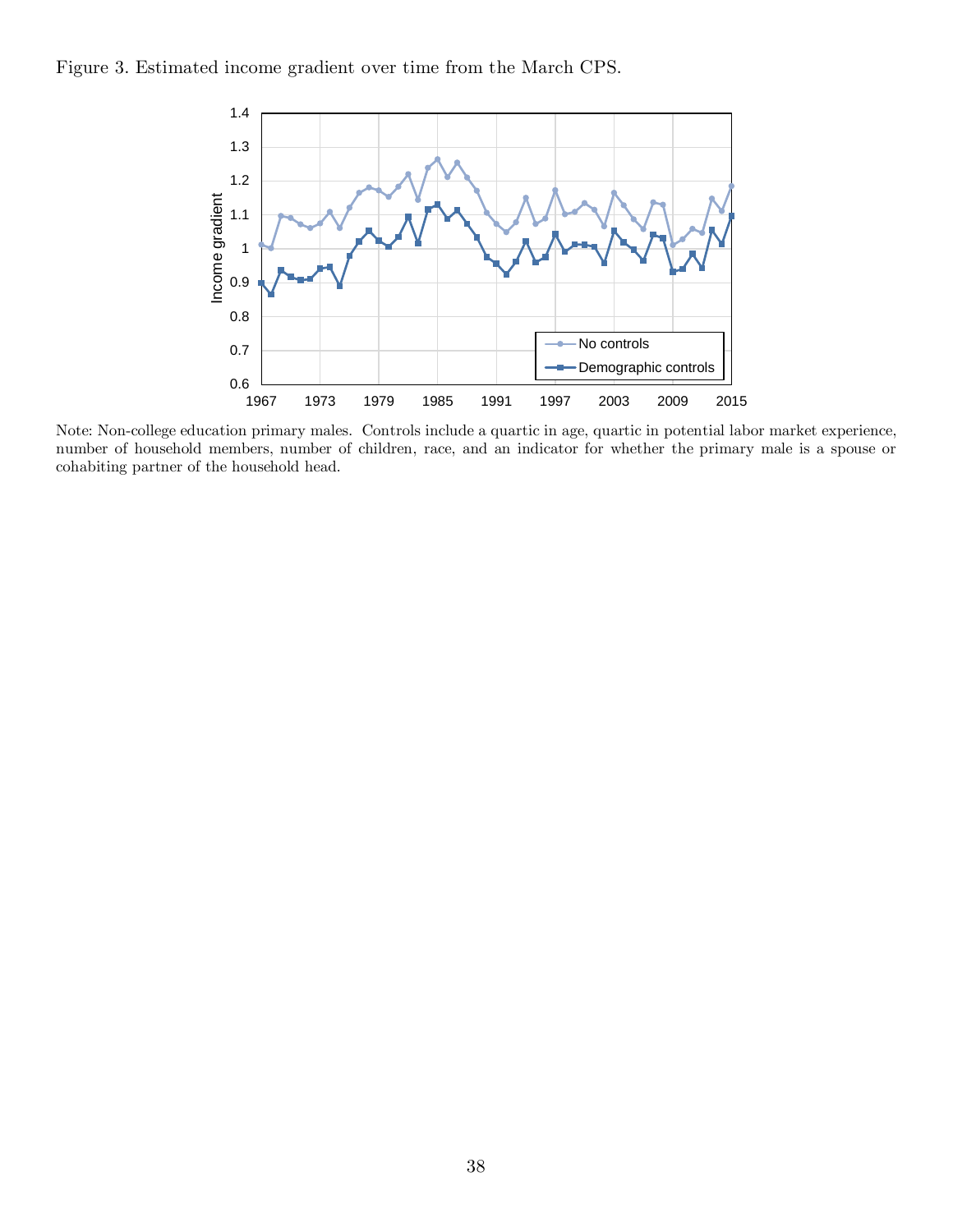Figure 4. Before- and after-tax household income.

<span id="page-38-0"></span>

#### A. By primary male weeks worked, 1967-1989 B. By primary male weeks worked, 1990-2015

Note: After-tax income is derived using NBER's TAXSIM and calculated as total federal income tax liability plus the employee-share of FICA liability. Beforetax income and controls are the same as in Figure 3.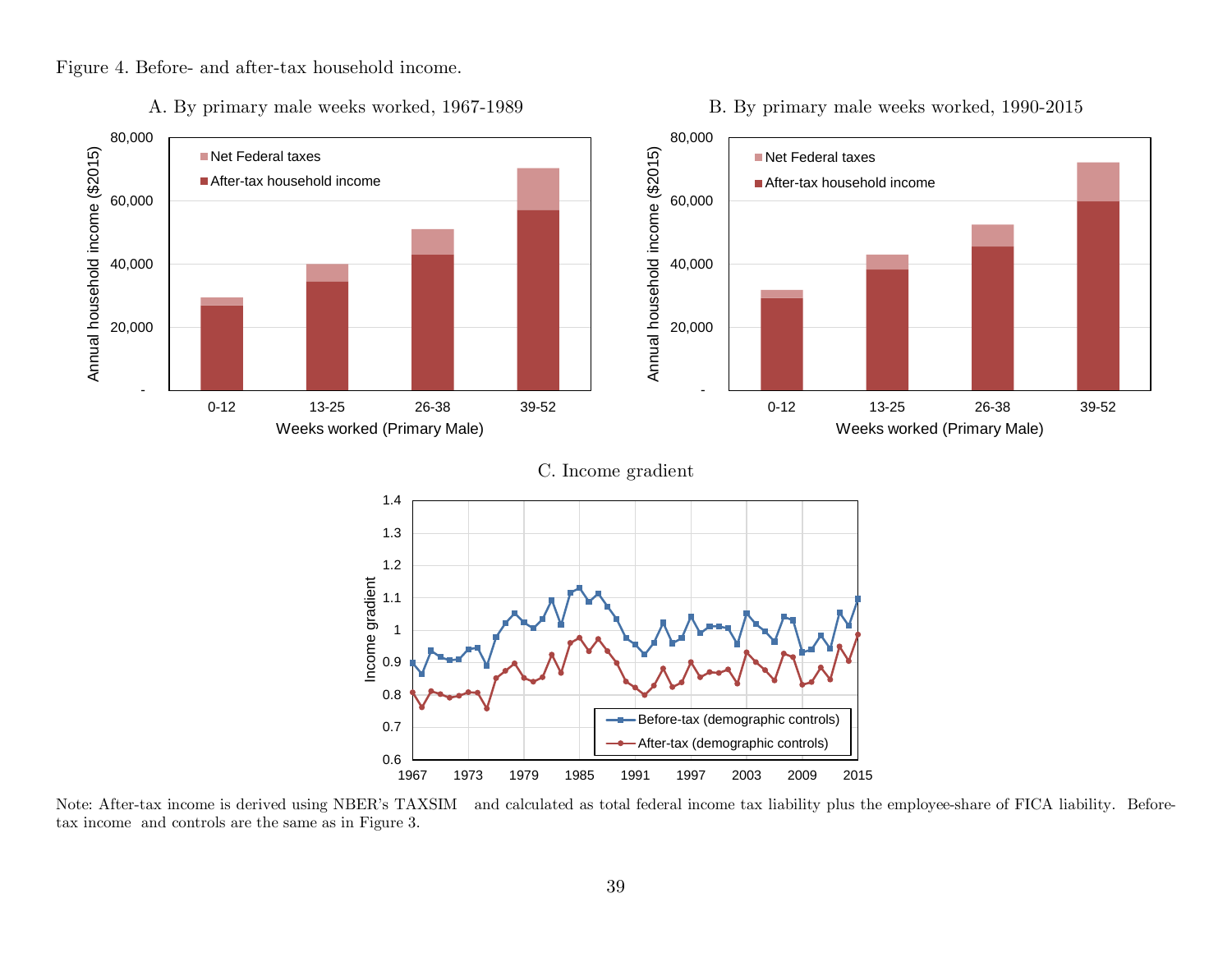

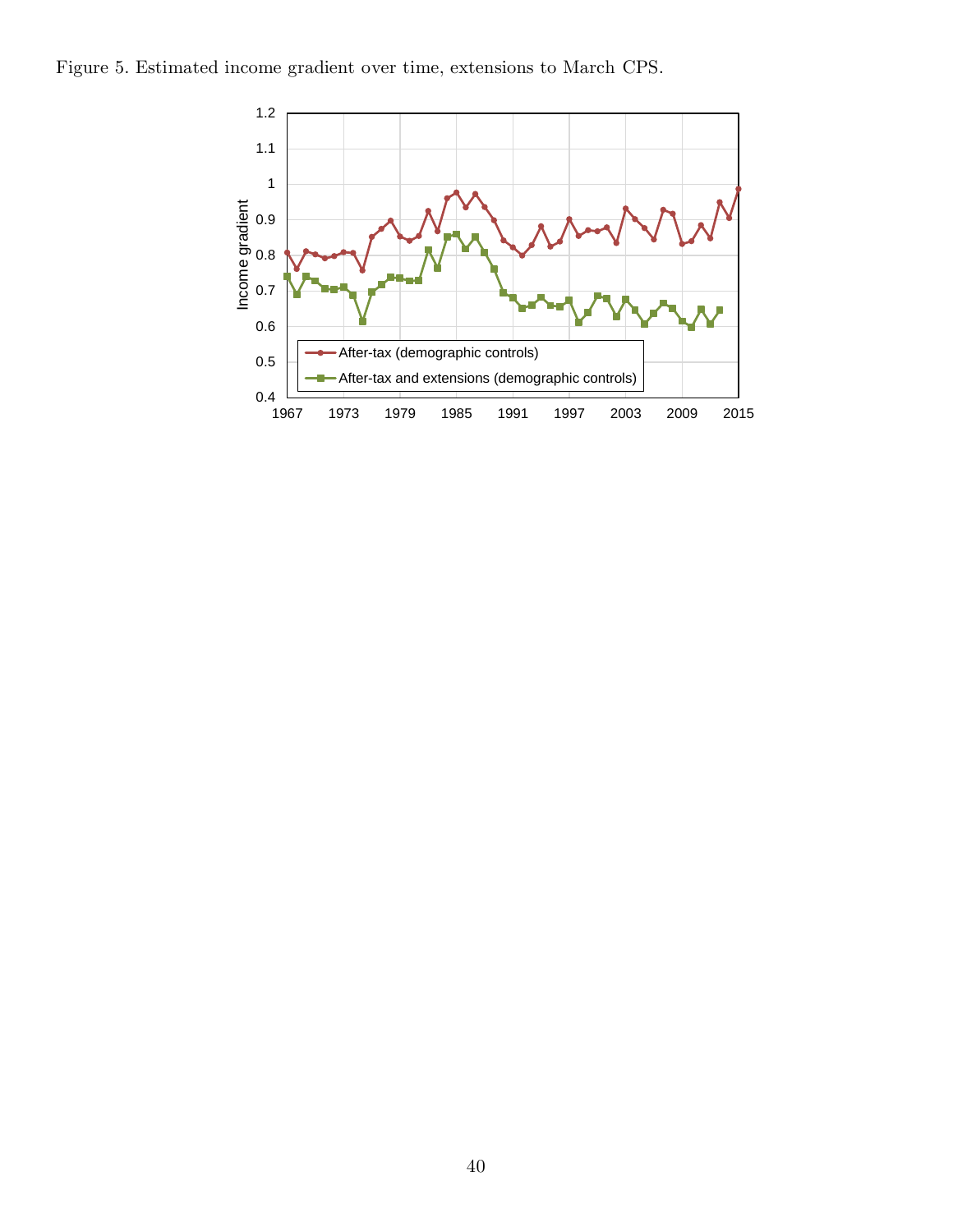Figure 6. Nonemployment across several household surveys (1990-)



Panel A: Aggregate Nonemployment

Panel B: Full-year Nonemployment



NOTE: The sample consists of noncollege primary men.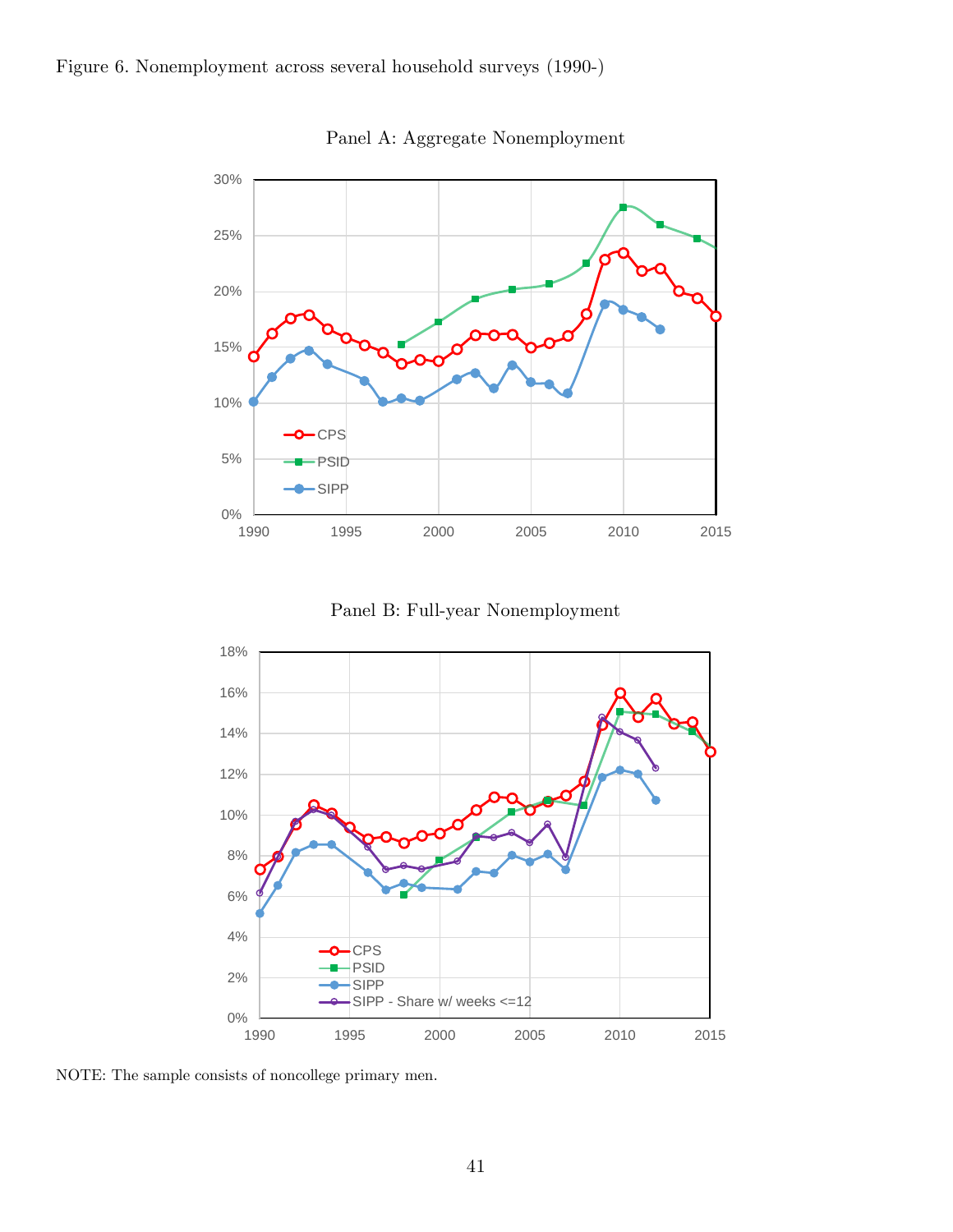



NOTE: The sample consists of households with noncollege primary men.

Figure 8. Preference heterogeneity and the wage income-weeks worked profile



NOTE: Wage income is averaged within weeks bins 1-6; 7-13; 14-19; 20-26; 27-32; 33-39; 40-45; 46-51; and 52. The markers in the plot correspond to the top of each bin.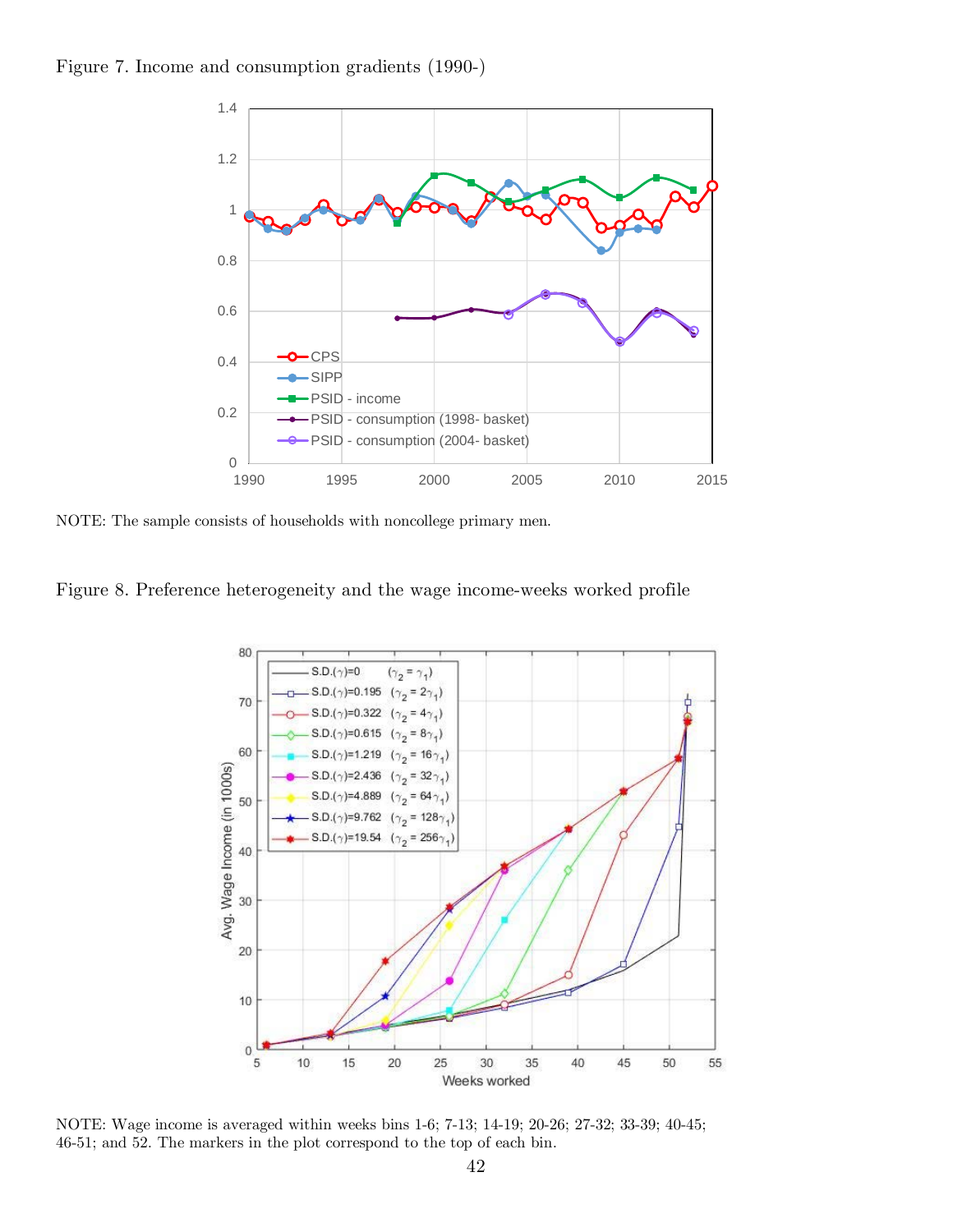

Weeks worked distribution



**D**ata **Model** 



Benefit income by weeks worked

0 1--26 27--51

Weeks worked (primary male)

1000s of 2012\$

1000s of 2012\$



Other members' income by weeks worked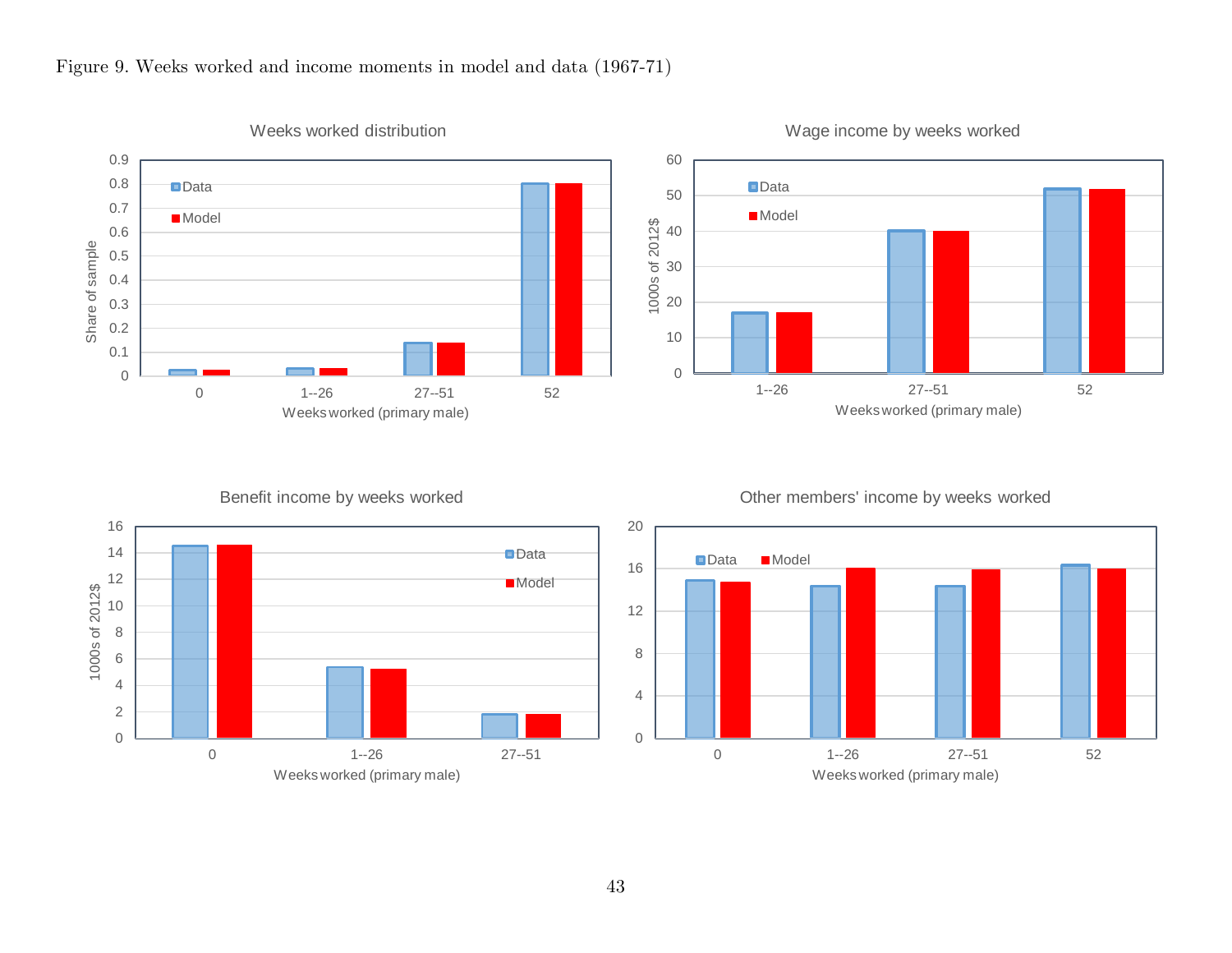



NOTE: This shows the change in the income gradient in the data as well as the change in the model that is consistent with the observed rise in full-year nonemployment.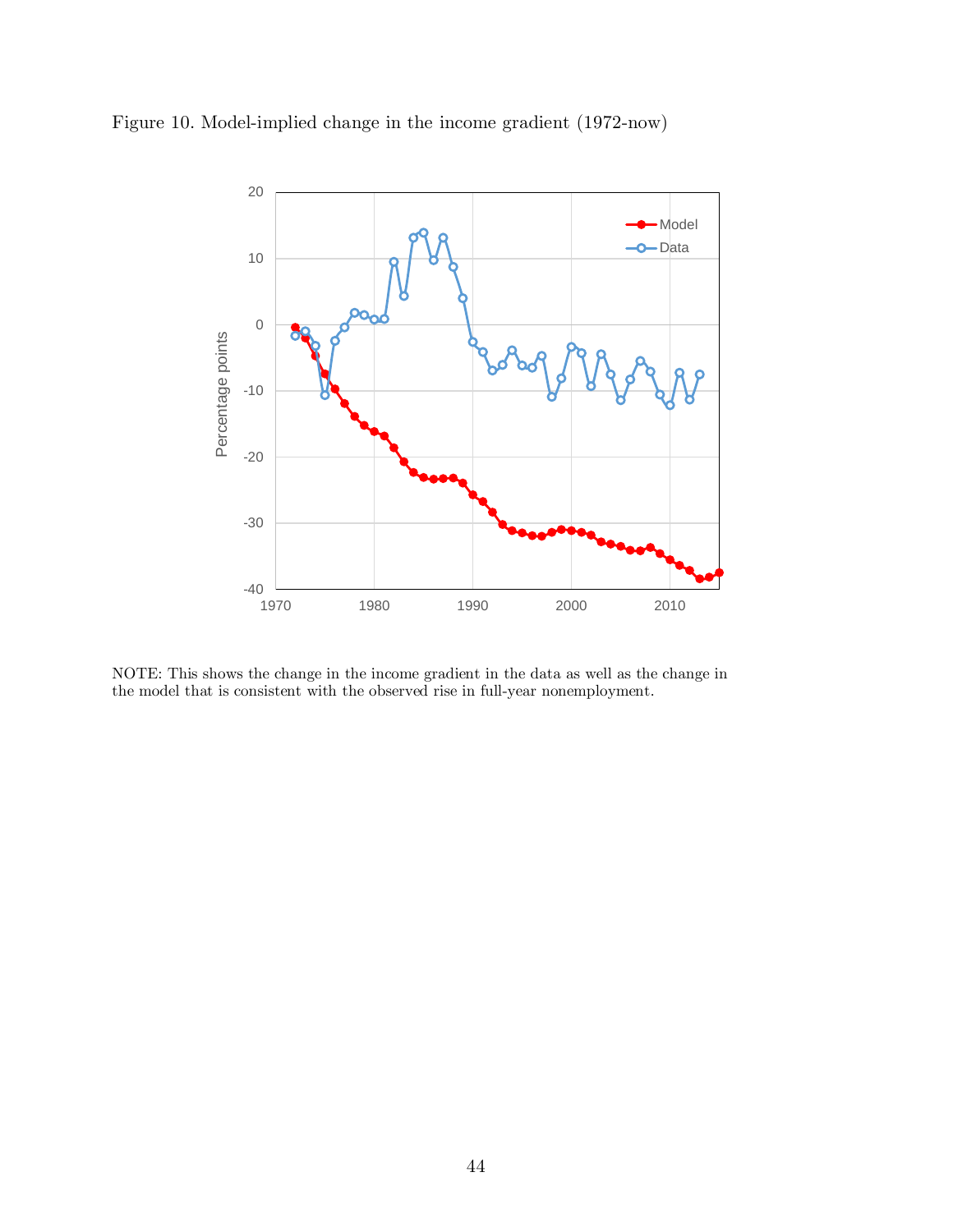| Table 2: Moments in Calibrated Model versus Data |  |
|--------------------------------------------------|--|
|--------------------------------------------------|--|

|                                                | Data  | <b>Model</b> |
|------------------------------------------------|-------|--------------|
| Weeks $(h) = 0$                                | 0.026 | 0.026        |
| $h \in (0, 26]$                                | 0.033 | 0.033        |
| h ε (26,52)                                    | 0.139 | 0.139        |
| $h = 52$                                       | 0.802 | 0.802        |
| E[h]                                           | 0.923 | 0.923        |
| E[ Wage income $ h = 52$ ]                     | 51893 | 51803        |
| E[ Wage income $ h \in (26, 52)$ ]             | 40069 | 39918        |
| E[ Wage income $\vert$ h $\epsilon$ (0,26] ]   | 17029 | 16977        |
| E[ Benefit income $ h \in (26, 52)$ ]          | 1834  | 1833         |
| E[ Benefit income $ h \in (0,26]$ ]            | 5363  | 5221         |
| E[ Benefit income $ h = 0$ ]                   | 14568 | 14601        |
| E[ Other income $ h = 52$ ]                    | 16328 | 15975        |
| E[ Other income $\vert$ h $\epsilon$ (26,52) ] | 14369 | 15835        |
| E[ Other income $\vert$ h $\epsilon$ (0,26] ]  | 14373 | 16030        |
| E[ Other income $ h = 0$ ]                     | 14910 | 14725        |
| Income gradient                                | 0.9   | 0.789        |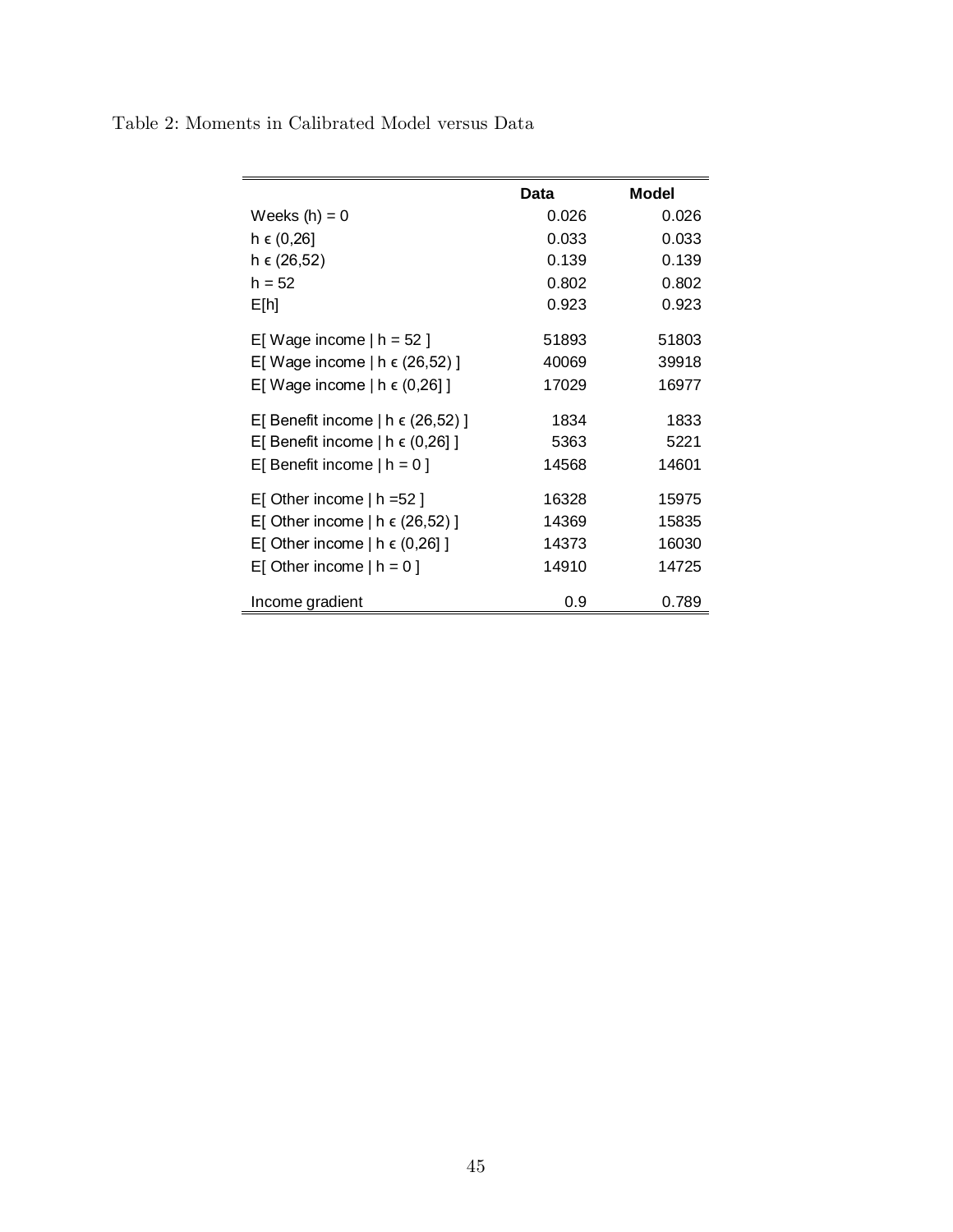### Table 3: Model Parameters

| <b>Parameter</b>                        | Value    | <b>Meaning</b>                                                      |
|-----------------------------------------|----------|---------------------------------------------------------------------|
| Y <sub>1</sub>                          | 0.047    | 1st knot in preference distribution                                 |
| V <sub>2</sub>                          | 2.898    | 2nd knot                                                            |
| Y <sub>3</sub>                          | 65.760   | Upper support of preference distribution                            |
| $Pr[\gamma \leq \gamma_1]$              | 0.808    | Share of $\gamma$ below $\gamma_1$                                  |
| Pr[ $\gamma \in (\gamma_1, \gamma_2]$ ] | 0.159    | Share of y between $y_1$ and $y_2$                                  |
| φ                                       | 0.252    | Frisch elasticity of labor supply                                   |
| <b>µw</b>                               | 6.398    | Mean of initial log wage offer, $ln(w_0)$                           |
| $\sigma_w$                              | 0.742    | Standard deviation of In(wo)                                        |
| $\mu_{\beta}$                           | $-1.460$ | Mean of initial log benefit replacement rate, $ln(\beta_0)$         |
| $\sigma_{\beta}$                        | 0.856    | Standard deviation of $\ln(\beta_o)$                                |
| $\Theta_{\beta w}$                      | $-0.951$ | Projection of $ln(\beta_0)$ on $ln(w_0)$                            |
| $\mu$                                   | $-0.701$ | Mean of initial log nonlabor income replacement rate, $ln(\zeta_0)$ |
| $\sigma_{\zeta}$                        | 0.745    | Standard deviation of $ln(\zeta_0)$                                 |
| $\Theta_{\zeta w}$                      | $-0.963$ | Projection of $ln(\zeta_0)$ on $ln(w_0)$                            |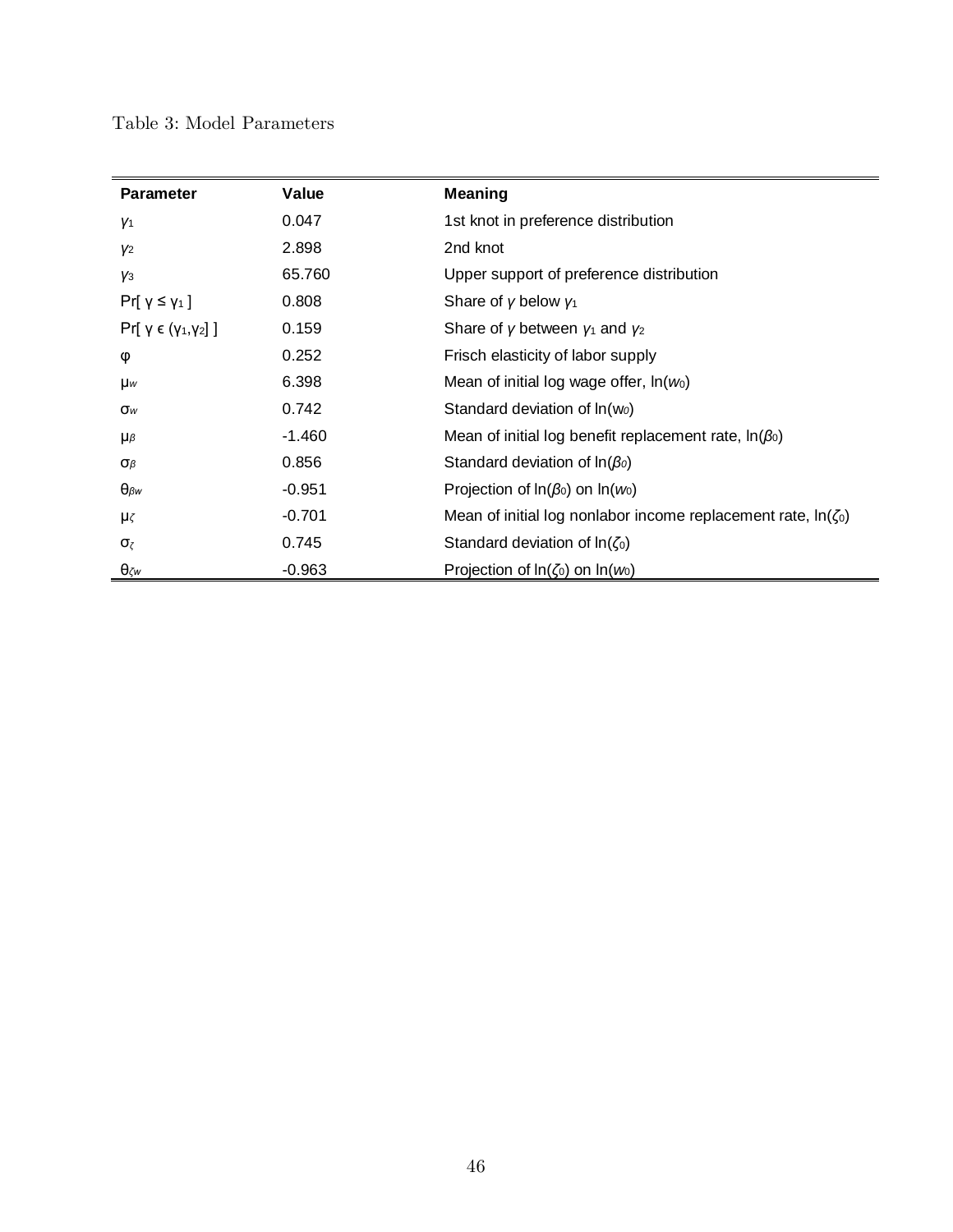## Appendix

#### A. A simple model of household labor supply

Suppose there is a household with preferences over household consumption  $c$ , and male and female weeks worked,  $h_m$  and  $h_f$ , given by  $\ln c - v_m(h_m) - v_f(h_f)$ . The household seeks to maximize the latter subject to the household budget constraint,

$$
c \le w_m h_m + b_m (1 - h_m) + w_f h_f + b_f (1 - h_f). \tag{6}
$$

Household income arises from male and female wage income,  $w_m h_m$  and  $w_f h_f$ , as well as male and female benefit income,  $b_m(1 - h_m)$  and  $b_f(1 - h_f)$ . Optimal labor supply choices,  $\{h_m^*, h_f^*\} \in [0,1]^2$ , will satisfy the first-order conditions

$$
v'_{m}(h_{m}^{*}) \geq \frac{w_{m} - b_{m}}{w_{m}h_{m}^{*} + b_{m}(1 - h_{m}^{*}) + w_{f}h_{f}^{*} + b_{f}(1 - h_{f}^{*})}, \text{ as } h_{m}^{*} \in 0, (0, 1), 1,
$$
  
\n
$$
v'_{f}(h_{f}^{*}) \geq \frac{w_{f} - b_{f}}{w_{m}h_{m}^{*} + b_{m}(1 - h_{m}^{*}) + w_{f}h_{f}^{*} + b_{f}(1 - h_{f}^{*})}, \text{ as } h_{f}^{*} \in 0, (0, 1), 1.
$$
\n
$$
(7)
$$

A sufficient statistic for the effect of the female's labor supply on the male's labor supply is thus the income generated by the female,  $z \equiv w_f h_f + b_f (1 - h_f)$  (and *vice versa*). The solution to this system will imply that  $z$  is a function of (ratios of) the parameters  $\{w_m, b_m, w_f, b_f\}$  (given balanced-growth preferences). In this way, model outcomes are as if the male receives nonlabor income z that is a random variable correlated with the parameters of the male's income,  $\{w_m, b_m\}$ .

### B. Further details of adjustments to CPS measures (in progress)

After-tax income. To estimate net federal tax liability (taxes paid minus credits, including the EITC) we use the NBER TAXSIM model. TAXSIM is a set of programs that estimate tax liability from household survey data, and is a widely-used tax simulator. It offers estimates of federal tax liability from 1960 on, and state tax liability from 1977 on. We estimate only federal liability because that allows coverage of our full sample.

TAXSIM requires inputs at the tax-filer level (for example, one tax file is a married couple), whereas the CPS does not have (consistent) data for tax units. Therefore, we must use some rules to determine tax units in the CPS. We largely follow Cooper, Lutz, and Palumbo (2011) to assign individuals to tax units. Individuals over 18 are defined as their own tax filing unit, even if they live with their parents or relatives. Children 15 and over who have positive earnings are also assigned their own tax unit. We classify joint tax units if the household head is married, and sum income across the spouses; if the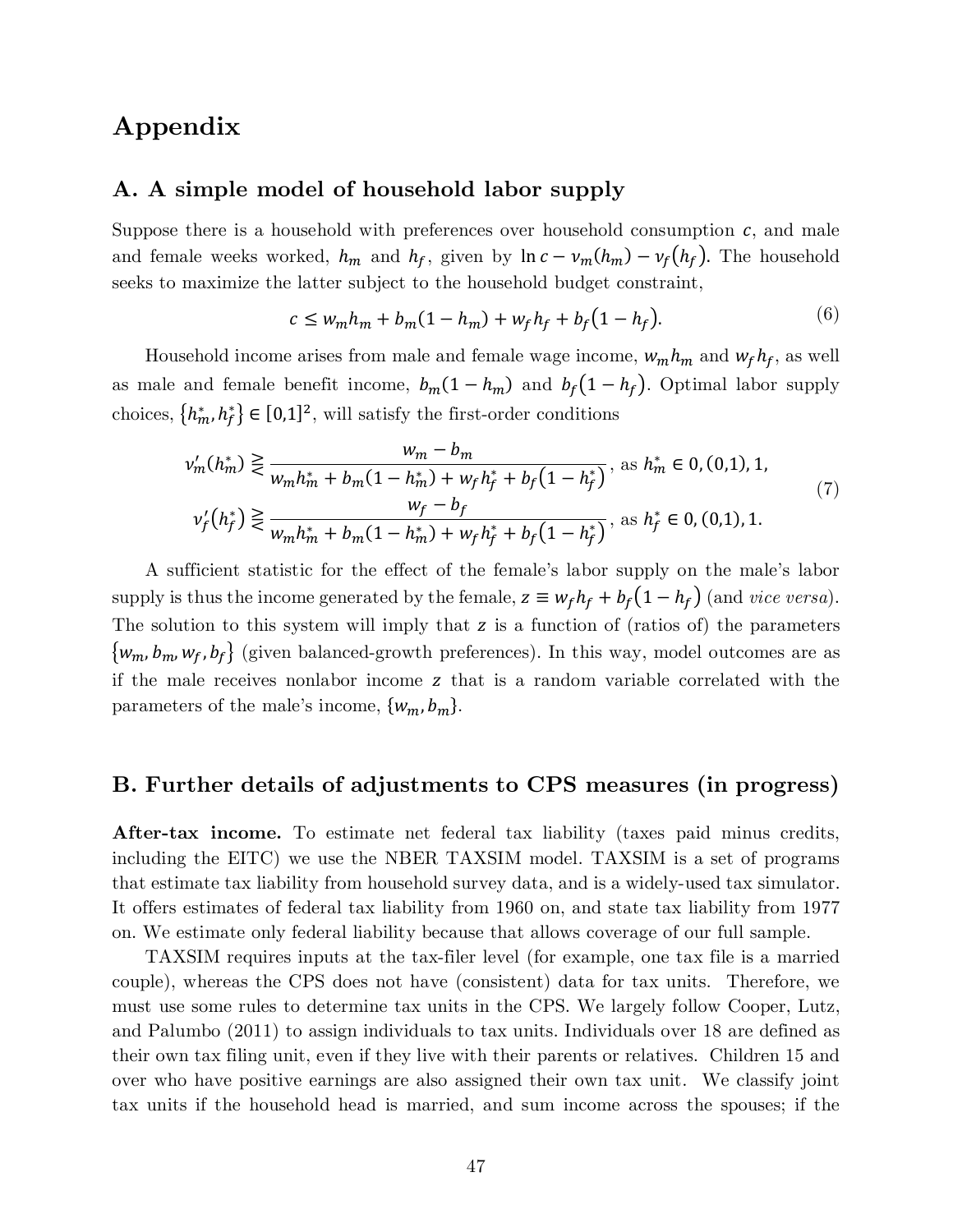household head is single without kids, they are sole filers; if they have dependents, they are head of household filers.

There are a number of income categories that can alter tax liability that the CPS does not record (although these are not usually seen as quantitatively important). These include property income, rent paid, child care expenditures, and capital gains, among some other categories. Notably, TAXSIM does estimate the taxable portion of income from transfer programs such as Unemployment Insurance and Social Security. Further, we leave itemized deductions blank and assume that all households take the standard deduction. Household after-tax income is defined as pre-tax income minus federal income tax liability net of credits (including the EITC) minus one-half of FICA tax liability (reflecting the share paid by the household rather than the employer).

Medicaid and Medicare. Here, we report the sources of our data on Medicaid and Medicare expenditure and our construction of state-level estimates.

Medicaid. Our state-level data on Medicaid expenditure per person served are taken from the following three sources.

- (i) 1986—1998: Medicaid State Data Tables, published by the Health Care Financing Administration (HCFA).
- (ii) 1999—2011: Medicare and Medicaid Statistical Supplement, published by the Centers for Medicare and Medicaid Services (CMS), the successor to the HCFA.
- (iii) 2012—2013: Medicaid and CHIP Data Book, published by Medicaid and CHIP Payment and Access Commission (MACPAC).

For each state, expenditure is reported for four classes of recipients: the disabled; children (under 21); adults (age 21-64); and the elderly (over 64).

These data are derived from HCFA Form 2082, which is completed by the state governments. However, Form 2082 data are not the basis of federal Medicaid reimbursements; the latter are based on HCFA Form 64. Accordingly, the Form 64 data are likely to be a more accurate recording of actual spending. Unfortunately, Form 64 does not include enrollment data, and the spending data are not classified by age or disabled status. Some scholars have made occasional attempts to integrate the Form 64 and 2082 files, but these integrated data are unavailable to us.<sup>[47](#page-47-0)</sup> We thus rely on the published tabulations by HCFA, which are based on Form 2082.

The Census relies on the same Form 2082 data to calculate the "market value" of Medicaid. Not surprisingly, our estimates are almost always agree with those carried out by the Census. We deviate in one respect, though. Prior to 1997, participation in AFDC automatically qualified a household for Medicaid. As a result, the HCFA tables reported receipt and expenditure for AFDC children and adults, specifically. Other nondisabled and nonelderly beneficiaries were classified as "other Title XIX" recipients, and

<span id="page-47-0"></span> $47$  For instance, see Winterbottom et al.  $(1995)$ .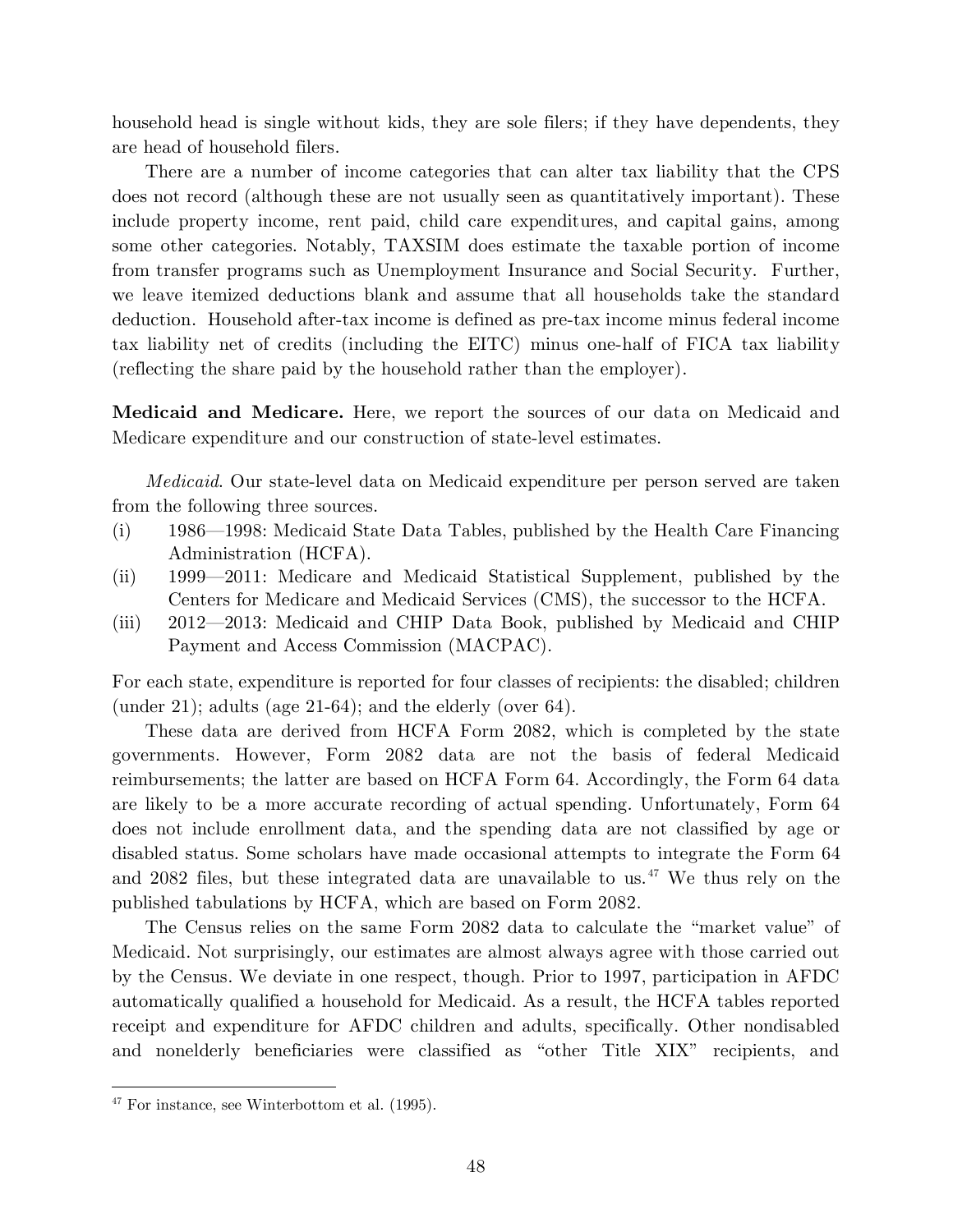expenditure for such recipients was reported separately.<sup>[48](#page-48-0)</sup> The Census does not use the other Title XIX data. However, this class of recipients grows steadily following legislation in the mid-to-late 1980s broadening Medicaid eligibility beyond AFDC receipt. We would like to capture these relatively new enrollees. Though we do not know the ages of the beneficiaries under the "other Title XIX" tag, a reasonable guess is that the vast majority of them are dependents; Medicaid legislation between 1984 and 1990 predominantly dealt with expanding coverage to children. Accordingly, we treat other Title XIX recipients as children (under age 21).

*Medicare*. Medicare predominantly serves the elderly but, since 1973, has been available to SSDI recipients. State-level data on Medicare expenditure per disabled enrollee were rarely published by the HCFA outside of a brief period from 1980 to 1983. Fortunately, the Census published these data in many of their own reports in the 1980s and early 1990s. The HCFA estimates were an input into Census' calculations of the poverty rate, though the Medicare estimates were not subsequently included in the microdata files of the CPS until much later (2004). With the exception of a single year (1988), Census' reports provide data on Medicare expenditure per disabled enrollee between 1982 and 1992. We linearly interpolate to impute 1988 estimates.

After 1992, we have to derive estimates of Medicare spending per *disabled* enrollee by using data on spending per enrollee among all Medicare participants. The source of data on state-level average spending among all enrollees is the State Health Expenditure Accounts (SHEA), developed and maintained by the Office of the Chief Actuary at CMS.<sup>[49](#page-48-1)</sup> We consider two ways of inferring spending per disabled enrollee from the SHEA. For one, we calculate for each year following 1992 the ratio of spending per disabled enrollee in the U.S. as a whole to spending per enrollee among all Medicare participants in the U.S. We then multiply Medicare spending per enrollee in each state by this aggregate ratio. In a second set of estimates, we make state-by-state adjustments for disabledenrollee spending, but the adjustment factors are based on the early period 1980 to 1992. Using the Census-published HCFA data, we first calculate the ratio of spending per disabled enrollee in each state to spending per enrollee among all participants, and take an average over this early period. Then, to derive an adjustment factor for each state in each year after 1992, we scale all states' ratios by the same factor so that total U.S. spending per disabled enrollee implied by our state-level panel equals the published estimate from the CMS in each year.

The construction of the SHEA and Census-published estimates differ in a few details. First, the Census does not excise the portion of the Medicare premia paid by enrollees, whereas the SHEA does so (and thus reflects only Medicare reimbursements for care). Second, the SHEA estimates are adjusted for border-crossing, which means spending is

<span id="page-48-0"></span><sup>48</sup> Title XIX refers to the section of the Social Security Act that concerns Medicaid.

<span id="page-48-1"></span><sup>49</sup> Levit et al. (1995) introduced the SHEA data.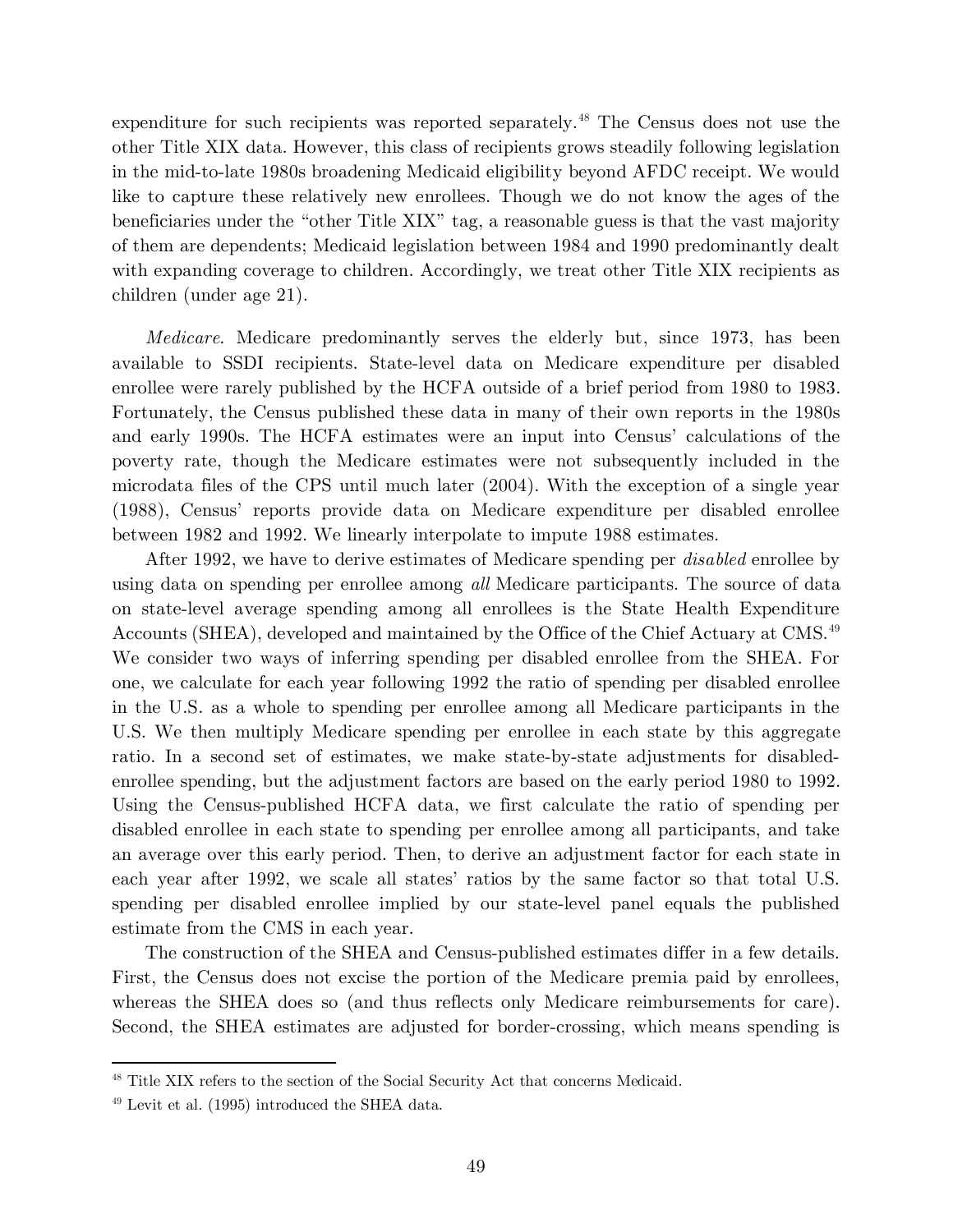assigned to states where the enrollees live rather than where care is provided. The Censuspublished estimates do not appear to do this.

Accordingly, we are inclined to believe that the aggregate spending levels in the SHEA are more reliable. Therefore, we splice together the (adjusted) SHEA and Censuspublished estimates by extending the former back in time using the growth of the latter.

Market values. In the main text, we noted that Medicaid and Medicare expenditure per enrollee is, under certain circumstances, akin to the premium in private insurance markets. Hence, Census refers to per-enrollee expenditure on these programs as the "market value" of public insurance.

However, this analogy with private markets can be taken only so far. In the case of private insurance, premia are revealing insofar as they signal at least a lower bound on the willingness to pay. It is less clear that expenditure per enrollee signals the same information. In other words, the market value can be a poor measure of recipients' valuation of Medicaid.

Elwood and Summers (1985) are forceful advocates for this view. They argue that Medicaid should be considered income—and hence valued as a means to raise consumption—only to the extent that it substitutes for what a household would otherwise choose to pay for health insurance. If the latter is zero, the "fungible value" of Medicaid is said to be zero—even for an enrolled household. This argument underlies the Census' view of Medicaid's fungible value, an estimate of which is included in the CPS data files as an alternative to the market value.

There are at least three challenges to the fungible-value approach, however. First, even if we grant that a poor household's marginal utility of, say, living space exceeds that of health insurance, it need not follow that Medicaid should be ignored entirely as a source of income. The latter view can be defended only in the extreme case of an elasticity of substitution between living space and insurance is zero (Weicher 1999). Second, the fungible-value approach is difficult to implement insofar as one must take a stand on what a household would have purchased in the absence of Medicaid. The Census' approach is to estimate "required" expenditure on basic necessities, such as food and living space. If an enrolled household's income exceeds this required spending, it infers that the household would purchase private insurance in the absence of Medicaid. Determining what is "required" spending, however, is fraught with difficulty (Weicher 1999). Finally, the fungible-value approach is ill-suited to parameterizing the value of means-tested insurance. Suppose a household chooses not to work, and thus earns very little income, in order to retain access to Medicaid. One would not want to infer that its value of Medicaid is zero.

Unemployment insurance. The TRIM program does not consistently correct for underreporting of UI receipt. In its place, we have devised a simple imputation algorithm.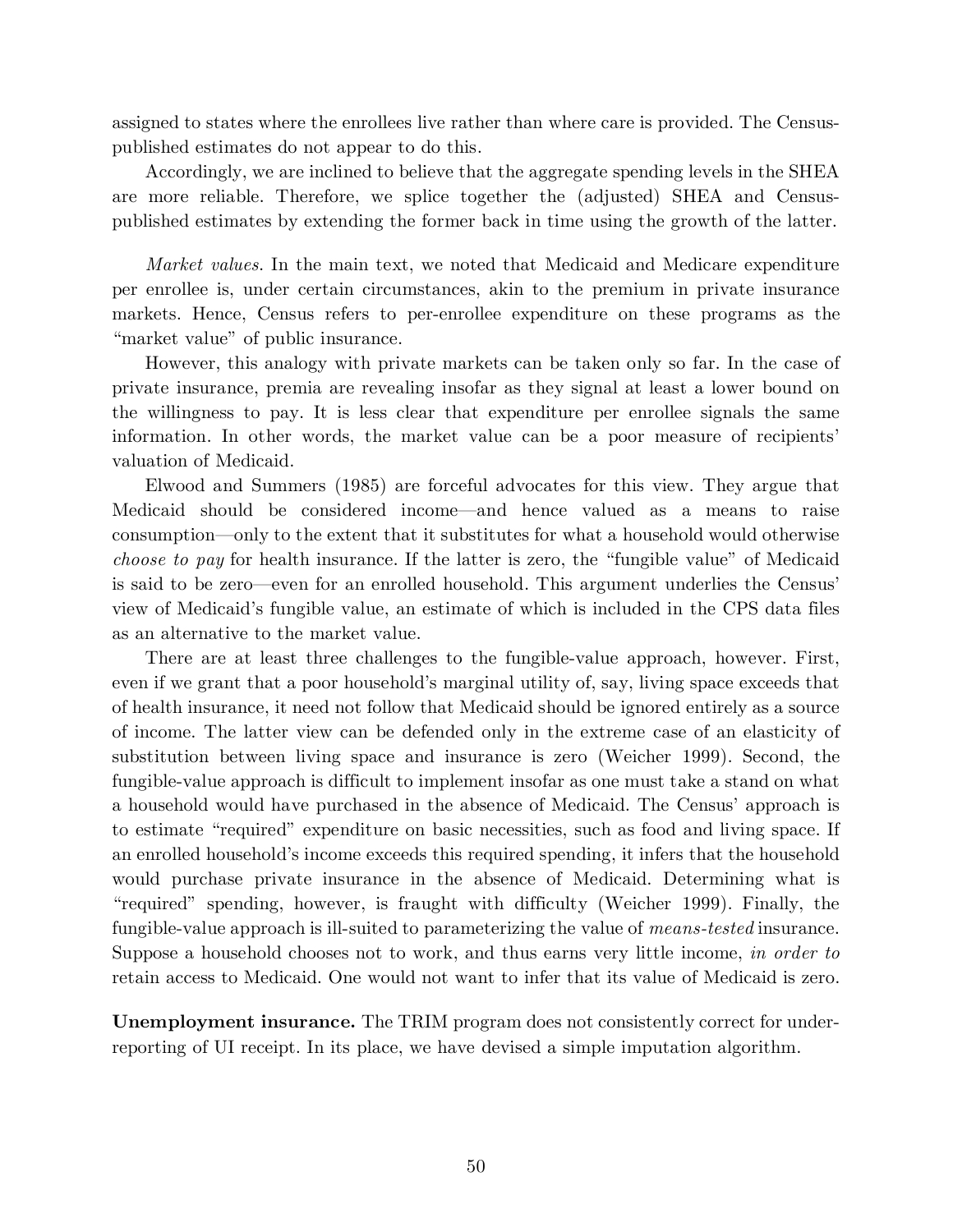First, we identify the subsample of CPS respondents reporting both positive UI income and earnings. Dividing UI income by weeks of layoff yields an estimate of the weekly benefit amount; dividing earnings by weeks of work yields weekly earnings.

Now, letting  $\ln b_{\text{ist}}^{U_l}$  denote the log of weekly UI income of individual *i* in state *s* and year  $t$  and  $\ln w_{ist}$  the log of weekly earnings, we specify a regression,

$$
\ln b_{ist}^{UI} = \alpha_s + \psi_s \ln w_{ist} + \varepsilon_{ist},\tag{8}
$$

where  $\alpha_s$  is a state fixed effect. Equivalently, by expressing UI income and earnings relative to their (CPS-implied) state specific means, we can write this as

$$
\ln b_{ist}^{UI} - \overline{\ln b_{st}^{UI}} = \psi_s \left( \ln w_{ist} - \overline{\ln w_{st}} \right) + \xi_{ist},\tag{9}
$$

where  $\overline{\ln b_{st}^{UI}}$  is the mean over *i* of log weekly UI income;  $\overline{\ln w_{st}}$  is the mean over *i* of log weekly earnings; and  $\xi_{jst} \equiv \varepsilon_{jst} - \overline{\varepsilon_{st}}$ . In principle, this regression model can be estimated separately in each year, but annual CPS samples are quite small in several of the states. Therefore, we pool data across years.

Next, we impute potential weekly UI income to every worker reporting any weeks of unemployment. This involves two steps. First, recalling that our regression is specified in log deviations from means, we calculate an estimate of UI weekly income,  $\tilde{b}_{ist}^{UL}$ , equal to the sum of (i)  $\exp[\hat{\psi}_s(\ln w_{ist} - \overline{\ln w_{st}})]$  and (ii) the average weekly benefit according to the Employment and Training Administration's (ETA) Handbook 394 report. We use these administrative data for the mean benefit at this stage rather than the CPS measure  $(\overline{\ln b_{st}^{UI}})$  due to concerns over reporting error in the latter. <sup>[50](#page-50-0)</sup> In the second step, we take account of the statutory caps on UI weekly benefits in each state. Accordingly, we assign a potential weekly UI benefit  $b_{ist}^{UL}$  equal to the minimum of  $b_{ist}^{UL}$  and the state's maximum benefit.<sup>[51](#page-50-1)</sup> Thus, a respondent's potential annual UI income,  $\hat{B}_{ist}^{UI}$ , is given by the product of  $\hat{b}_{ist}^{UI}$  and his reported number of weeks of unemployment.

Of course, a substantial share of potential UI recipients do not take up the benefit [see Blank and Card, 1990]. The last step in our imputation algorithm, then, is to select a sample of UI recipients from the set of potential participants. To this end, we first calculate the ratio of ETA's report of actual benefits paid by state  $s$  in year  $t$  to the sum of  $\hat{B}_{\text{ist}}^{U_l}$  over all potential recipients in the CPS in state s in year t. Denote this ratio by  $\phi_{st}$ . A potential recipient *i* is then included in our sample of UI participants if  $\phi_{st}$ 

<span id="page-50-0"></span><sup>&</sup>lt;sup>50</sup> This makes only a minor difference, since the principal problem is underreporting of receipt, rather than misreporting of  $b_{ist}^{UI}$ , which refers to weekly UI income among those reporting receipt. To see this, we compare (i) total benefits paid according to the ETA to (ii) a counterfactual estimate equal to the product of average annual UI income in year  $t$  among those reporting in the CPS and the total number of workers who began their UI spell in  $t$ . The latter, taken from the ETA, is a lower bound on the number of individuals who ever received UI in  $t$ . The counterfactual (ii) is typically within 10 percent of (i).

<span id="page-50-1"></span> $51$  Data on maximum benefits is available at https://ows.doleta.gov/unemploy/statelaws.asp#sigprouilaws.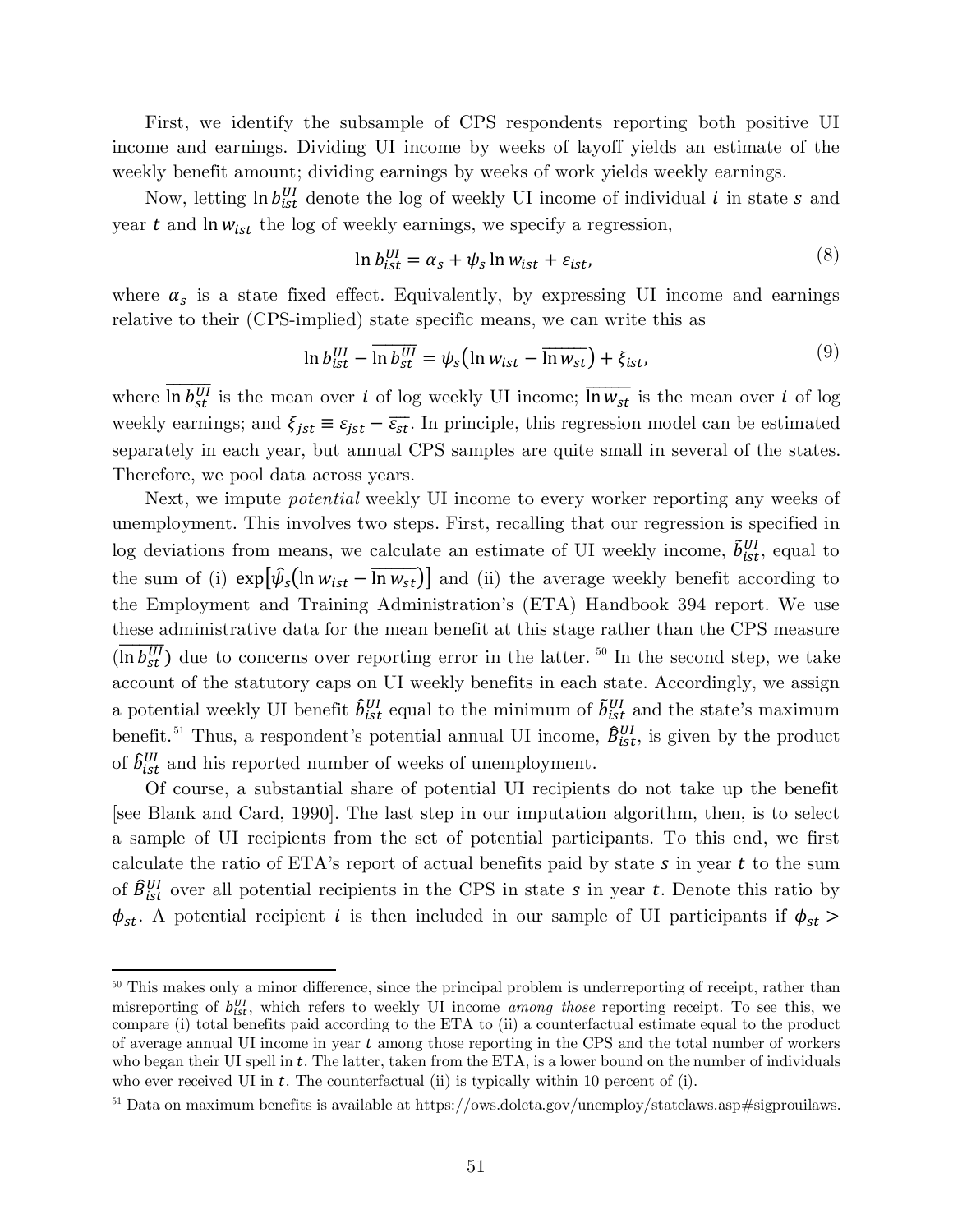$u_{ist} \sim U[0,1]$ . By construction, then, total UI income in our sample of participants will replicate the ETA's report.